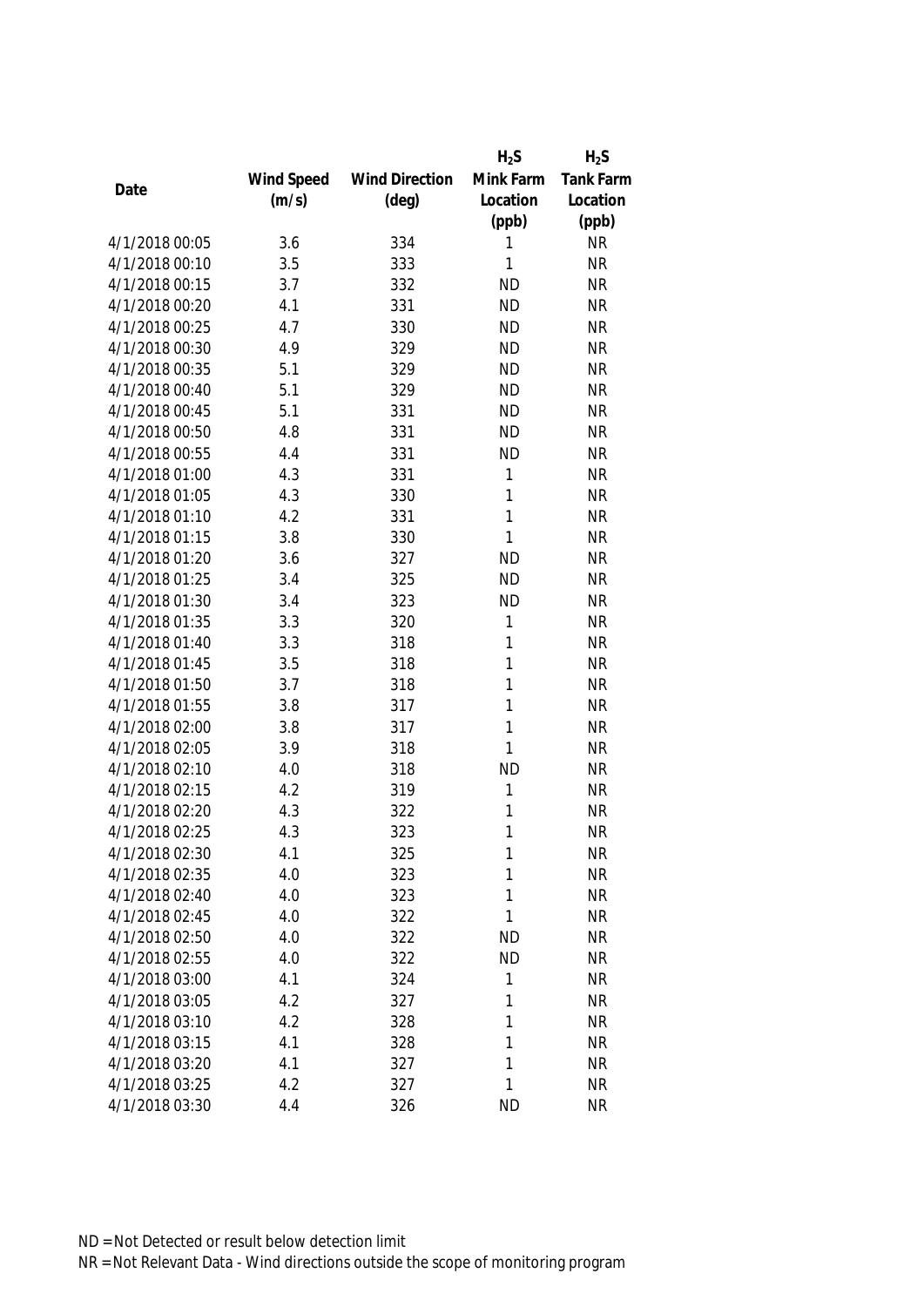|                |            |                       | $H_2S$       | $H_2S$    |
|----------------|------------|-----------------------|--------------|-----------|
|                | Wind Speed | <b>Wind Direction</b> | Mink Farm    | Tank Farm |
| Date           | (m/s)      | $(\text{deg})$        | Location     | Location  |
|                |            |                       | (ppb)        | (ppb)     |
| 4/1/2018 03:35 | 4.3        | 325                   | <b>ND</b>    | <b>NR</b> |
| 4/1/2018 03:40 | 4.4        | 326                   | <b>ND</b>    | <b>NR</b> |
| 4/1/2018 03:45 | 4.4        | 326                   | <b>ND</b>    | <b>NR</b> |
| 4/1/2018 03:50 | 4.6        | 327                   | <b>ND</b>    | <b>NR</b> |
| 4/1/2018 03:55 | 4.6        | 329                   | <b>ND</b>    | <b>NR</b> |
| 4/1/2018 04:00 | 4.5        | 329                   | <b>ND</b>    | <b>NR</b> |
| 4/1/2018 04:05 | 4.5        | 331                   | <b>ND</b>    | <b>NR</b> |
| 4/1/2018 04:10 | 4.4        | 332                   | 1            | <b>NR</b> |
| 4/1/2018 04:15 | 4.4        | 332                   | 1            | <b>NR</b> |
| 4/1/2018 04:20 | 4.2        | 332                   | $\mathbf{1}$ | <b>NR</b> |
| 4/1/2018 04:25 | 4.1        | 331                   | 1            | <b>NR</b> |
| 4/1/2018 04:30 | 4.2        | 331                   | 1            | <b>NR</b> |
| 4/1/2018 04:35 | 4.2        | 330                   | 1            | <b>NR</b> |
| 4/1/2018 04:40 | 4.0        | 331                   | <b>ND</b>    | <b>NR</b> |
| 4/1/2018 04:45 | 3.9        | 332                   | 1            | <b>NR</b> |
| 4/1/2018 04:50 | 3.8        | 332                   | $\mathbf{1}$ | <b>NR</b> |
| 4/1/2018 04:55 | 3.7        | 333                   | 1            | <b>NR</b> |
| 4/1/2018 05:00 | 3.7        | 334                   | $\mathbf{1}$ | <b>NR</b> |
| 4/1/2018 05:05 | 3.5        | 333                   | $\mathbf{1}$ | <b>NR</b> |
| 4/1/2018 05:10 | 3.5        | 334                   | <b>ND</b>    | <b>NR</b> |
| 4/1/2018 05:15 | 3.5        | 334                   | <b>ND</b>    | <b>NR</b> |
| 4/1/2018 05:20 | 3.4        | 335                   | <b>ND</b>    | <b>NR</b> |
| 4/1/2018 05:25 | 3.2        | 335                   | <b>ND</b>    | <b>NR</b> |
| 4/1/2018 05:30 | 2.9        | 337                   | <b>ND</b>    | <b>NR</b> |
| 4/1/2018 05:35 | 2.7        | 339                   | <b>ND</b>    | <b>NR</b> |
| 4/1/2018 05:40 | 2.7        | 339                   | <b>ND</b>    | <b>NR</b> |
| 4/1/2018 05:45 | 2.5        | 340                   | 1            | <b>NR</b> |
| 4/1/2018 05:50 | 2.4        | 339                   | 1            | <b>NR</b> |
| 4/1/2018 05:55 | 2.6        | 339                   | 1            | <b>NR</b> |
| 4/1/2018 06:00 | 2.7        | 338                   | 1            | <b>NR</b> |
| 4/1/2018 06:05 | 2.8        | 338                   | 1            | <b>NR</b> |
| 4/1/2018 06:10 | 2.7        | 338                   | 1            | <b>NR</b> |
| 4/1/2018 06:15 | 2.6        | 339                   | 1            | <b>NR</b> |
| 4/1/2018 06:20 | 2.5        | 341                   | 1            | <b>NR</b> |
| 4/1/2018 06:25 | 2.3        | 343                   | 1            | <b>NR</b> |
| 4/1/2018 06:30 | 2.3        | 345                   | 1            | <b>NR</b> |
| 4/1/2018 06:35 | 2.2        | 347                   | 1            | <b>NR</b> |
| 4/1/2018 06:40 | 2.2        | 349                   | 1            | <b>NR</b> |
| 4/1/2018 06:45 | 2.3        | 349                   | 1            | <b>NR</b> |
| 4/1/2018 06:50 | 2.3        | 348                   | 1            | <b>NR</b> |
| 4/1/2018 06:55 | 2.2        | 349                   | 1            | <b>NR</b> |
| 4/1/2018 07:00 | 2.1        | 350                   | 1            | <b>NR</b> |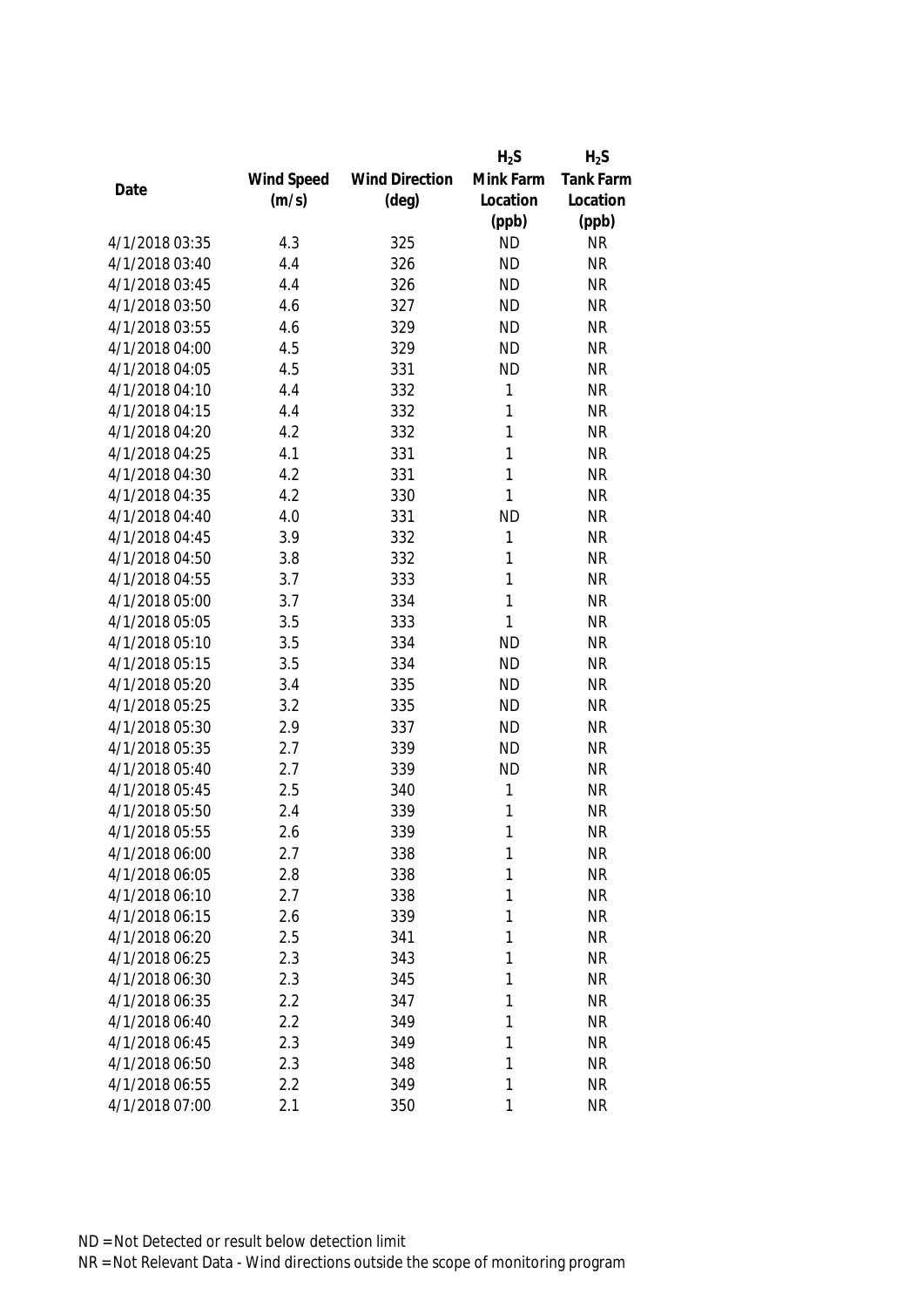|                |            |                       | $H_2S$       | $H_2S$           |
|----------------|------------|-----------------------|--------------|------------------|
|                | Wind Speed | <b>Wind Direction</b> | Mink Farm    | <b>Tank Farm</b> |
| Date           | (m/s)      | $(\text{deg})$        | Location     | Location         |
|                |            |                       | (ppb)        | (ppb)            |
| 4/1/2018 07:05 | 2.1        | 349                   | <b>ND</b>    | <b>NR</b>        |
| 4/1/2018 07:10 | 2.0        | 348                   | <b>ND</b>    | <b>NR</b>        |
| 4/1/2018 07:15 | 2.0        | 347                   | <b>ND</b>    | <b>NR</b>        |
| 4/1/2018 07:20 | 1.9        | 347                   | <b>ND</b>    | <b>NR</b>        |
| 4/1/2018 07:25 | 2.1        | 348                   | <b>ND</b>    | <b>NR</b>        |
| 4/1/2018 07:30 | 2.2        | 351                   | <b>ND</b>    | <b>NR</b>        |
| 4/1/2018 07:35 | 2.2        | 354                   | <b>ND</b>    | <b>NR</b>        |
| 4/1/2018 07:40 | 2.2        | 356                   | 1            | <b>NR</b>        |
| 4/1/2018 07:45 | 2.1        | 357                   | 1            | <b>NR</b>        |
| 4/1/2018 07:50 | 2.3        | 356                   | <b>ND</b>    | <b>NR</b>        |
| 4/1/2018 07:55 | 2.3        | 355                   | $\mathbf{1}$ | <b>NR</b>        |
| 4/1/2018 08:00 | 2.3        | 352                   | <b>ND</b>    | <b>NR</b>        |
| 4/1/2018 08:05 | 2.5        | 347                   | <b>ND</b>    | <b>NR</b>        |
| 4/1/2018 08:10 | 2.7        | 341                   | <b>ND</b>    | <b>NR</b>        |
| 4/1/2018 08:15 | 2.9        | 341                   | <b>ND</b>    | <b>NR</b>        |
| 4/1/2018 08:20 | 2.9        | 343                   | 1            | <b>NR</b>        |
| 4/1/2018 08:25 | 2.9        | 343                   | 1            | <b>NR</b>        |
| 4/1/2018 08:30 | 3.0        | 343                   | $\mathbf{1}$ | <b>NR</b>        |
| 4/1/2018 08:35 | 3.0        | 345                   | 1            | <b>NR</b>        |
| 4/1/2018 08:40 | 2.9        | 349                   | $\mathbf{1}$ | <b>NR</b>        |
| 4/1/2018 08:45 | 3.0        | 348                   | $\mathbf{1}$ | <b>NR</b>        |
| 4/1/2018 08:50 | 3.0        | 349                   | <b>ND</b>    | <b>NR</b>        |
| 4/1/2018 08:55 | 3.0        | 346                   | <b>ND</b>    | <b>NR</b>        |
| 4/1/2018 09:00 | 3.0        | 345                   | <b>ND</b>    | <b>NR</b>        |
| 4/1/2018 09:05 | 2.8        | 342                   | <b>ND</b>    | <b>NR</b>        |
| 4/1/2018 09:10 | 2.9        | 339                   | <b>ND</b>    | <b>NR</b>        |
| 4/1/2018 09:15 | 2.8        | 339                   | $\mathbf{1}$ | <b>NR</b>        |
| 4/1/2018 09:20 | 2.7        | 337                   | <b>ND</b>    | <b>NR</b>        |
| 4/1/2018 09:25 | 2.7        | 339                   | $\mathbf{1}$ | <b>NR</b>        |
| 4/1/2018 09:30 | 2.7        | 335                   | <b>ND</b>    | <b>NR</b>        |
| 4/1/2018 09:35 | 2.9        | 332                   | <b>ND</b>    | <b>NR</b>        |
| 4/1/2018 09:40 | 2.9        | 328                   | <b>ND</b>    | <b>NR</b>        |
| 4/1/2018 09:45 | 2.8        | 327                   | <b>ND</b>    | <b>NR</b>        |
| 4/1/2018 09:50 | 2.8        | 326                   | <b>ND</b>    | <b>NR</b>        |
| 4/1/2018 09:55 | 2.8        | 325                   | <b>ND</b>    | <b>NR</b>        |
| 4/1/2018 10:00 | 2.7        | 331                   | <b>ND</b>    | <b>NR</b>        |
| 4/1/2018 10:05 | 2.8        | 331                   | <b>ND</b>    | <b>NR</b>        |
| 4/1/2018 10:10 | 2.6        | 338                   | <b>ND</b>    | <b>NR</b>        |
| 4/1/2018 10:15 | 2.7        | 336                   | <b>ND</b>    | <b>NR</b>        |
| 4/1/2018 10:20 | 2.7        | 338                   | <b>ND</b>    | <b>NR</b>        |
| 4/1/2018 10:25 | 2.6        | 336                   | 1            | <b>NR</b>        |
| 4/1/2018 10:30 | 2.4        | 332                   | $\mathbf{1}$ | <b>NR</b>        |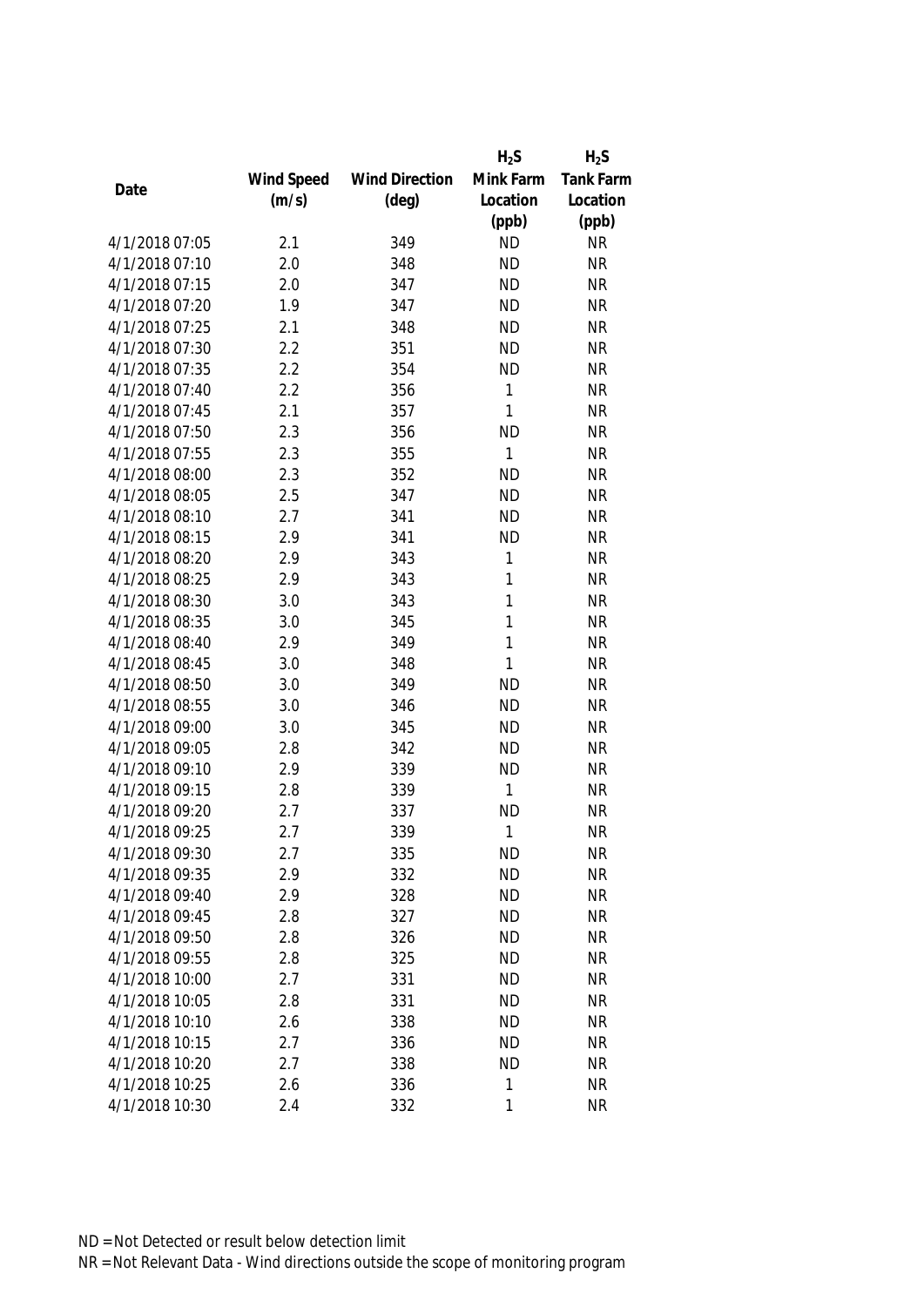|                |            |                       | $H_2S$    | $H_2S$           |
|----------------|------------|-----------------------|-----------|------------------|
|                | Wind Speed | <b>Wind Direction</b> | Mink Farm | <b>Tank Farm</b> |
| Date           | (m/s)      | $(\text{deg})$        | Location  | Location         |
|                |            |                       | (ppb)     | (ppb)            |
| 4/1/2018 10:35 | 2.3        | 334                   | <b>ND</b> | <b>NR</b>        |
| 4/1/2018 10:40 | 2.4        | 332                   | <b>ND</b> | <b>NR</b>        |
| 4/1/2018 10:45 | 2.6        | 331                   | 1         | <b>NR</b>        |
| 4/1/2018 10:50 | 2.5        | 323                   | 1         | <b>NR</b>        |
| 4/1/2018 10:55 | 2.7        | 323                   | <b>ND</b> | <b>NR</b>        |
| 4/1/2018 11:00 | 2.8        | 321                   | 1         | <b>NR</b>        |
| 4/1/2018 11:05 | 2.8        | 317                   | 1         | <b>NR</b>        |
| 4/1/2018 11:10 | 2.8        | 310                   | 1         | <b>NR</b>        |
| 4/1/2018 11:15 | 2.7        | 311                   | 1         | <b>NR</b>        |
| 4/1/2018 11:20 | 2.7        | 317                   | 1         | <b>NR</b>        |
| 4/1/2018 11:25 | 2.4        | 323                   | <b>NR</b> | <b>NR</b>        |
| 4/1/2018 11:30 | 2.4        | 315                   | <b>NR</b> | <b>NR</b>        |
| 4/1/2018 11:35 | 2.3        | 321                   | <b>NR</b> | <b>NR</b>        |
| 4/1/2018 11:40 | 2.4        | 321                   | <b>NR</b> | <b>NR</b>        |
| 4/1/2018 11:45 | 2.5        | 310                   | <b>NR</b> | <b>NR</b>        |
| 4/1/2018 11:50 | 2.5        | 296                   | <b>NR</b> | <b>NR</b>        |
| 4/1/2018 11:55 | 2.6        | 283                   | 1         | <b>NR</b>        |
| 4/1/2018 12:00 | 2.7        | 280                   | 1         | <b>NR</b>        |
| 4/1/2018 12:05 | 3.0        | 273                   | 1         | $\mathbf{1}$     |
| 4/1/2018 12:10 | 2.9        | 272                   | 1         | 1                |
| 4/1/2018 12:15 | 2.9        | 271                   | 1         | 1                |
| 4/1/2018 12:20 | 2.9        | 271                   | 1         | 1                |
| 4/1/2018 12:25 | 3.1        | 269                   | 1         | $\mathbf{1}$     |
| 4/1/2018 12:30 | 3.2        | 271                   | 1         | $\mathbf{1}$     |
| 4/1/2018 12:35 | 3.2        | 267                   | <b>ND</b> | 1                |
| 4/1/2018 12:40 | 3.4        | 266                   | <b>ND</b> | 1                |
| 4/1/2018 12:45 | 3.3        | 270                   | <b>ND</b> | 1                |
| 4/1/2018 12:50 | 3.5        | 270                   | <b>ND</b> | 1                |
| 4/1/2018 12:55 | 3.4        | 270                   | <b>ND</b> | 1                |
| 4/1/2018 13:00 | 3.5        | 273                   | <b>ND</b> | 1                |
| 4/1/2018 13:05 | 3.5        | 275                   | <b>ND</b> | 1                |
| 4/1/2018 13:10 | 3.5        | 274                   | <b>ND</b> | 1                |
| 4/1/2018 13:15 | 3.6        | 270                   | <b>ND</b> | 1                |
| 4/1/2018 13:20 | 3.7        | 269                   | <b>ND</b> | 1                |
| 4/1/2018 13:25 | 3.7        | 267                   | <b>ND</b> | 1                |
| 4/1/2018 13:30 | 3.6        | 268                   | <b>ND</b> | 1                |
| 4/1/2018 13:35 | 3.7        | 269                   | 1         | 1                |
| 4/1/2018 13:40 | 3.7        | 269                   | 1         | 1                |
| 4/1/2018 13:45 | 3.7        | 269                   | 1         | 1                |
| 4/1/2018 13:50 | 3.8        | 269                   | 1         | 1                |
| 4/1/2018 13:55 | 3.8        | 273                   | 1         | 1                |
| 4/1/2018 14:00 | 3.7        | 270                   | 1         | 1                |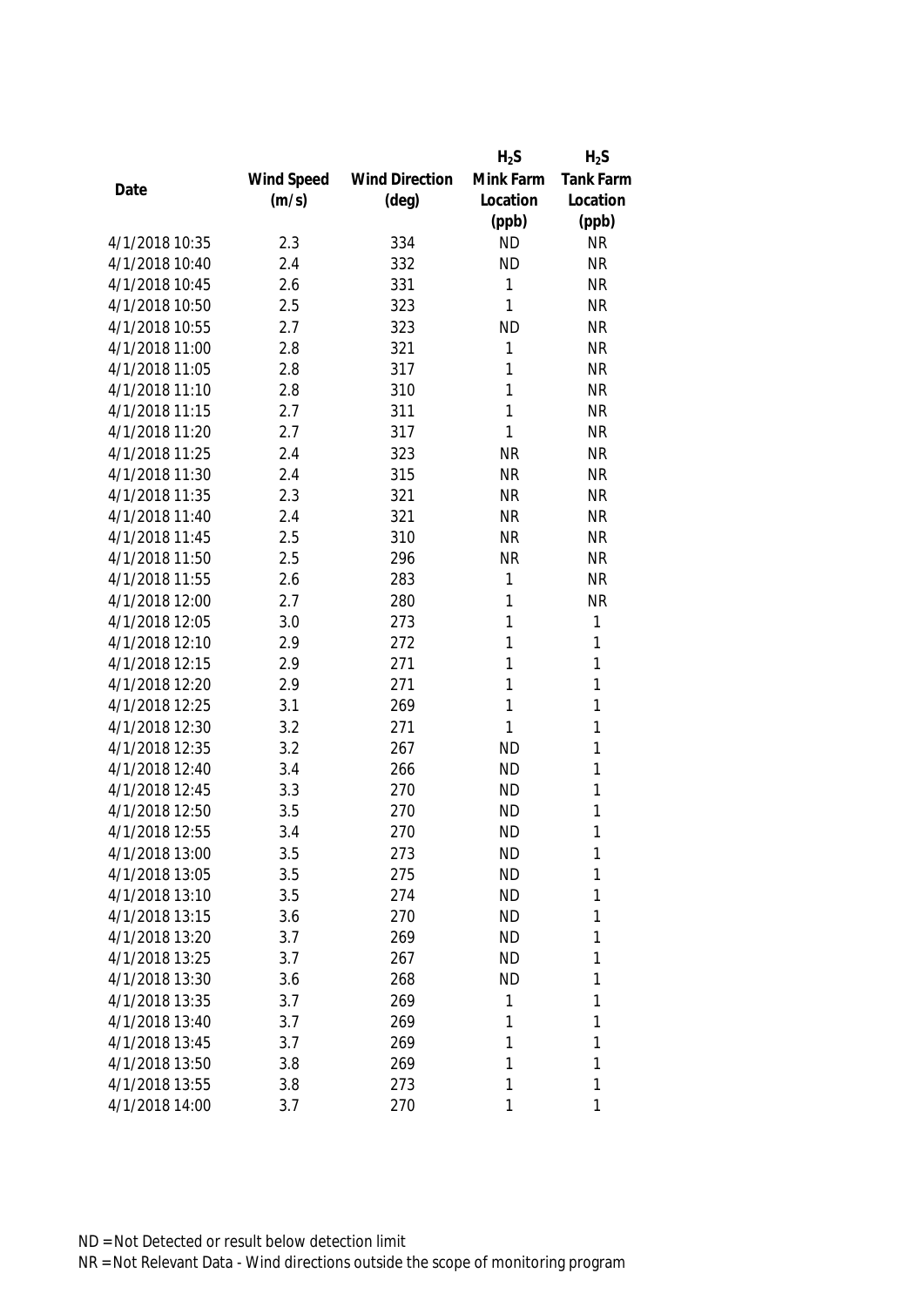|                |            |                       | $H_2S$    | $H_2S$    |
|----------------|------------|-----------------------|-----------|-----------|
|                | Wind Speed | <b>Wind Direction</b> | Mink Farm | Tank Farm |
| Date           | (m/s)      | $(\text{deg})$        | Location  | Location  |
|                |            |                       | (ppb)     | (ppb)     |
| 4/1/2018 14:05 | 3.8        | 270                   | 1         | 1         |
| 4/1/2018 14:10 | 3.7        | 276                   | 1         | <b>NR</b> |
| 4/1/2018 14:15 | 3.7        | 275                   | 1         | 1         |
| 4/1/2018 14:20 | 3.5        | 276                   | 1         | <b>NR</b> |
| 4/1/2018 14:25 | 3.4        | 278                   | 1         | <b>NR</b> |
| 4/1/2018 14:30 | 3.4        | 276                   | 1         | <b>NR</b> |
| 4/1/2018 14:35 | 3.4        | 273                   | 1         | 1         |
| 4/1/2018 14:40 | 3.4        | 272                   | 1         | 1         |
| 4/1/2018 14:45 | 3.4        | 276                   | 1         | <b>NR</b> |
| 4/1/2018 14:50 | 3.5        | 279                   | <b>ND</b> | <b>NR</b> |
| 4/1/2018 14:55 | 3.6        | 278                   | <b>ND</b> | <b>NR</b> |
| 4/1/2018 15:00 | 3.6        | 286                   | <b>ND</b> | <b>NR</b> |
| 4/1/2018 15:05 | 3.6        | 287                   | <b>ND</b> | <b>NR</b> |
| 4/1/2018 15:10 | 3.7        | 286                   | 1         | <b>NR</b> |
| 4/1/2018 15:15 | 3.7        | 291                   | 1         | <b>NR</b> |
| 4/1/2018 15:20 | 3.8        | 294                   | 1         | <b>NR</b> |
| 4/1/2018 15:25 | 3.7        | 294                   | 1         | <b>NR</b> |
| 4/1/2018 15:30 | 3.8        | 291                   | 1         | <b>NR</b> |
| 4/1/2018 15:35 | 3.6        | 297                   | 1         | <b>NR</b> |
| 4/1/2018 15:40 | 3.4        | 298                   | 1         | <b>NR</b> |
| 4/1/2018 15:45 | 3.3        | 296                   | <b>ND</b> | <b>NR</b> |
| 4/1/2018 15:50 | 3.0        | 295                   | <b>ND</b> | <b>NR</b> |
| 4/1/2018 15:55 | 3.2        | 302                   | 1         | <b>NR</b> |
| 4/1/2018 16:00 | 2.9        | 302                   | 1         | <b>NR</b> |
| 4/1/2018 16:05 | 2.9        | 301                   | 1         | <b>NR</b> |
| 4/1/2018 16:10 | 2.9        | 303                   | 1         | <b>NR</b> |
| 4/1/2018 16:15 | 2.9        | 301                   | 1         | <b>NR</b> |
| 4/1/2018 16:20 | 2.8        | 297                   | 1         | <b>NR</b> |
| 4/1/2018 16:25 | 2.6        | 297                   | 1         | <b>NR</b> |
| 4/1/2018 16:30 | 2.6        | 294                   | 1         | <b>NR</b> |
| 4/1/2018 16:35 | 2.7        | 291                   | 1         | <b>NR</b> |
| 4/1/2018 16:40 | 2.7        | 286                   | 1         | <b>NR</b> |
| 4/1/2018 16:45 | 2.7        | 281                   | 1         | <b>NR</b> |
| 4/1/2018 16:50 | 2.7        | 279                   | <b>ND</b> | <b>NR</b> |
| 4/1/2018 16:55 | 2.7        | 271                   | 1         | 1         |
| 4/1/2018 17:00 | 2.7        | 269                   | 1         | 1         |
| 4/1/2018 17:05 | 2.6        | 267                   | <b>ND</b> | 1         |
| 4/1/2018 17:10 | 2.6        | 265                   | <b>ND</b> | 1         |
| 4/1/2018 17:15 | 2.6        | 269                   | <b>ND</b> | 1         |
| 4/1/2018 17:20 | 2.7        | 271                   | 1         | 1         |
| 4/1/2018 17:25 | 2.9        | 275                   | 1         | 1         |
| 4/1/2018 17:30 | 2.8        | 275                   | 1         | 1         |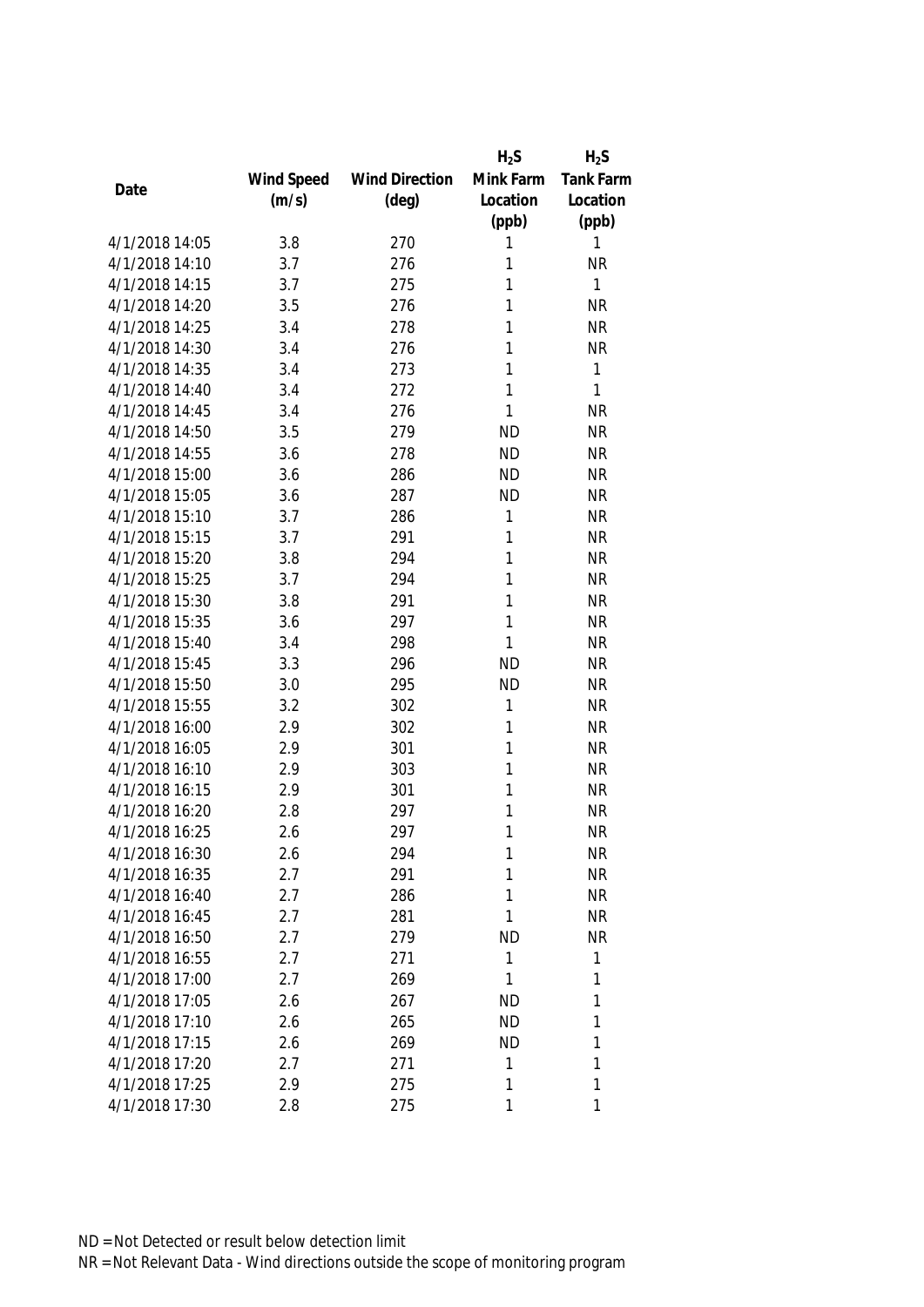|                |            |                       | $H_2S$    | $H_2S$           |
|----------------|------------|-----------------------|-----------|------------------|
|                | Wind Speed | <b>Wind Direction</b> | Mink Farm | <b>Tank Farm</b> |
| Date           | (m/s)      | $(\text{deg})$        | Location  | Location         |
|                |            |                       | (ppb)     | (ppb)            |
| 4/1/2018 17:35 | 2.9        | 278                   | 1         | <b>NR</b>        |
| 4/1/2018 17:40 | 2.9        | 278                   | 1         | <b>NR</b>        |
| 4/1/2018 17:45 | 2.8        | 276                   | 1         | <b>NR</b>        |
| 4/1/2018 17:50 | 2.9        | 277                   | 1         | <b>NR</b>        |
| 4/1/2018 17:55 | 2.8        | 274                   | <b>ND</b> | 1                |
| 4/1/2018 18:00 | 2.8        | 273                   | <b>ND</b> | 1                |
| 4/1/2018 18:05 | 2.9        | 271                   | <b>ND</b> | 1                |
| 4/1/2018 18:10 | 3.0        | 274                   | <b>ND</b> | 1                |
| 4/1/2018 18:15 | 3.0        | 273                   | <b>ND</b> | 1                |
| 4/1/2018 18:20 | 2.9        | 270                   | <b>ND</b> | 1                |
| 4/1/2018 18:25 | 2.9        | 270                   | <b>ND</b> | 1                |
| 4/1/2018 18:30 | 3.0        | 268                   | <b>ND</b> | 1                |
| 4/1/2018 18:35 | 2.8        | 267                   | <b>ND</b> | 1                |
| 4/1/2018 18:40 | 2.7        | 267                   | 1         | 1                |
| 4/1/2018 18:45 | 2.8        | 270                   | 1         | 1                |
| 4/1/2018 18:50 | 3.0        | 268                   | 1         | 1                |
| 4/1/2018 18:55 | 3.1        | 267                   | 1         | 1                |
| 4/1/2018 19:00 | 3.1        | 270                   | 1         | 1                |
| 4/1/2018 19:05 | 3.2        | 272                   | 1         | 1                |
| 4/1/2018 19:10 | 3.4        | 270                   | 1         | 1                |
| 4/1/2018 19:15 | 3.4        | 269                   | <b>ND</b> | 1                |
| 4/1/2018 19:20 | 3.3        | 270                   | 1         | 1                |
| 4/1/2018 19:25 | 3.3        | 271                   | 1         | 1                |
| 4/1/2018 19:30 | 3.4        | 272                   | 1         | 1                |
| 4/1/2018 19:35 | 3.3        | 271                   | 1         | 1                |
| 4/1/2018 19:40 | 3.2        | 268                   | 1         | 1                |
| 4/1/2018 19:45 | 3.2        | 267                   | 1         | 1                |
| 4/1/2018 19:50 | 3.3        | 265                   | 1         | 1                |
| 4/1/2018 19:55 | 3.2        | 265                   | 1         | 1                |
| 4/1/2018 20:00 | 3.2        | 264                   | 1         | 1                |
| 4/1/2018 20:05 | 3.2        | 265                   | 1         | 1                |
| 4/1/2018 20:10 | 3.1        | 269                   | 1         | 1                |
| 4/1/2018 20:15 | 3.1        | 271                   | 1         | 1                |
| 4/1/2018 20:20 | 3.0        | 272                   | 1         | 1                |
| 4/1/2018 20:25 | 3.0        | 274                   | 1         | 1                |
| 4/1/2018 20:30 | 3.0        | 278                   | 1         | <b>NR</b>        |
| 4/1/2018 20:35 | 3.0        | 277                   | 1         | <b>NR</b>        |
| 4/1/2018 20:40 | 3.1        | 276                   | 1         | <b>NR</b>        |
| 4/1/2018 20:45 | 3.1        | 275                   | 1         | 1                |
| 4/1/2018 20:50 | 3.1        | 275                   | 1         | 1                |
| 4/1/2018 20:55 | 3.1        | 274                   | 1         | 1                |
| 4/1/2018 21:00 | 3.0        | 271                   | 1         | 1                |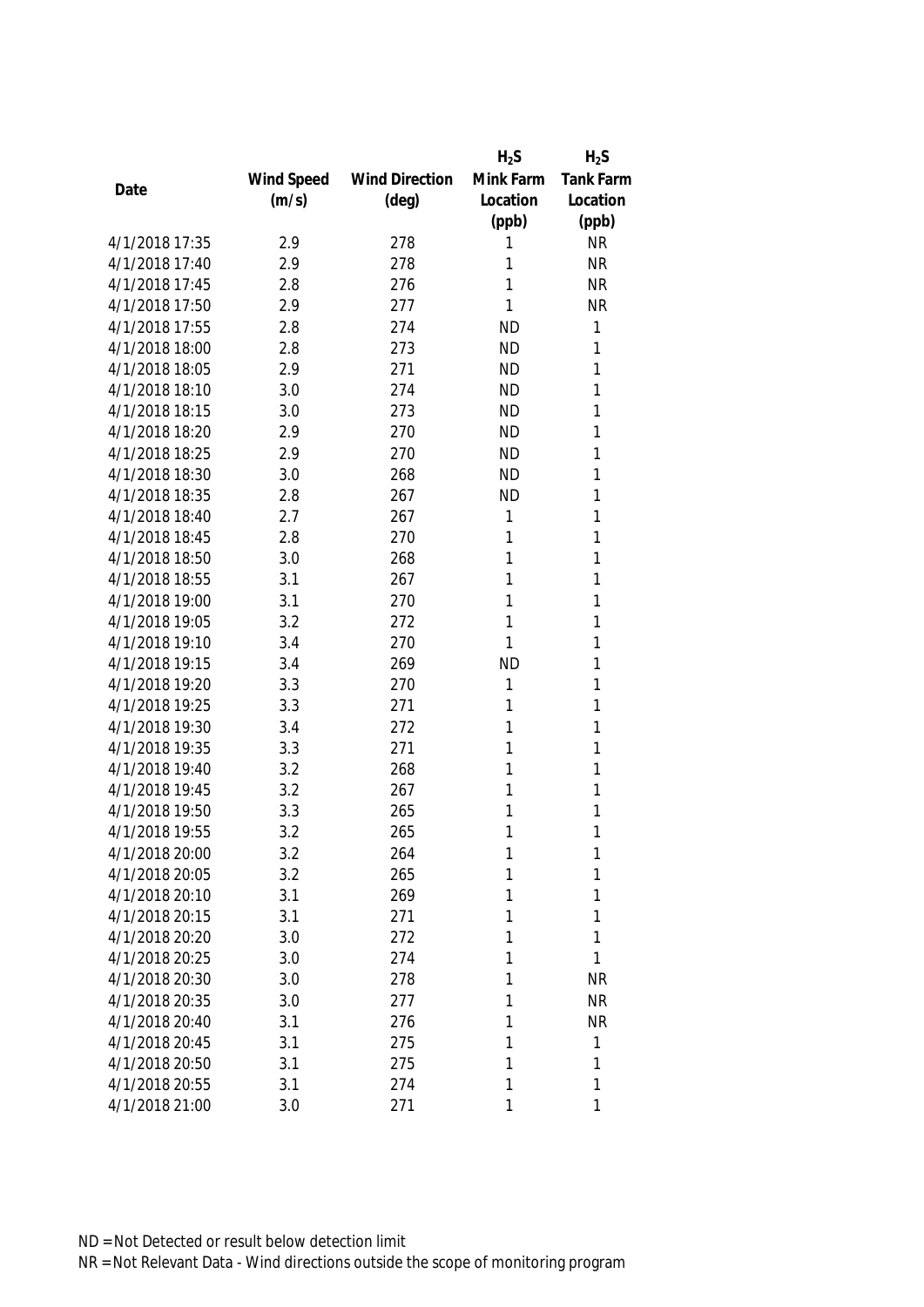|                |            |                       | $H_2S$    | $H_2S$           |
|----------------|------------|-----------------------|-----------|------------------|
|                | Wind Speed | <b>Wind Direction</b> | Mink Farm | <b>Tank Farm</b> |
| Date           | (m/s)      | $(\text{deg})$        | Location  | Location         |
|                |            |                       | (ppb)     | (ppb)            |
| 4/1/2018 21:05 | 3.0        | 271                   | 1         | 1                |
| 4/1/2018 21:10 | 3.0        | 270                   | 1         | 1                |
| 4/1/2018 21:15 | 3.0        | 270                   | 1         | $\overline{2}$   |
| 4/1/2018 21:20 | 3.0        | 271                   | 1         | $\overline{2}$   |
| 4/1/2018 21:25 | 2.9        | 271                   | <b>ND</b> | 1                |
| 4/1/2018 21:30 | 2.8        | 273                   | <b>ND</b> | 1                |
| 4/1/2018 21:35 | 2.8        | 274                   | 1         | 1                |
| 4/1/2018 21:40 | 2.7        | 274                   | 1         | 1                |
| 4/1/2018 21:45 | 2.7        | 274                   | 1         | 1                |
| 4/1/2018 21:50 | 2.6        | 274                   | 1         | 1                |
| 4/1/2018 21:55 | 2.7        | 274                   | 1         | 1                |
| 4/1/2018 22:00 | 2.7        | 272                   | 1         | 1                |
| 4/1/2018 22:05 | 2.8        | 272                   | 1         | 1                |
| 4/1/2018 22:10 | 2.8        | 272                   | 1         | 1                |
| 4/1/2018 22:15 | 2.8        | 272                   | 1         | 1                |
| 4/1/2018 22:20 | 2.8        | 270                   | 1         | 1                |
| 4/1/2018 22:25 | 2.9        | 269                   | 1         | 1                |
| 4/1/2018 22:30 | 2.8        | 268                   | 1         | 1                |
| 4/1/2018 22:35 | 2.9        | 267                   | 1         | 1                |
| 4/1/2018 22:40 | 2.9        | 266                   | 1         | 1                |
| 4/1/2018 22:45 | 3.0        | 266                   | 1         | 1                |
| 4/1/2018 22:50 | 2.9        | 266                   | 1         | 1                |
| 4/1/2018 22:55 | 2.9        | 267                   | 1         | 1                |
| 4/1/2018 23:00 | 2.8        | 267                   | 1         | 1                |
| 4/1/2018 23:05 | 2.8        | 266                   | 1         | $\overline{2}$   |
| 4/1/2018 23:10 | 2.7        | 266                   | 1         | $\overline{2}$   |
| 4/1/2018 23:15 | 2.7        | 265                   | 1         | $\overline{2}$   |
| 4/1/2018 23:20 | 2.7        | 266                   | 1         | $\overline{2}$   |
| 4/1/2018 23:25 | 2.7        | 265                   | 1         | $\overline{2}$   |
| 4/1/2018 23:30 | 2.7        | 264                   | 1         | 2                |
| 4/1/2018 23:35 | 2.5        | 263                   | 1         | 1                |
| 4/1/2018 23:40 | 2.5        | 262                   | 1         | 1                |
| 4/1/2018 23:45 | 2.4        | 261                   | 1         | 1                |
| 4/1/2018 23:50 | 2.3        | 260                   | <b>ND</b> | 1                |
| 4/1/2018 23:55 | 2.3        | 257                   | <b>ND</b> | 1                |
| 4/1/2018 24:00 | 2.3        | 257                   | <b>ND</b> | 1                |
| 4/2/2018 00:05 | 2.4        | 257                   | <b>ND</b> | 1                |
| 4/2/2018 00:10 | 2.4        | 257                   | 1         | 1                |
| 4/2/2018 00:15 | 2.5        | 255                   | <b>ND</b> | $\overline{2}$   |
| 4/2/2018 00:20 | 2.6        | 255                   | <b>ND</b> | 1                |
| 4/2/2018 00:25 | 2.7        | 255                   | 1         | $\overline{2}$   |
| 4/2/2018 00:30 | 2.7        | 253                   | <b>ND</b> | 1                |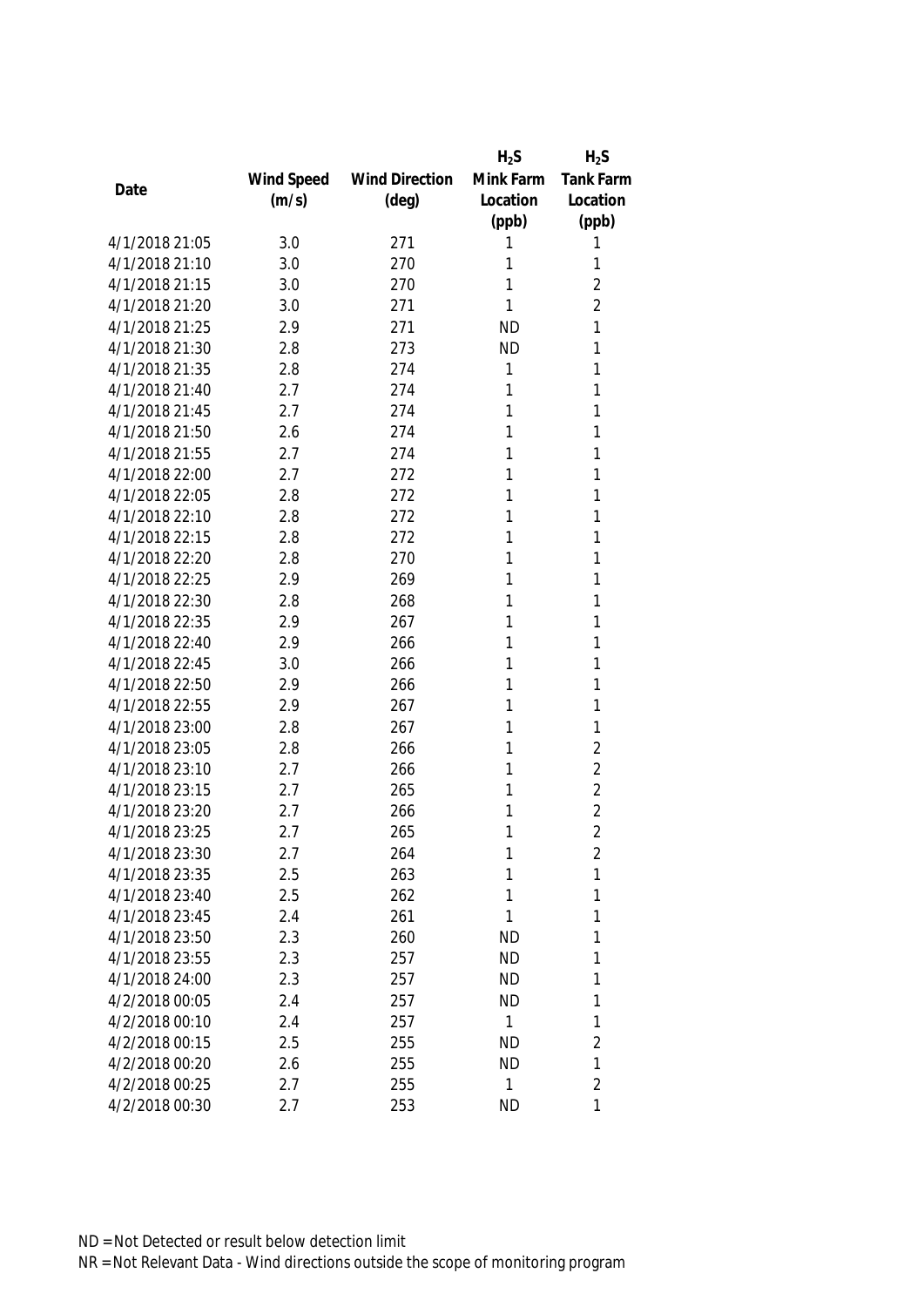|                |            |                       | $H_2S$    | $H_2S$           |
|----------------|------------|-----------------------|-----------|------------------|
|                | Wind Speed | <b>Wind Direction</b> | Mink Farm | <b>Tank Farm</b> |
| Date           | (m/s)      | $(\text{deg})$        | Location  | Location         |
|                |            |                       | (ppb)     | (ppb)            |
| 4/2/2018 00:35 | 2.8        | 253                   | 1         | 1                |
| 4/2/2018 00:40 | 2.8        | 253                   | 1         | 1                |
| 4/2/2018 00:45 | 2.9        | 253                   | 1         | 1                |
| 4/2/2018 00:50 | 2.8        | 254                   | 1         | 1                |
| 4/2/2018 00:55 | 2.7        | 255                   | 1         | 1                |
| 4/2/2018 01:00 | 2.6        | 259                   | 1         | 1                |
| 4/2/2018 01:05 | 2.6        | 262                   | 1         | 1                |
| 4/2/2018 01:10 | 2.6        | 263                   | 1         | 1                |
| 4/2/2018 01:15 | 2.4        | 263                   | <b>ND</b> | 1                |
| 4/2/2018 01:20 | 2.3        | 264                   | 1         | 1                |
| 4/2/2018 01:25 | 2.2        | 264                   | 1         | 1                |
| 4/2/2018 01:30 | 2.2        | 261                   | 1         | 1                |
| 4/2/2018 01:35 | 2.1        | 260                   | <b>ND</b> | 1                |
| 4/2/2018 01:40 | 2.0        | 260                   | <b>ND</b> | 1                |
| 4/2/2018 01:45 | 2.2        | 262                   | <b>ND</b> | 1                |
| 4/2/2018 01:50 | 2.2        | 263                   | <b>ND</b> | 1                |
| 4/2/2018 01:55 | 2.3        | 264                   | <b>ND</b> | 1                |
| 4/2/2018 02:00 | 2.4        | 266                   | <b>ND</b> | 1                |
| 4/2/2018 02:05 | 2.4        | 268                   | 1         | 1                |
| 4/2/2018 02:10 | 2.4        | 267                   | 1         | 1                |
| 4/2/2018 02:15 | 2.4        | 266                   | 1         | 1                |
| 4/2/2018 02:20 | 2.5        | 263                   | 1         | 1                |
| 4/2/2018 02:25 | 2.5        | 262                   | 1         | 1                |
| 4/2/2018 02:30 | 2.6        | 261                   | 1         | 1                |
| 4/2/2018 02:35 | 2.6        | 260                   | 1         | 1                |
| 4/2/2018 02:40 | 2.5        | 259                   | 1         | 1                |
| 4/2/2018 02:45 | 2.5        | 259                   | <b>ND</b> | 1                |
| 4/2/2018 02:50 | 2.4        | 260                   | 1         | 1                |
| 4/2/2018 02:55 | 2.3        | 260                   | 1         | 1                |
| 4/2/2018 03:00 | 2.3        | 261                   | 1         | 1                |
| 4/2/2018 03:05 | 2.3        | 261                   | 1         | 1                |
| 4/2/2018 03:10 | 2.2        | 264                   | 1         | 1                |
| 4/2/2018 03:15 | 2.1        | 267                   | 1         | 1                |
| 4/2/2018 03:20 | 1.9        | 269                   | 1         | 1                |
| 4/2/2018 03:25 | 1.8        | 273                   | 1         | 1                |
| 4/2/2018 03:30 | 1.6        | 276                   | 1         | <b>NR</b>        |
| 4/2/2018 03:35 | 1.5        | 282                   | <b>ND</b> | <b>NR</b>        |
| 4/2/2018 03:40 | 1.6        | 287                   | <b>ND</b> | <b>NR</b>        |
| 4/2/2018 03:45 | 2.0        | 291                   | <b>ND</b> | <b>NR</b>        |
| 4/2/2018 03:50 | 2.2        | 299                   | <b>ND</b> | <b>NR</b>        |
| 4/2/2018 03:55 | 2.3        | 305                   | <b>ND</b> | <b>NR</b>        |
| 4/2/2018 04:00 | 2.4        | 310                   | 1         | <b>NR</b>        |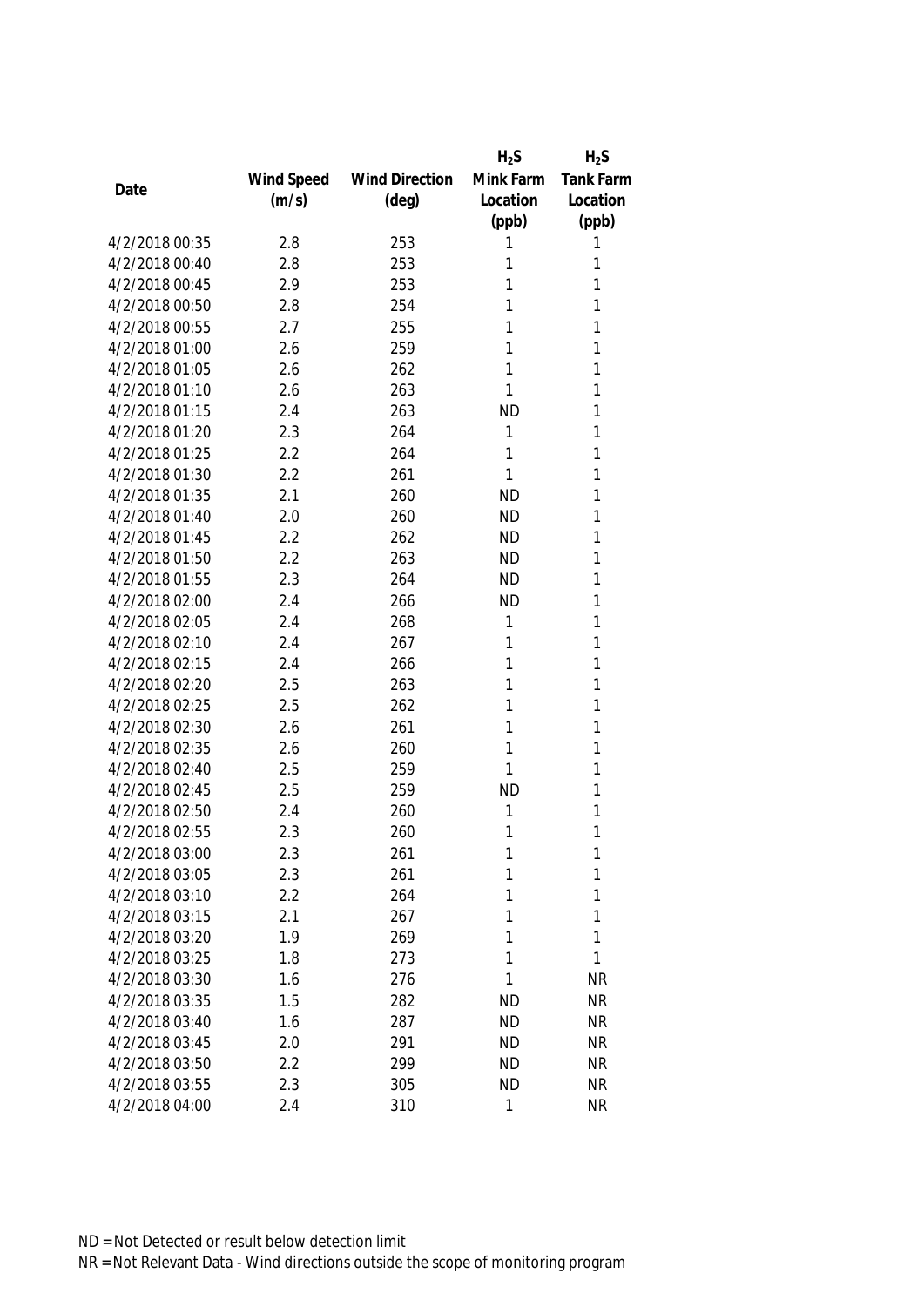|                |            |                       | $H_2S$       | $H_2S$       |
|----------------|------------|-----------------------|--------------|--------------|
|                | Wind Speed | <b>Wind Direction</b> | Mink Farm    | Tank Farm    |
| Date           | (m/s)      | $(\text{deg})$        | Location     | Location     |
|                |            |                       | (ppb)        | (ppb)        |
| 4/2/2018 04:05 | 2.4        | 315                   | 1            | <b>NR</b>    |
| 4/2/2018 04:10 | 2.4        | 321                   | 1            | <b>NR</b>    |
| 4/2/2018 04:15 | 2.1        | 324                   | 1            | <b>NR</b>    |
| 4/2/2018 04:20 | 2.0        | 324                   | 1            | <b>NR</b>    |
| 4/2/2018 04:25 | 1.9        | 325                   | 1            | <b>NR</b>    |
| 4/2/2018 04:30 | 1.9        | 325                   | 1            | <b>NR</b>    |
| 4/2/2018 04:35 | 1.8        | 324                   | 1            | <b>NR</b>    |
| 4/2/2018 04:40 | 1.8        | 324                   | 1            | <b>NR</b>    |
| 4/2/2018 04:45 | 1.7        | 322                   | 1            | <b>NR</b>    |
| 4/2/2018 04:50 | 1.6        | 319                   | $\mathbf{1}$ | <b>NR</b>    |
| 4/2/2018 04:55 | 1.5        | 307                   | 1            | <b>NR</b>    |
| 4/2/2018 05:00 | 1.5        | 289                   | <b>NR</b>    | <b>NR</b>    |
| 4/2/2018 05:05 | 1.6        | 279                   | <b>NR</b>    | <b>NR</b>    |
| 4/2/2018 05:10 | 1.7        | 265                   | 1            | 1            |
| 4/2/2018 05:15 | 1.8        | 255                   | 1            | 1            |
| 4/2/2018 05:20 | 1.8        | 248                   | $\mathbf{1}$ | 1            |
| 4/2/2018 05:25 | 1.9        | 245                   | 1            | 1            |
| 4/2/2018 05:30 | 1.9        | 246                   | <b>ND</b>    | 1            |
| 4/2/2018 05:35 | 1.9        | 242                   | $\mathbf{1}$ | 1            |
| 4/2/2018 05:40 | 1.9        | 241                   | <b>ND</b>    | 1            |
| 4/2/2018 05:45 | 1.9        | 239                   | 1            | 1            |
| 4/2/2018 05:50 | 1.9        | 237                   | <b>ND</b>    | 1            |
| 4/2/2018 05:55 | 1.9        | 233                   | 1            | 1            |
| 4/2/2018 06:00 | 1.9        | 230                   | 1            | 1            |
| 4/2/2018 06:05 | 1.8        | 226                   | <b>NR</b>    | 1            |
| 4/2/2018 06:10 | 1.7        | 212                   | <b>NR</b>    | 1            |
| 4/2/2018 06:15 | 1.5        | 191                   | <b>NR</b>    | <b>NR</b>    |
| 4/2/2018 06:20 | 1.4        | 174                   | <b>NR</b>    | <b>NR</b>    |
| 4/2/2018 06:25 | 1.3        | 165                   | <b>NR</b>    | <b>NR</b>    |
| 4/2/2018 06:30 | 1.3        | 156                   | <b>NR</b>    | <b>NR</b>    |
| 4/2/2018 06:35 | 1.4        | 153                   | <b>NR</b>    | <b>NR</b>    |
| 4/2/2018 06:40 | 1.4        | 159                   | <b>NR</b>    | <b>NR</b>    |
| 4/2/2018 06:45 | 1.5        | 168                   | <b>NR</b>    | <b>NR</b>    |
| 4/2/2018 06:50 | 1.5        | 170                   | <b>NR</b>    | $\mathbf{1}$ |
| 4/2/2018 06:55 | 1.3        | 167                   | <b>NR</b>    | <b>NR</b>    |
| 4/2/2018 07:00 | 1.3        | 166                   | <b>NR</b>    | <b>NR</b>    |
| 4/2/2018 07:05 | 1.2        | 166                   | <b>NR</b>    | <b>NR</b>    |
| 4/2/2018 07:10 | 1.2        | 167                   | <b>NR</b>    | <b>NR</b>    |
| 4/2/2018 07:15 | 1.2        | 168                   | <b>NR</b>    | <b>NR</b>    |
| 4/2/2018 07:20 | 1.3        | 170                   | <b>NR</b>    | 1            |
| 4/2/2018 07:25 | 1.3        | 171                   | <b>NR</b>    | 1            |
| 4/2/2018 07:30 | 1.4        | 172                   | <b>NR</b>    | 1            |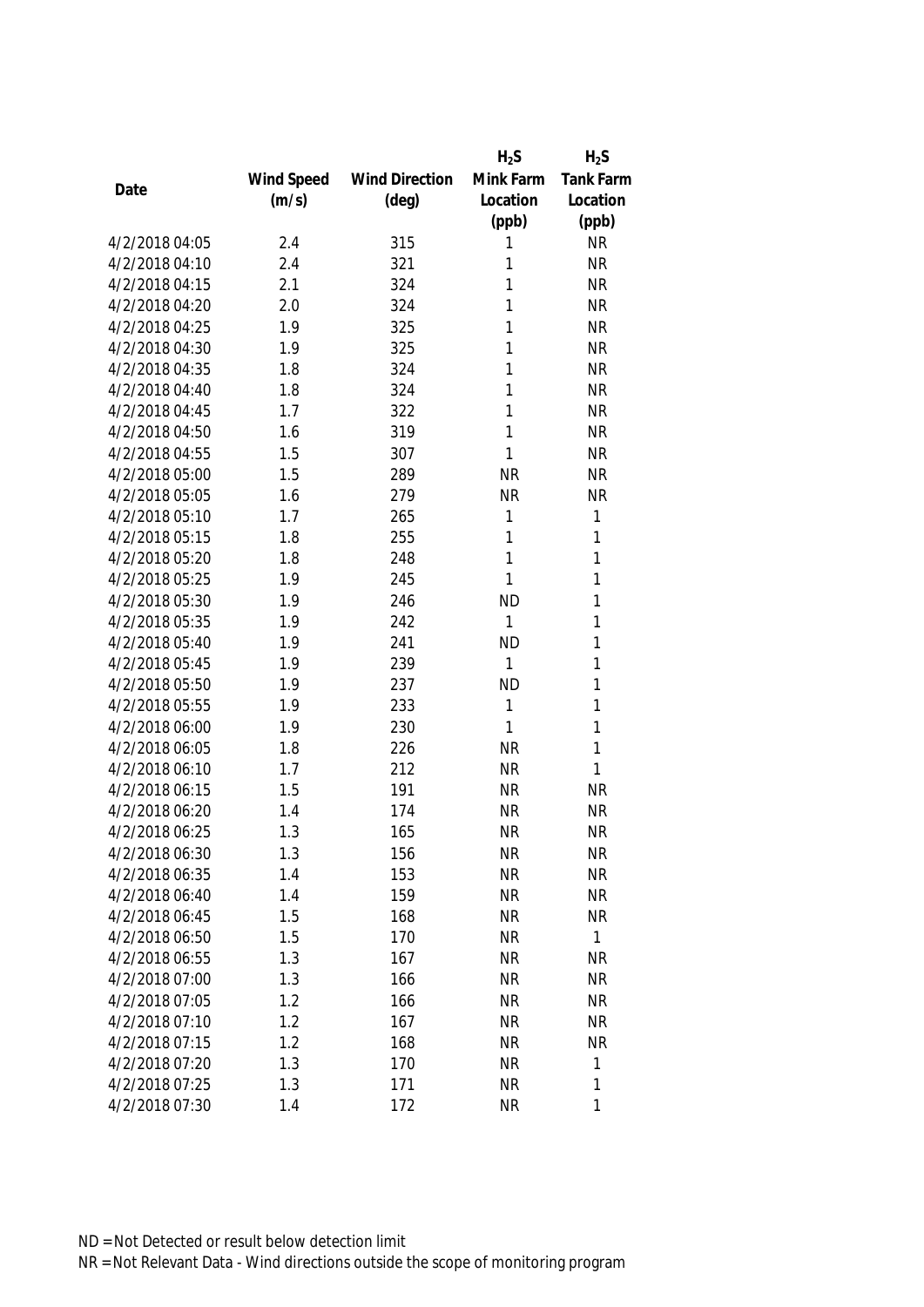|                |            |                       | $H_2S$    | $H_2S$       |
|----------------|------------|-----------------------|-----------|--------------|
|                | Wind Speed | <b>Wind Direction</b> | Mink Farm | Tank Farm    |
| Date           | (m/s)      | $(\text{deg})$        | Location  | Location     |
|                |            |                       | (ppb)     | (ppb)        |
| 4/2/2018 07:35 | 1.3        | 172                   | <b>NR</b> | 1            |
| 4/2/2018 07:40 | 1.4        | 173                   | <b>NR</b> | 1            |
| 4/2/2018 07:45 | 1.5        | 173                   | <b>NR</b> | 1            |
| 4/2/2018 07:50 | 1.5        | 175                   | <b>NR</b> | 1            |
| 4/2/2018 07:55 | 1.6        | 178                   | <b>NR</b> | 1            |
| 4/2/2018 08:00 | 1.6        | 178                   | <b>NR</b> | 1            |
| 4/2/2018 08:05 | 1.5        | 179                   | <b>NR</b> | 1            |
| 4/2/2018 08:10 | 1.4        | 176                   | <b>NR</b> | 1            |
| 4/2/2018 08:15 | 1.2        | 174                   | <b>NR</b> | $\mathbf{1}$ |
| 4/2/2018 08:20 | 1.1        | 170                   | <b>NR</b> | 1            |
| 4/2/2018 08:25 | 0.9        | 166                   | <b>NR</b> | <b>NR</b>    |
| 4/2/2018 08:30 | 0.8        | 163                   | <b>NR</b> | <b>NR</b>    |
| 4/2/2018 08:35 | 0.7        | 160                   | <b>NR</b> | <b>NR</b>    |
| 4/2/2018 08:40 | 0.6        | 154                   | <b>NR</b> | <b>NR</b>    |
| 4/2/2018 08:45 | 0.6        | 113                   | <b>NR</b> | <b>NR</b>    |
| 4/2/2018 08:50 | 0.6        | 32                    | <b>NR</b> | <b>NR</b>    |
| 4/2/2018 08:55 | 0.6        | 26                    | 1         | <b>NR</b>    |
| 4/2/2018 09:00 | 0.7        | 36                    | <b>NR</b> | <b>NR</b>    |
| 4/2/2018 09:05 | 0.8        | 36                    | <b>NR</b> | <b>NR</b>    |
| 4/2/2018 09:10 | 0.9        | 75                    | <b>NR</b> | <b>NR</b>    |
| 4/2/2018 09:15 | 1.0        | 112                   | <b>NR</b> | <b>NR</b>    |
| 4/2/2018 09:20 | 1.1        | 130                   | <b>NR</b> | <b>NR</b>    |
| 4/2/2018 09:25 | 1.2        | 141                   | <b>NR</b> | <b>NR</b>    |
| 4/2/2018 09:30 | 1.2        | 141                   | <b>NR</b> | <b>NR</b>    |
| 4/2/2018 09:35 | 1.3        | 140                   | <b>NR</b> | <b>NR</b>    |
| 4/2/2018 09:40 | 1.3        | 135                   | <b>NR</b> | <b>NR</b>    |
| 4/2/2018 09:45 | 1.4        | 131                   | <b>NR</b> | <b>NR</b>    |
| 4/2/2018 09:50 | 1.4        | 125                   | <b>NR</b> | <b>NR</b>    |
| 4/2/2018 09:55 | 1.7        | 119                   | <b>NR</b> | <b>NR</b>    |
| 4/2/2018 10:00 | 2.0        | 112                   | <b>NR</b> | <b>NR</b>    |
| 4/2/2018 10:05 | 2.3        | 109                   | <b>NR</b> | <b>NR</b>    |
| 4/2/2018 10:10 | 2.6        | 117                   | <b>NR</b> | <b>NR</b>    |
| 4/2/2018 10:15 | 2.8        | 115                   | <b>NR</b> | <b>NR</b>    |
| 4/2/2018 10:20 | 3.1        | 117                   | <b>NR</b> | <b>NR</b>    |
| 4/2/2018 10:25 | 3.2        | 115                   | <b>NR</b> | <b>NR</b>    |
| 4/2/2018 10:30 | 3.3        | 120                   | <b>NR</b> | <b>NR</b>    |
| 4/2/2018 10:35 | 3.3        | 125                   | <b>NR</b> | <b>NR</b>    |
| 4/2/2018 10:40 | 3.3        | 121                   | <b>NR</b> | <b>NR</b>    |
| 4/2/2018 10:45 | 3.3        | 124                   | <b>NR</b> | <b>NR</b>    |
| 4/2/2018 10:50 | 3.1        | 130                   | <b>NR</b> | <b>NR</b>    |
| 4/2/2018 10:55 | 3.1        | 140                   | <b>NR</b> | <b>NR</b>    |
| 4/2/2018 11:00 | 3.0        | 136                   | <b>NR</b> | <b>NR</b>    |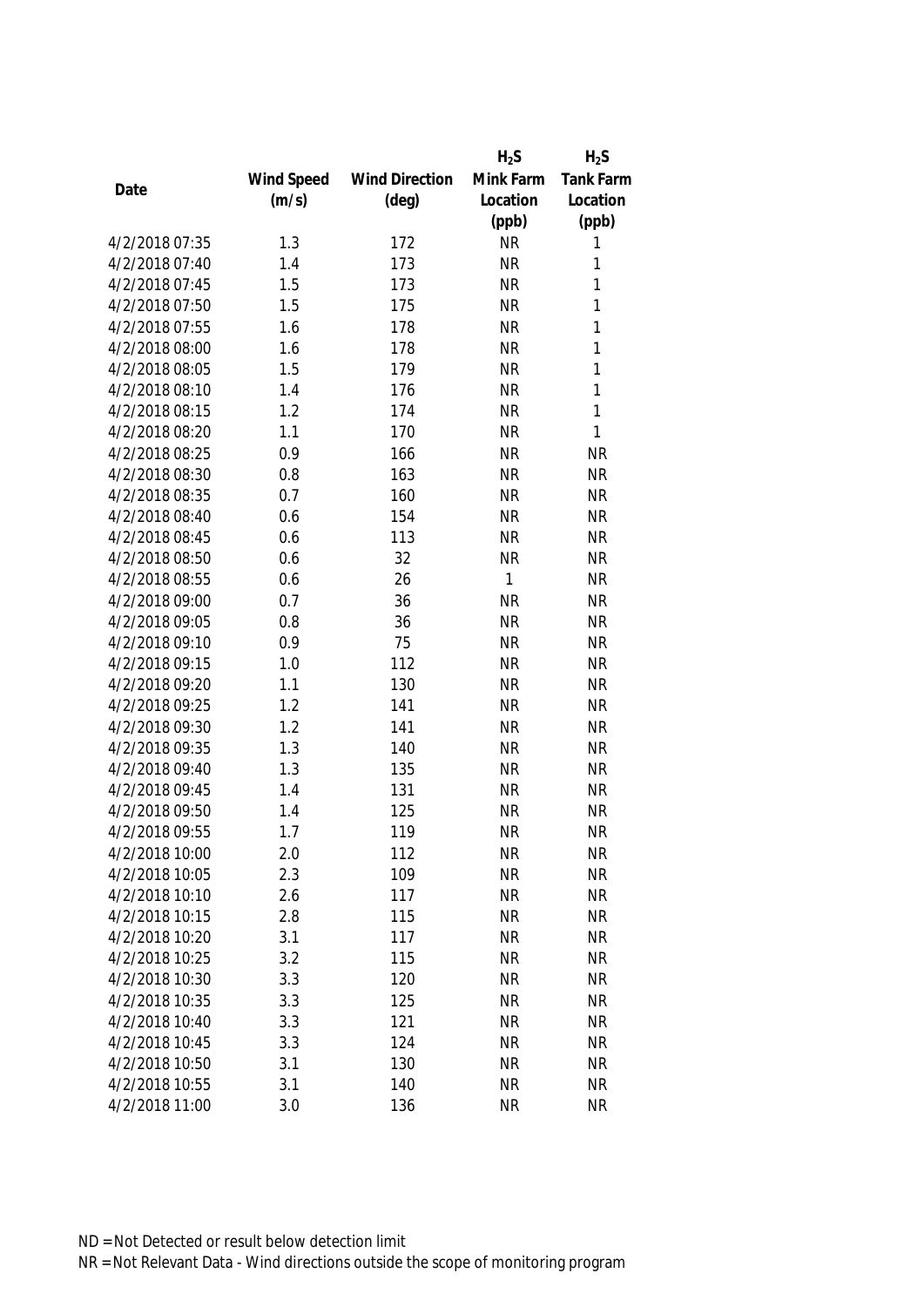|                |            |                       | $H_2S$    | $H_2S$    |
|----------------|------------|-----------------------|-----------|-----------|
|                | Wind Speed | <b>Wind Direction</b> | Mink Farm | Tank Farm |
| Date           | (m/s)      | $(\text{deg})$        | Location  | Location  |
|                |            |                       | (ppb)     | (ppb)     |
| 4/2/2018 11:05 | 3.1        | 138                   | <b>NR</b> | <b>NR</b> |
| 4/2/2018 11:10 | 3.3        | 142                   | <b>NR</b> | <b>NR</b> |
| 4/2/2018 11:15 | 3.4        | 143                   | <b>NR</b> | <b>NR</b> |
| 4/2/2018 11:20 | 3.6        | 136                   | <b>NR</b> | <b>NR</b> |
| 4/2/2018 11:25 | 3.8        | 130                   | <b>NR</b> | <b>NR</b> |
| 4/2/2018 11:30 | 3.9        | 131                   | <b>NR</b> | <b>NR</b> |
| 4/2/2018 11:35 | 3.9        | 128                   | <b>NR</b> | <b>NR</b> |
| 4/2/2018 11:40 | 3.6        | 130                   | <b>NR</b> | <b>NR</b> |
| 4/2/2018 11:45 | 3.6        | 129                   | <b>NR</b> | <b>NR</b> |
| 4/2/2018 11:50 | 3.5        | 132                   | <b>NR</b> | <b>NR</b> |
| 4/2/2018 11:55 | 3.5        | 130                   | <b>NR</b> | <b>NR</b> |
| 4/2/2018 12:00 | 3.5        | 135                   | <b>NR</b> | <b>NR</b> |
| 4/2/2018 12:05 | 3.4        | 136                   | <b>NR</b> | <b>NR</b> |
| 4/2/2018 12:10 | 3.6        | 138                   | <b>NR</b> | <b>NR</b> |
| 4/2/2018 12:15 | 3.9        | 146                   | <b>NR</b> | <b>NR</b> |
| 4/2/2018 12:20 | 3.9        | 145                   | <b>NR</b> | <b>NR</b> |
| 4/2/2018 12:25 | 3.8        | 153                   | <b>NR</b> | <b>NR</b> |
| 4/2/2018 12:30 | 3.9        | 154                   | <b>NR</b> | <b>NR</b> |
| 4/2/2018 12:35 | 4.1        | 160                   | <b>NR</b> | <b>NR</b> |
| 4/2/2018 12:40 | 4.1        | 163                   | <b>NR</b> | <b>NR</b> |
| 4/2/2018 12:45 | 4.0        | 160                   | <b>NR</b> | <b>NR</b> |
| 4/2/2018 12:50 | 4.1        | 167                   | <b>NR</b> | <b>NR</b> |
| 4/2/2018 12:55 | 4.2        | 169                   | <b>NR</b> | <b>NR</b> |
| 4/2/2018 13:00 | 4.2        | 169                   | <b>NR</b> | <b>NR</b> |
| 4/2/2018 13:05 | 4.1        | 174                   | <b>NR</b> | 1         |
| 4/2/2018 13:10 | 4.2        | 171                   | <b>NR</b> | 1         |
| 4/2/2018 13:15 | 4.4        | 170                   | <b>NR</b> | 1         |
| 4/2/2018 13:20 | 4.4        | 166                   | <b>NR</b> | <b>NR</b> |
| 4/2/2018 13:25 | 4.4        | 160                   | <b>NR</b> | <b>NR</b> |
| 4/2/2018 13:30 | 4.4        | 156                   | <b>NR</b> | <b>NR</b> |
| 4/2/2018 13:35 | 4.5        | 151                   | <b>NR</b> | <b>NR</b> |
| 4/2/2018 13:40 | 4.4        | 157                   | <b>NR</b> | <b>NR</b> |
| 4/2/2018 13:45 | 4.3        | 159                   | <b>NR</b> | <b>NR</b> |
| 4/2/2018 13:50 | 4.3        | 159                   | <b>NR</b> | <b>NR</b> |
| 4/2/2018 13:55 | 4.2        | 163                   | <b>NR</b> | <b>NR</b> |
| 4/2/2018 14:00 | 4.3        | 166                   | <b>NR</b> | <b>NR</b> |
| 4/2/2018 14:05 | 4.3        | 166                   | <b>NR</b> | <b>NR</b> |
| 4/2/2018 14:10 | 4.3        | 162                   | <b>NR</b> | <b>NR</b> |
| 4/2/2018 14:15 | 4.2        | 166                   | <b>NR</b> | <b>NR</b> |
| 4/2/2018 14:20 | 4.0        | 170                   | <b>NR</b> | 1         |
| 4/2/2018 14:25 | 4.2        | 168                   | <b>NR</b> | <b>NR</b> |
| 4/2/2018 14:30 | 4.1        | 165                   | <b>NR</b> | <b>NR</b> |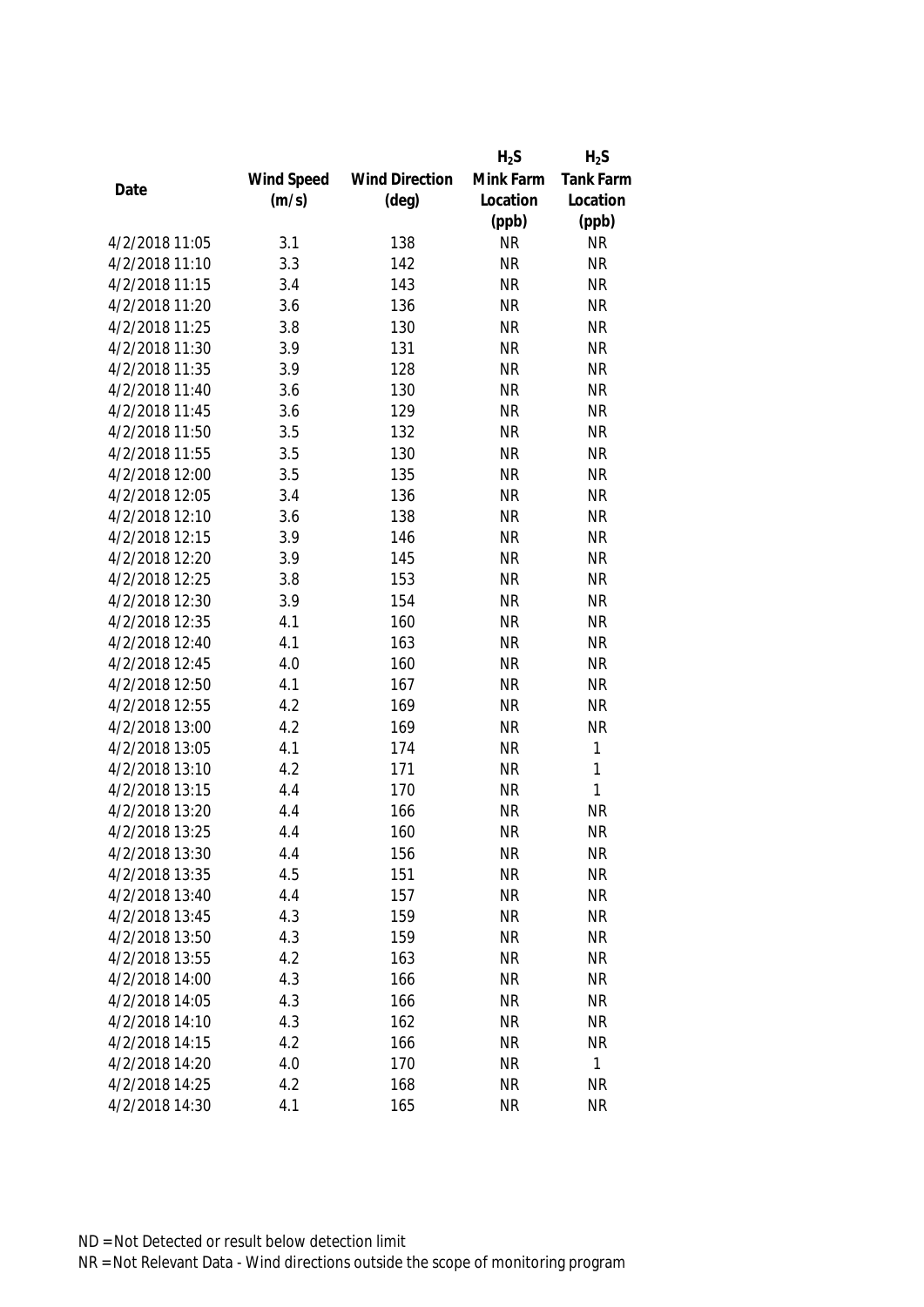|                |            |                       | $H_2S$    | $H_2S$           |
|----------------|------------|-----------------------|-----------|------------------|
|                | Wind Speed | <b>Wind Direction</b> | Mink Farm | <b>Tank Farm</b> |
| Date           | (m/s)      | $(\text{deg})$        | Location  | Location         |
|                |            |                       | (ppb)     | (ppb)            |
| 4/2/2018 14:35 | 4.2        | 162                   | <b>NR</b> | <b>NR</b>        |
| 4/2/2018 14:40 | 4.1        | 159                   | <b>NR</b> | <b>NR</b>        |
| 4/2/2018 14:45 | 4.3        | 154                   | <b>NR</b> | <b>NR</b>        |
| 4/2/2018 14:50 | 4.2        | 150                   | <b>NR</b> | <b>NR</b>        |
| 4/2/2018 14:55 | 4.2        | 148                   | <b>NR</b> | <b>NR</b>        |
| 4/2/2018 15:00 | 4.1        | 150                   | <b>NR</b> | <b>NR</b>        |
| 4/2/2018 15:05 | 4.0        | 150                   | <b>NR</b> | <b>NR</b>        |
| 4/2/2018 15:10 | 4.0        | 155                   | <b>NR</b> | <b>NR</b>        |
| 4/2/2018 15:15 | 3.9        | 155                   | <b>NR</b> | <b>NR</b>        |
| 4/2/2018 15:20 | 4.0        | 156                   | <b>NR</b> | <b>NR</b>        |
| 4/2/2018 15:25 | 4.0        | 155                   | <b>NR</b> | <b>NR</b>        |
| 4/2/2018 15:30 | 4.1        | 150                   | <b>NR</b> | <b>NR</b>        |
| 4/2/2018 15:35 | 4.4        | 142                   | <b>NR</b> | <b>NR</b>        |
| 4/2/2018 15:40 | 4.6        | 137                   | <b>NR</b> | <b>NR</b>        |
| 4/2/2018 15:45 | 4.6        | 132                   | <b>NR</b> | <b>NR</b>        |
| 4/2/2018 15:50 | 4.8        | 127                   | <b>NR</b> | <b>NR</b>        |
| 4/2/2018 15:55 | 5.0        | 126                   | <b>NR</b> | <b>NR</b>        |
| 4/2/2018 16:00 | 5.0        | 129                   | <b>NR</b> | <b>NR</b>        |
| 4/2/2018 16:05 | 4.9        | 134                   | <b>NR</b> | <b>NR</b>        |
| 4/2/2018 16:10 | 4.8        | 136                   | <b>NR</b> | <b>NR</b>        |
| 4/2/2018 16:15 | 5.0        | 139                   | <b>NR</b> | <b>NR</b>        |
| 4/2/2018 16:20 | 4.8        | 139                   | <b>NR</b> | <b>NR</b>        |
| 4/2/2018 16:25 | 4.8        | 137                   | <b>NR</b> | <b>NR</b>        |
| 4/2/2018 16:30 | 4.8        | 136                   | <b>NR</b> | <b>NR</b>        |
| 4/2/2018 16:35 | 4.9        | 133                   | <b>NR</b> | <b>NR</b>        |
| 4/2/2018 16:40 | 4.9        | 133                   | <b>NR</b> | <b>NR</b>        |
| 4/2/2018 16:45 | 4.9        | 135                   | <b>NR</b> | <b>NR</b>        |
| 4/2/2018 16:50 | 4.9        | 140                   | <b>NR</b> | <b>NR</b>        |
| 4/2/2018 16:55 | 4.8        | 146                   | <b>NR</b> | <b>NR</b>        |
| 4/2/2018 17:00 | 4.8        | 148                   | <b>NR</b> | <b>NR</b>        |
| 4/2/2018 17:05 | 4.7        | 149                   | <b>NR</b> | <b>NR</b>        |
| 4/2/2018 17:10 | 4.7        | 148                   | <b>NR</b> | <b>NR</b>        |
| 4/2/2018 17:15 | 4.7        | 148                   | <b>NR</b> | <b>NR</b>        |
| 4/2/2018 17:20 | 4.6        | 149                   | <b>NR</b> | <b>NR</b>        |
| 4/2/2018 17:25 | 4.6        | 150                   | <b>NR</b> | <b>NR</b>        |
| 4/2/2018 17:30 | 4.6        | 151                   | <b>NR</b> | <b>NR</b>        |
| 4/2/2018 17:35 | 4.5        | 153                   | <b>NR</b> | <b>NR</b>        |
| 4/2/2018 17:40 | 4.7        | 156                   | <b>NR</b> | <b>NR</b>        |
| 4/2/2018 17:45 | 4.7        | 157                   | <b>NR</b> | <b>NR</b>        |
| 4/2/2018 17:50 | 5.1        | 157                   | <b>NR</b> | <b>NR</b>        |
| 4/2/2018 17:55 | 5.1        | 158                   | <b>NR</b> | <b>NR</b>        |
| 4/2/2018 18:00 | 5.2        | 162                   | <b>NR</b> | <b>NR</b>        |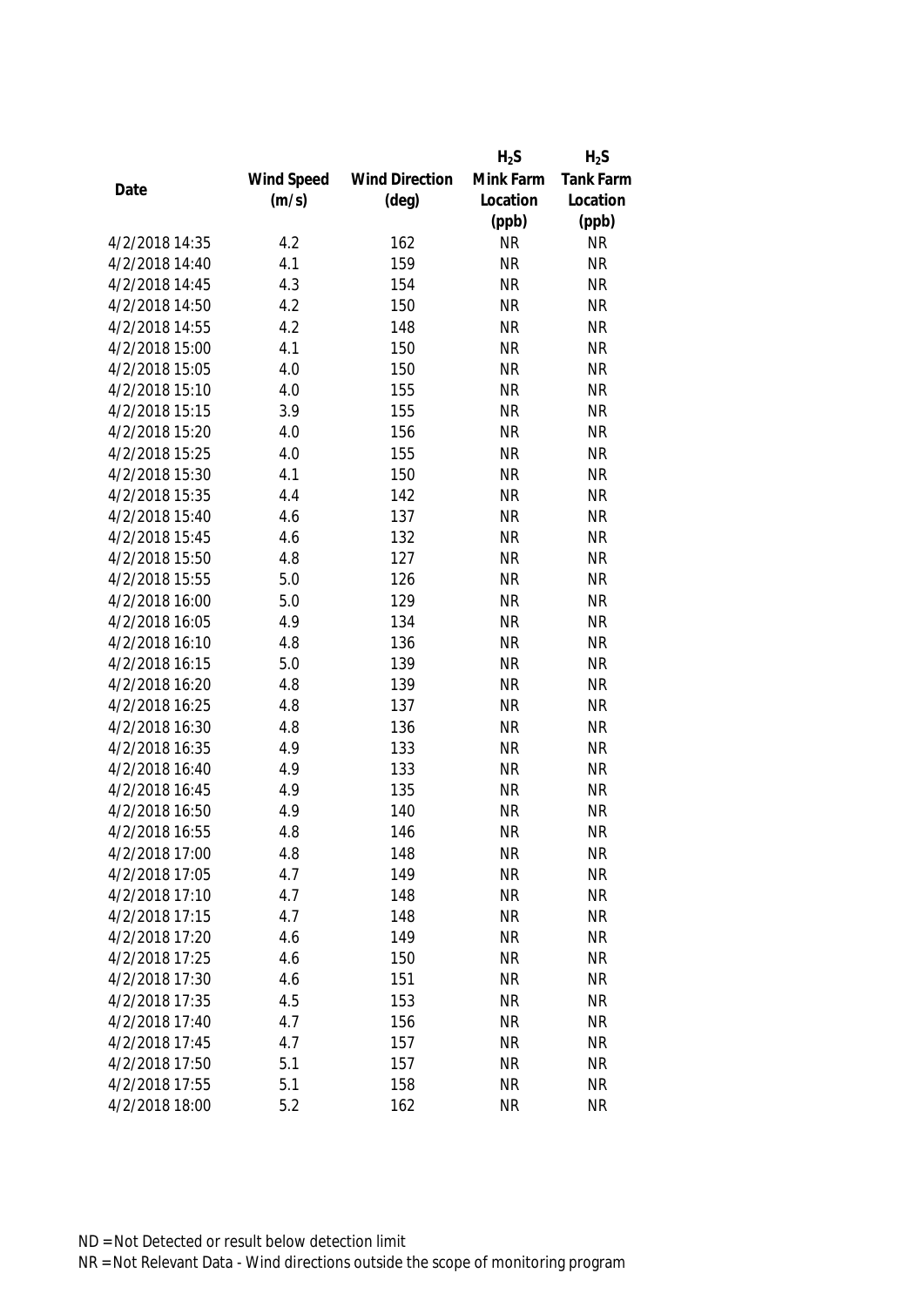|                |            |                       | $H_2S$    | $H_2S$    |
|----------------|------------|-----------------------|-----------|-----------|
|                | Wind Speed | <b>Wind Direction</b> | Mink Farm | Tank Farm |
| Date           | (m/s)      | $(\text{deg})$        | Location  | Location  |
|                |            |                       | (ppb)     | (ppb)     |
| 4/2/2018 18:05 | 5.3        | 166                   | <b>NR</b> | <b>NR</b> |
| 4/2/2018 18:10 | 5.2        | 167                   | <b>NR</b> | <b>NR</b> |
| 4/2/2018 18:15 | 5.2        | 165                   | <b>NR</b> | <b>NR</b> |
| 4/2/2018 18:20 | 4.9        | 162                   | <b>NR</b> | <b>NR</b> |
| 4/2/2018 18:25 | 4.9        | 156                   | <b>NR</b> | <b>NR</b> |
| 4/2/2018 18:30 | 4.8        | 150                   | <b>NR</b> | <b>NR</b> |
| 4/2/2018 18:35 | 4.7        | 141                   | <b>NR</b> | <b>NR</b> |
| 4/2/2018 18:40 | 4.6        | 135                   | <b>NR</b> | <b>NR</b> |
| 4/2/2018 18:45 | 4.4        | 132                   | <b>NR</b> | <b>NR</b> |
| 4/2/2018 18:50 | 4.3        | 131                   | <b>NR</b> | <b>NR</b> |
| 4/2/2018 18:55 | 4.1        | 130                   | <b>NR</b> | <b>NR</b> |
| 4/2/2018 19:00 | 3.9        | 128                   | <b>NR</b> | <b>NR</b> |
| 4/2/2018 19:05 | 3.9        | 129                   | <b>NR</b> | <b>NR</b> |
| 4/2/2018 19:10 | 3.9        | 130                   | <b>NR</b> | <b>NR</b> |
| 4/2/2018 19:15 | 3.9        | 130                   | <b>NR</b> | <b>NR</b> |
| 4/2/2018 19:20 | 3.8        | 129                   | <b>NR</b> | <b>NR</b> |
| 4/2/2018 19:25 | 3.8        | 129                   | <b>NR</b> | <b>NR</b> |
| 4/2/2018 19:30 | 3.7        | 132                   | <b>NR</b> | <b>NR</b> |
| 4/2/2018 19:35 | 3.8        | 133                   | <b>NR</b> | <b>NR</b> |
| 4/2/2018 19:40 | 3.6        | 137                   | <b>NR</b> | <b>NR</b> |
| 4/2/2018 19:45 | 3.4        | 140                   | <b>NR</b> | <b>NR</b> |
| 4/2/2018 19:50 | 3.5        | 142                   | <b>NR</b> | <b>NR</b> |
| 4/2/2018 19:55 | 3.6        | 143                   | <b>NR</b> | <b>NR</b> |
| 4/2/2018 20:00 | 3.7        | 144                   | <b>NR</b> | <b>NR</b> |
| 4/2/2018 20:05 | 3.6        | 142                   | <b>NR</b> | <b>NR</b> |
| 4/2/2018 20:10 | 3.8        | 140                   | <b>NR</b> | <b>NR</b> |
| 4/2/2018 20:15 | 3.9        | 138                   | <b>NR</b> | <b>NR</b> |
| 4/2/2018 20:20 | 3.9        | 136                   | <b>NR</b> | <b>NR</b> |
| 4/2/2018 20:25 | 3.7        | 134                   | <b>NR</b> | <b>NR</b> |
| 4/2/2018 20:30 | 3.8        | 134                   | <b>NR</b> | <b>NR</b> |
| 4/2/2018 20:35 | 3.8        | 132                   | <b>NR</b> | <b>NR</b> |
| 4/2/2018 20:40 | 3.7        | 131                   | <b>NR</b> | <b>NR</b> |
| 4/2/2018 20:45 | 3.7        | 128                   | <b>NR</b> | <b>NR</b> |
| 4/2/2018 20:50 | 3.9        | 127                   | <b>NR</b> | <b>NR</b> |
| 4/2/2018 20:55 | 4.2        | 128                   | <b>NR</b> | <b>NR</b> |
| 4/2/2018 21:00 | 4.5        | 127                   | <b>NR</b> | <b>NR</b> |
| 4/2/2018 21:05 | 4.7        | 127                   | <b>NR</b> | <b>NR</b> |
| 4/2/2018 21:10 | 5.0        | 126                   | <b>NR</b> | <b>NR</b> |
| 4/2/2018 21:15 | 5.1        | 126                   | <b>NR</b> | <b>NR</b> |
| 4/2/2018 21:20 | 4.9        | 124                   | <b>NR</b> | <b>NR</b> |
| 4/2/2018 21:25 | 4.7        | 122                   | <b>NR</b> | <b>NR</b> |
| 4/2/2018 21:30 | 4.4        |                       |           |           |
|                |            | 120                   | <b>NR</b> | <b>NR</b> |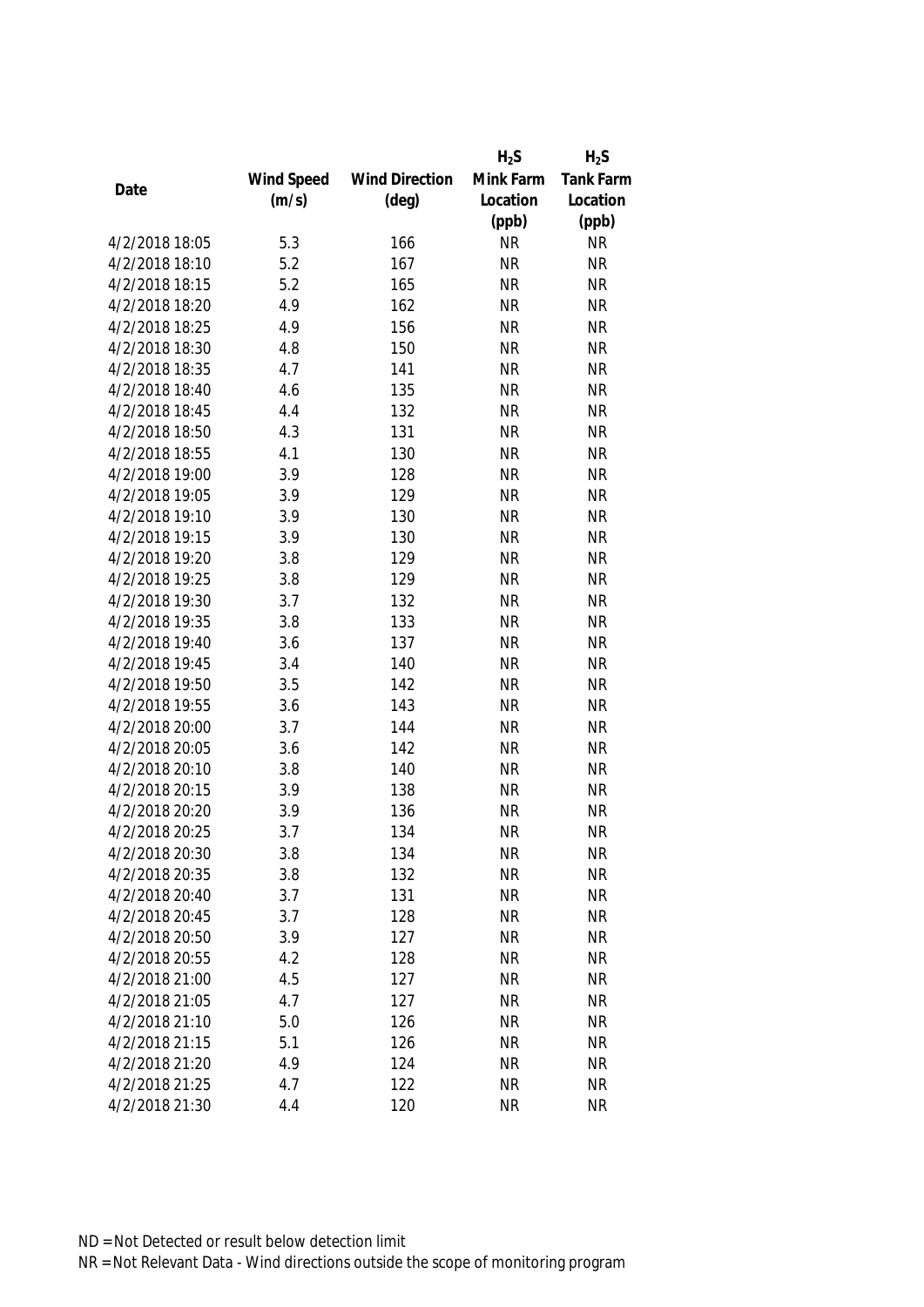|                |            |                       | $H_2S$    | $H_2S$           |
|----------------|------------|-----------------------|-----------|------------------|
|                | Wind Speed | <b>Wind Direction</b> | Mink Farm | <b>Tank Farm</b> |
| Date           | (m/s)      | $(\text{deg})$        | Location  | Location         |
|                |            |                       | (ppb)     | (ppb)            |
| 4/2/2018 21:35 | 4.3        | 118                   | <b>NR</b> | <b>NR</b>        |
| 4/2/2018 21:40 | 4.0        | 118                   | <b>NR</b> | <b>NR</b>        |
| 4/2/2018 21:45 | 3.9        | 117                   | <b>NR</b> | <b>NR</b>        |
| 4/2/2018 21:50 | 4.1        | 117                   | <b>NR</b> | <b>NR</b>        |
| 4/2/2018 21:55 | 4.1        | 117                   | <b>NR</b> | <b>NR</b>        |
| 4/2/2018 22:00 | 4.0        | 116                   | <b>NR</b> | <b>NR</b>        |
| 4/2/2018 22:05 | 4.0        | 116                   | <b>NR</b> | <b>NR</b>        |
| 4/2/2018 22:10 | 4.0        | 115                   | <b>NR</b> | <b>NR</b>        |
| 4/2/2018 22:15 | 3.9        | 115                   | <b>NR</b> | <b>NR</b>        |
| 4/2/2018 22:20 | 3.7        | 114                   | <b>NR</b> | <b>NR</b>        |
| 4/2/2018 22:25 | 3.6        | 114                   | <b>NR</b> | <b>NR</b>        |
| 4/2/2018 22:30 | 3.6        | 114                   | <b>NR</b> | <b>NR</b>        |
| 4/2/2018 22:35 | 3.3        | 114                   | <b>NR</b> | <b>NR</b>        |
| 4/2/2018 22:40 | 3.2        | 114                   | <b>NR</b> | <b>NR</b>        |
| 4/2/2018 22:45 | 3.3        | 116                   | <b>NR</b> | <b>NR</b>        |
| 4/2/2018 22:50 | 3.3        | 117                   | <b>NR</b> | <b>NR</b>        |
| 4/2/2018 22:55 | 3.3        | 116                   | <b>NR</b> | <b>NR</b>        |
| 4/2/2018 23:00 | 3.4        | 116                   | <b>NR</b> | <b>NR</b>        |
| 4/2/2018 23:05 | 3.5        | 116                   | <b>NR</b> | <b>NR</b>        |
| 4/2/2018 23:10 | 3.4        | 114                   | <b>NR</b> | <b>NR</b>        |
| 4/2/2018 23:15 | 3.4        | 112                   | <b>NR</b> | <b>NR</b>        |
| 4/2/2018 23:20 | 3.3        | 111                   | <b>NR</b> | <b>NR</b>        |
| 4/2/2018 23:25 | 3.1        | 110                   | <b>NR</b> | <b>NR</b>        |
| 4/2/2018 23:30 | 3.0        | 108                   | <b>NR</b> | <b>NR</b>        |
| 4/2/2018 23:35 | 2.9        | 107                   | <b>NR</b> | <b>NR</b>        |
| 4/2/2018 23:40 | 2.9        | 107                   | <b>NR</b> | <b>NR</b>        |
| 4/2/2018 23:45 | 2.9        | 107                   | <b>NR</b> | <b>NR</b>        |
| 4/2/2018 23:50 | 3.0        | 107                   | <b>NR</b> | <b>NR</b>        |
| 4/2/2018 23:55 | 3.1        | 108                   | <b>NR</b> | <b>NR</b>        |
| 4/2/2018 24:00 | 3.1        | 108                   | <b>NR</b> | <b>NR</b>        |
| 4/3/2018 00:05 | 3.0        | 107                   | <b>NR</b> | <b>NR</b>        |
| 4/3/2018 00:10 | 3.0        | 106                   | <b>NR</b> | <b>NR</b>        |
| 4/3/2018 00:15 | 3.0        | 104                   | <b>NR</b> | <b>NR</b>        |
| 4/3/2018 00:20 | 2.8        | 104                   | <b>NR</b> | <b>NR</b>        |
| 4/3/2018 00:25 | 2.7        | 104                   | <b>NR</b> | <b>NR</b>        |
| 4/3/2018 00:30 | 2.6        | 104                   | <b>NR</b> | <b>NR</b>        |
| 4/3/2018 00:35 | 2.6        | 105                   | <b>NR</b> | <b>NR</b>        |
| 4/3/2018 00:40 | 2.5        | 105                   | <b>NR</b> | <b>NR</b>        |
| 4/3/2018 00:45 | 2.4        | 104                   | <b>NR</b> | <b>NR</b>        |
| 4/3/2018 00:50 | 2.4        | 102                   | <b>NR</b> | <b>NR</b>        |
| 4/3/2018 00:55 | 2.4        | 100                   | <b>NR</b> | <b>NR</b>        |
| 4/3/2018 01:00 | 2.3        | 98                    | <b>NR</b> | <b>NR</b>        |
|                |            |                       |           |                  |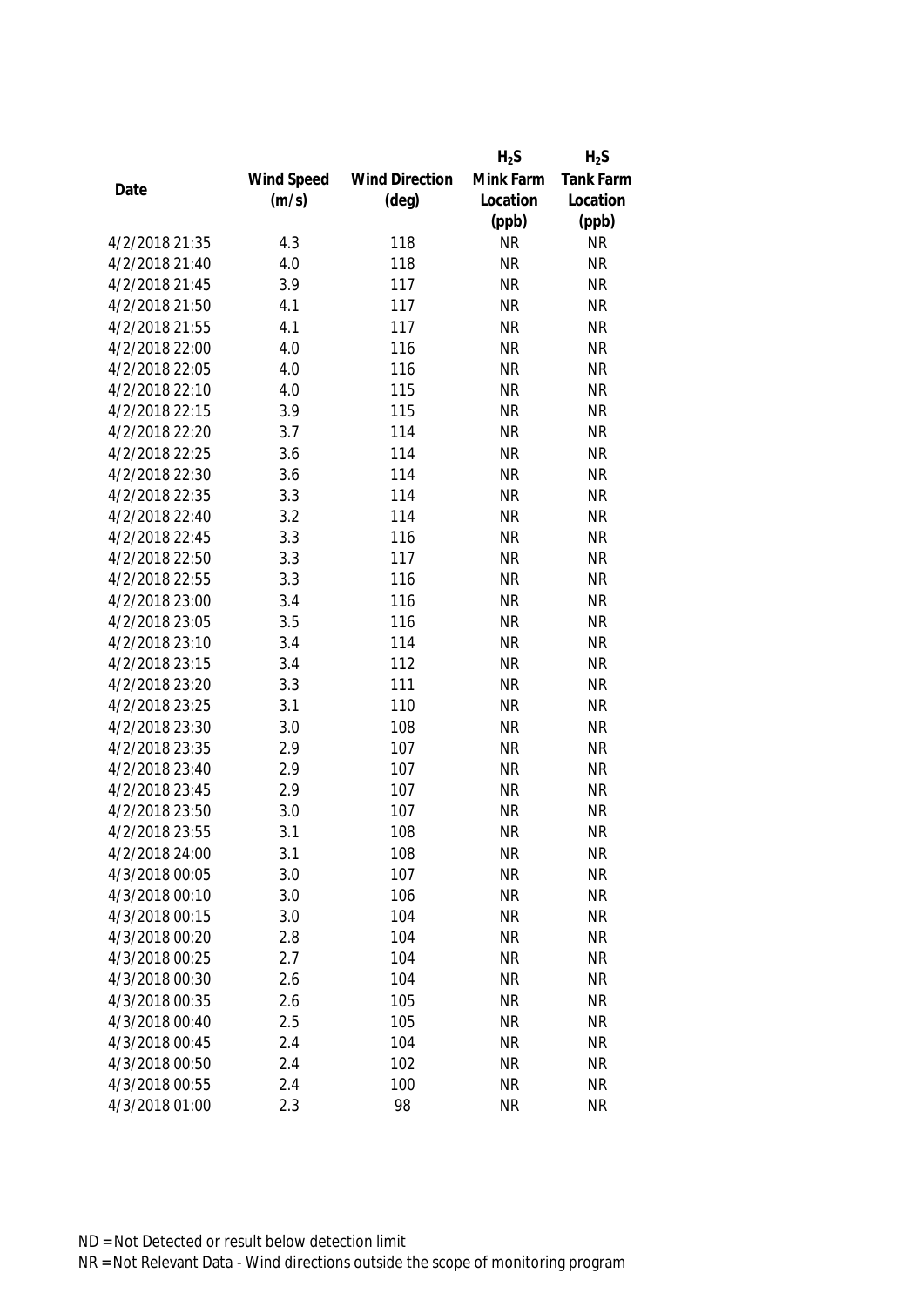|                |            |                       | $H_2S$    | $H_2S$    |
|----------------|------------|-----------------------|-----------|-----------|
|                | Wind Speed | <b>Wind Direction</b> | Mink Farm | Tank Farm |
| Date           | (m/s)      | $(\text{deg})$        | Location  | Location  |
|                |            |                       | (ppb)     | (ppb)     |
| 4/3/2018 01:05 | 2.3        | 95                    | <b>NR</b> | <b>NR</b> |
| 4/3/2018 01:10 | 2.3        | 94                    | <b>NR</b> | <b>NR</b> |
| 4/3/2018 01:15 | 2.4        | 93                    | <b>NR</b> | <b>NR</b> |
| 4/3/2018 01:20 | 2.5        | 92                    | <b>NR</b> | <b>NR</b> |
| 4/3/2018 01:25 | 2.4        | 94                    | <b>NR</b> | <b>NR</b> |
| 4/3/2018 01:30 | 2.6        | 97                    | <b>NR</b> | <b>NR</b> |
| 4/3/2018 01:35 | 2.8        | 98                    | <b>NR</b> | <b>NR</b> |
| 4/3/2018 01:40 | 3.0        | 102                   | <b>NR</b> | <b>NR</b> |
| 4/3/2018 01:45 | 3.2        | 105                   | <b>NR</b> | <b>NR</b> |
| 4/3/2018 01:50 | 3.2        | 108                   | <b>NR</b> | <b>NR</b> |
| 4/3/2018 01:55 | 3.3        | 106                   | <b>NR</b> | <b>NR</b> |
| 4/3/2018 02:00 | 3.3        | 103                   | <b>NR</b> | <b>NR</b> |
| 4/3/2018 02:05 | 3.2        | 103                   | <b>NR</b> | <b>NR</b> |
| 4/3/2018 02:10 | 3.1        | 102                   | <b>NR</b> | <b>NR</b> |
| 4/3/2018 02:15 | 2.9        | 100                   | <b>NR</b> | <b>NR</b> |
| 4/3/2018 02:20 | 2.9        | 99                    | <b>NR</b> | <b>NR</b> |
| 4/3/2018 02:25 | 2.9        | 99                    | <b>NR</b> | <b>NR</b> |
| 4/3/2018 02:30 | 2.8        | 98                    | <b>NR</b> | <b>NR</b> |
| 4/3/2018 02:35 | 2.9        | 100                   | <b>NR</b> | <b>NR</b> |
| 4/3/2018 02:40 | 3.0        | 100                   | <b>NR</b> | <b>NR</b> |
| 4/3/2018 02:45 | 3.0        | 98                    | <b>NR</b> | <b>NR</b> |
| 4/3/2018 02:50 | 3.0        | 98                    | <b>NR</b> | <b>NR</b> |
| 4/3/2018 02:55 | 2.9        | 99                    | <b>NR</b> | <b>NR</b> |
| 4/3/2018 03:00 | 2.9        | 100                   | <b>NR</b> | <b>NR</b> |
| 4/3/2018 03:05 | 2.8        | 101                   | <b>NR</b> | <b>NR</b> |
| 4/3/2018 03:10 | 2.8        | 101                   | <b>NR</b> | <b>NR</b> |
| 4/3/2018 03:15 | 3.0        | 102                   | <b>NR</b> | <b>NR</b> |
| 4/3/2018 03:20 | 3.0        | 102                   | <b>NR</b> | <b>NR</b> |
| 4/3/2018 03:25 | 3.1        | 103                   | <b>NR</b> | <b>NR</b> |
| 4/3/2018 03:30 | 3.1        | 104                   | <b>NR</b> | <b>NR</b> |
| 4/3/2018 03:35 | 2.9        | 104                   | <b>NR</b> | <b>NR</b> |
| 4/3/2018 03:40 | 2.9        | 105                   | <b>NR</b> | <b>NR</b> |
| 4/3/2018 03:45 | 2.9        | 108                   | <b>NR</b> | <b>NR</b> |
| 4/3/2018 03:50 | 2.9        | 110                   | <b>NR</b> | <b>NR</b> |
| 4/3/2018 03:55 | 2.8        | 111                   | <b>NR</b> | <b>NR</b> |
| 4/3/2018 04:00 | 2.7        | 111                   | <b>NR</b> | <b>NR</b> |
| 4/3/2018 04:05 | 2.8        | 109                   | <b>NR</b> | <b>NR</b> |
| 4/3/2018 04:10 | 2.7        | 108                   | <b>NR</b> | <b>NR</b> |
| 4/3/2018 04:15 | 2.6        | 106                   | <b>NR</b> | <b>NR</b> |
| 4/3/2018 04:20 | 2.5        | 102                   | <b>NR</b> | <b>NR</b> |
| 4/3/2018 04:25 | 2.4        | 99                    | <b>NR</b> | <b>NR</b> |
| 4/3/2018 04:30 | 2.4        | 96                    | <b>NR</b> | <b>NR</b> |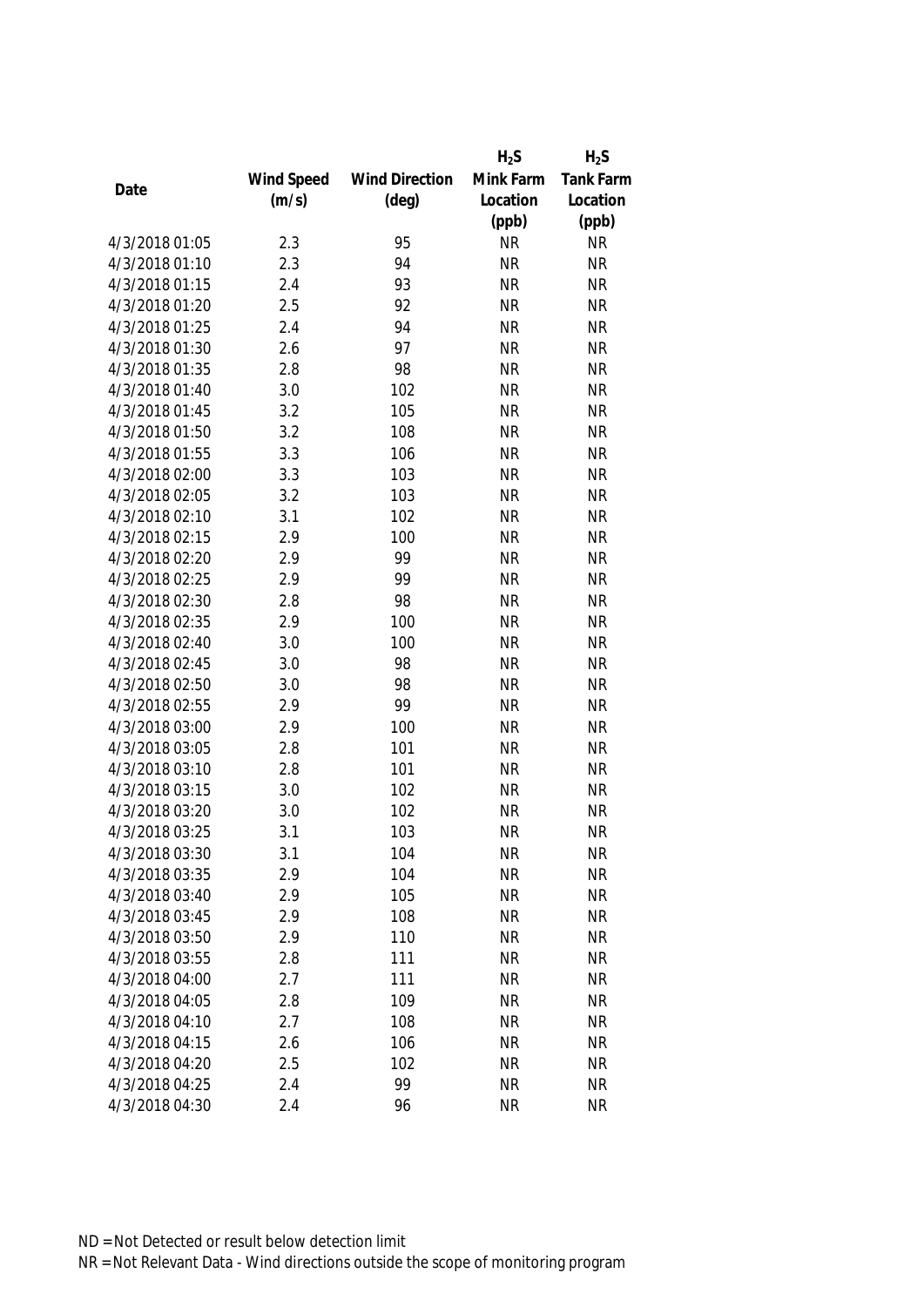|                |            |                       | $H_2S$    | $H_2S$           |
|----------------|------------|-----------------------|-----------|------------------|
|                | Wind Speed | <b>Wind Direction</b> | Mink Farm | <b>Tank Farm</b> |
| Date           | (m/s)      | $(\text{deg})$        | Location  | Location         |
|                |            |                       | (ppb)     | (ppb)            |
| 4/3/2018 04:35 | 2.4        | 93                    | <b>NR</b> | <b>NR</b>        |
| 4/3/2018 04:40 | 2.4        | 90                    | <b>NR</b> | <b>NR</b>        |
| 4/3/2018 04:45 | 2.3        | 84                    | <b>NR</b> | <b>NR</b>        |
| 4/3/2018 04:50 | 2.3        | 81                    | <b>NR</b> | <b>NR</b>        |
| 4/3/2018 04:55 | 2.3        | 81                    | <b>NR</b> | <b>NR</b>        |
| 4/3/2018 05:00 | 2.2        | 80                    | <b>NR</b> | <b>NR</b>        |
| 4/3/2018 05:05 | 2.1        | 79                    | <b>NR</b> | <b>NR</b>        |
| 4/3/2018 05:10 | 2.0        | 76                    | <b>NR</b> | <b>NR</b>        |
| 4/3/2018 05:15 | 2.1        | 73                    | <b>NR</b> | <b>NR</b>        |
| 4/3/2018 05:20 | 2.2        | 70                    | <b>NR</b> | <b>NR</b>        |
| 4/3/2018 05:25 | 2.5        | 64                    | <b>NR</b> | <b>NR</b>        |
| 4/3/2018 05:30 | 2.7        | 60                    | <b>NR</b> | <b>NR</b>        |
| 4/3/2018 05:35 | 2.8        | 58                    | <b>NR</b> | <b>NR</b>        |
| 4/3/2018 05:40 | 2.9        | 60                    | <b>NR</b> | <b>NR</b>        |
| 4/3/2018 05:45 | 2.9        | 62                    | <b>NR</b> | <b>NR</b>        |
| 4/3/2018 05:50 | 2.7        | 63                    | <b>NR</b> | <b>NR</b>        |
| 4/3/2018 05:55 | 2.4        | 67                    | <b>NR</b> | <b>NR</b>        |
| 4/3/2018 06:00 | 2.3        | 70                    | <b>NR</b> | <b>NR</b>        |
| 4/3/2018 06:05 | 2.2        | 72                    | <b>NR</b> | <b>NR</b>        |
| 4/3/2018 06:10 | 2.2        | 76                    | <b>NR</b> | <b>NR</b>        |
| 4/3/2018 06:15 | 2.4        | 79                    | <b>NR</b> | <b>NR</b>        |
| 4/3/2018 06:20 | 2.5        | 81                    | <b>NR</b> | <b>NR</b>        |
| 4/3/2018 06:25 | 2.6        | 84                    | <b>NR</b> | <b>NR</b>        |
| 4/3/2018 06:30 | 2.7        | 82                    | <b>NR</b> | <b>NR</b>        |
| 4/3/2018 06:35 | 2.6        | 76                    | <b>NR</b> | <b>NR</b>        |
| 4/3/2018 06:40 | 2.4        | 72                    | <b>NR</b> | <b>NR</b>        |
| 4/3/2018 06:45 | 2.4        | 72                    | <b>NR</b> | <b>NR</b>        |
| 4/3/2018 06:50 | 2.5        | 74                    | <b>NR</b> | <b>NR</b>        |
| 4/3/2018 06:55 | 2.6        | 73                    | <b>NR</b> | <b>NR</b>        |
| 4/3/2018 07:00 | 2.5        | 74                    | <b>NR</b> | <b>NR</b>        |
| 4/3/2018 07:05 | 2.6        | 79                    | <b>NR</b> | <b>NR</b>        |
| 4/3/2018 07:10 | 2.7        | 81                    | <b>NR</b> | <b>NR</b>        |
| 4/3/2018 07:15 | 2.7        | 79                    | <b>NR</b> | <b>NR</b>        |
| 4/3/2018 07:20 | 2.5        | 78                    | <b>NR</b> | <b>NR</b>        |
| 4/3/2018 07:25 | 2.4        | 76                    | <b>NR</b> | <b>NR</b>        |
| 4/3/2018 07:30 | 2.4        | 77                    | <b>NR</b> | <b>NR</b>        |
| 4/3/2018 07:35 | 2.3        | 77                    | <b>NR</b> | <b>NR</b>        |
| 4/3/2018 07:40 | 2.4        | 79                    | <b>NR</b> | <b>NR</b>        |
| 4/3/2018 07:45 | 2.4        | 80                    | <b>NR</b> | <b>NR</b>        |
| 4/3/2018 07:50 | 2.6        | 80                    | <b>NR</b> | <b>NR</b>        |
| 4/3/2018 07:55 | 2.7        | 83                    | <b>NR</b> | <b>NR</b>        |
| 4/3/2018 08:00 | 2.7        | 81                    | <b>NR</b> | <b>NR</b>        |
|                |            |                       |           |                  |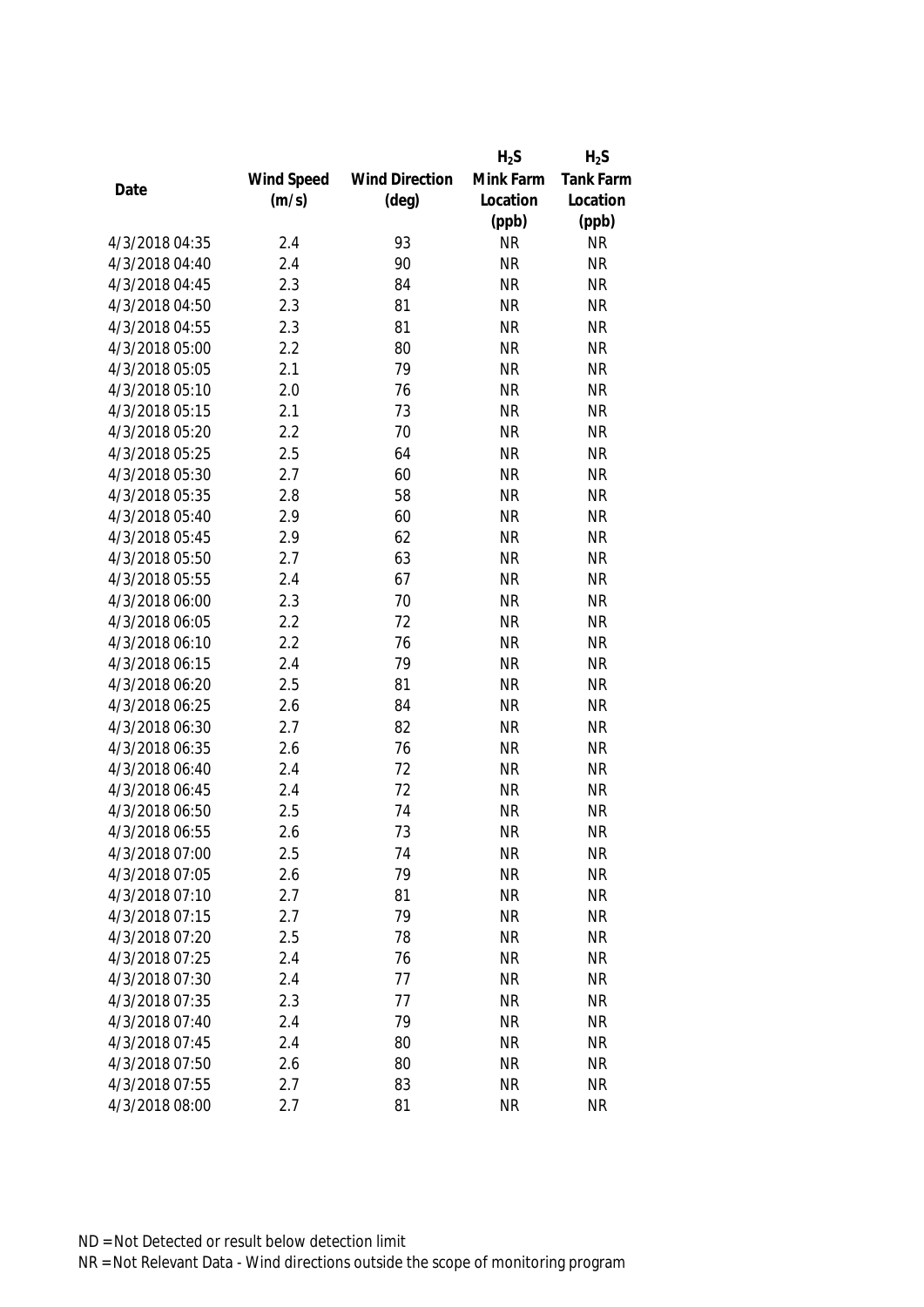|                |            |                       | $H_2S$    | $H_2S$           |
|----------------|------------|-----------------------|-----------|------------------|
|                | Wind Speed | <b>Wind Direction</b> | Mink Farm | <b>Tank Farm</b> |
| Date           | (m/s)      | $(\text{deg})$        | Location  | Location         |
|                |            |                       | (ppb)     | (ppb)            |
| 4/3/2018 08:05 | 2.8        | 82                    | <b>NR</b> | <b>NR</b>        |
| 4/3/2018 08:10 | 2.7        | 79                    | <b>NR</b> | <b>NR</b>        |
| 4/3/2018 08:15 | 2.6        | 76                    | <b>NR</b> | <b>NR</b>        |
| 4/3/2018 08:20 | 2.5        | 76                    | <b>NR</b> | <b>NR</b>        |
| 4/3/2018 08:25 | 2.4        | 72                    | <b>NR</b> | <b>NR</b>        |
| 4/3/2018 08:30 | 2.5        | 70                    | <b>NR</b> | <b>NR</b>        |
| 4/3/2018 08:35 | 2.5        | 67                    | <b>NR</b> | <b>NR</b>        |
| 4/3/2018 08:40 | 2.7        | 68                    | <b>NR</b> | <b>NR</b>        |
| 4/3/2018 08:45 | 2.8        | 70                    | <b>NR</b> | <b>NR</b>        |
| 4/3/2018 08:50 | 2.8        | 67                    | <b>NR</b> | <b>NR</b>        |
| 4/3/2018 08:55 | 2.9        | 67                    | <b>NR</b> | <b>NR</b>        |
| 4/3/2018 09:00 | 2.9        | 67                    | <b>NR</b> | <b>NR</b>        |
| 4/3/2018 09:05 | 2.9        | 67                    | <b>NR</b> | <b>NR</b>        |
| 4/3/2018 09:10 | 2.8        | 67                    | <b>NR</b> | <b>NR</b>        |
| 4/3/2018 09:15 | 2.9        | 66                    | <b>NR</b> | <b>NR</b>        |
| 4/3/2018 09:20 | 3.1        | 66                    | <b>NR</b> | <b>NR</b>        |
| 4/3/2018 09:25 | 3.0        | 67                    | <b>NR</b> | <b>NR</b>        |
| 4/3/2018 09:30 | 3.0        | 68                    | <b>NR</b> | <b>NR</b>        |
| 4/3/2018 09:35 | 3.0        | 68                    | <b>NR</b> | <b>NR</b>        |
| 4/3/2018 09:40 | 3.0        | 68                    | <b>NR</b> | <b>NR</b>        |
| 4/3/2018 09:45 | 3.0        | 66                    | <b>NR</b> | <b>NR</b>        |
| 4/3/2018 09:50 | 3.0        | 66                    | <b>NR</b> | <b>NR</b>        |
| 4/3/2018 09:55 | 3.1        | 64                    | <b>NR</b> | <b>NR</b>        |
| 4/3/2018 10:00 | 3.2        | 64                    | <b>NR</b> | <b>NR</b>        |
| 4/3/2018 10:05 | 3.3        | 63                    | <b>NR</b> | <b>NR</b>        |
| 4/3/2018 10:10 | 3.4        | 63                    | <b>NR</b> | <b>NR</b>        |
| 4/3/2018 10:15 | 3.4        | 65                    | <b>NR</b> | <b>NR</b>        |
| 4/3/2018 10:20 | 3.4        | 67                    | <b>NR</b> | <b>NR</b>        |
| 4/3/2018 10:25 | 3.3        | 69                    | <b>NR</b> | <b>NR</b>        |
| 4/3/2018 10:30 | 3.2        | 70                    | <b>NR</b> | <b>NR</b>        |
| 4/3/2018 10:35 | 3.1        | 74                    | <b>NR</b> | <b>NR</b>        |
| 4/3/2018 10:40 | 3.0        | 76                    | <b>NR</b> | <b>NR</b>        |
| 4/3/2018 10:45 | 3.0        | 76                    | <b>NR</b> | <b>NR</b>        |
| 4/3/2018 10:50 | 3.1        | 74                    | <b>NR</b> | <b>NR</b>        |
| 4/3/2018 10:55 | 3.2        | 73                    | <b>NR</b> | <b>NR</b>        |
| 4/3/2018 11:00 | 3.2        | 75                    | <b>NR</b> | <b>NR</b>        |
| 4/3/2018 11:05 | 3.1        | 73                    | <b>NR</b> | <b>NR</b>        |
| 4/3/2018 11:10 | 3.1        | 72                    | <b>NR</b> | <b>NR</b>        |
| 4/3/2018 11:15 | 3.1        | 71                    | <b>NR</b> | <b>NR</b>        |
| 4/3/2018 11:20 | 2.9        | 73                    | <b>NR</b> | <b>NR</b>        |
| 4/3/2018 11:25 | 2.9        | 73                    | <b>NR</b> | <b>NR</b>        |
| 4/3/2018 11:30 | 3.0        | 69                    | <b>NR</b> | <b>NR</b>        |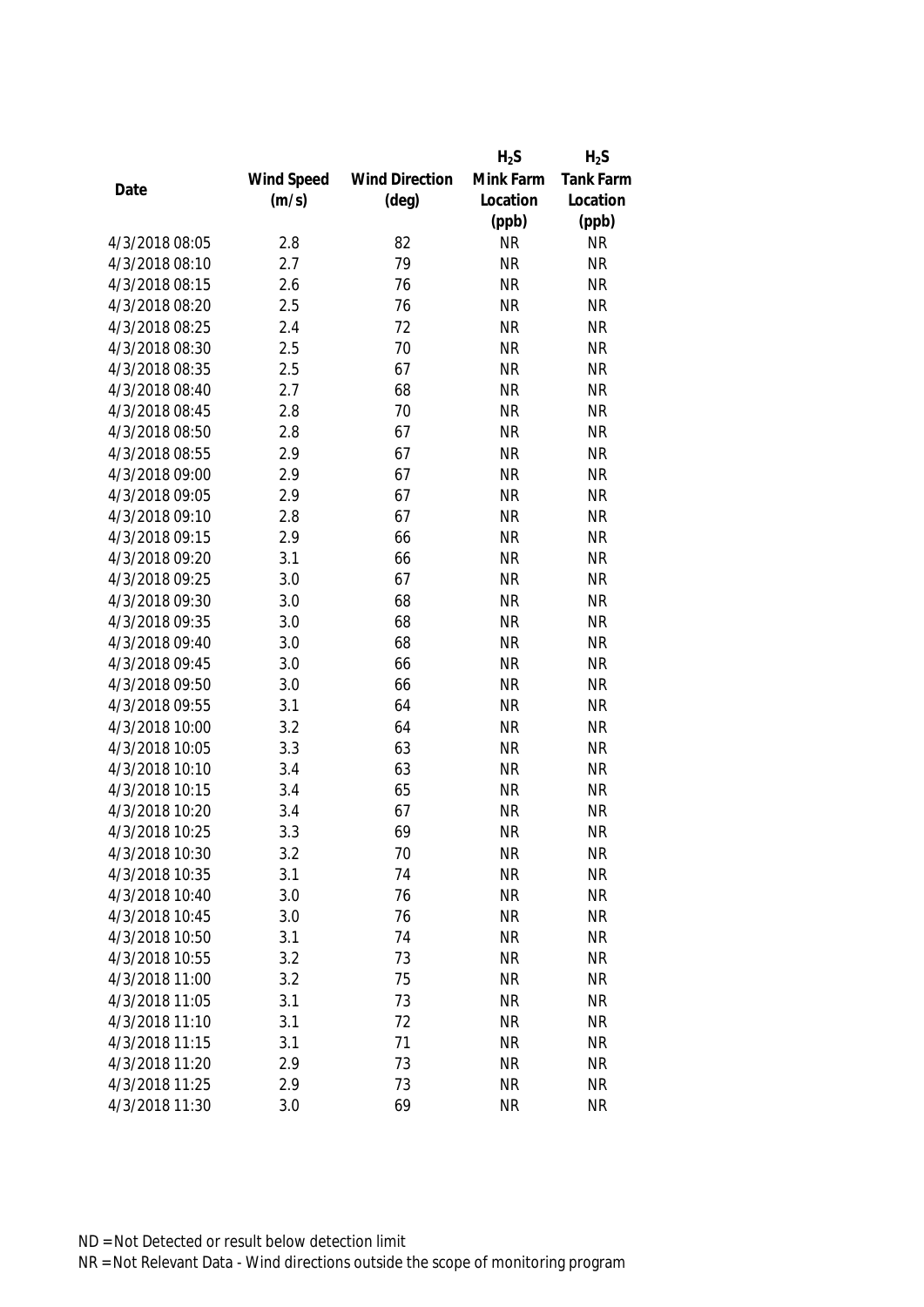|                |            |                       | $H_2S$       | $H_2S$    |
|----------------|------------|-----------------------|--------------|-----------|
|                | Wind Speed | <b>Wind Direction</b> | Mink Farm    | Tank Farm |
| Date           | (m/s)      | $(\text{deg})$        | Location     | Location  |
|                |            |                       | (ppb)        | (ppb)     |
| 4/3/2018 11:35 | 3.1        | 67                    | <b>NR</b>    | <b>NR</b> |
| 4/3/2018 11:40 | 2.9        | 65                    | <b>NR</b>    | <b>NR</b> |
| 4/3/2018 11:45 | 3.1        | 64                    | <b>NR</b>    | <b>NR</b> |
| 4/3/2018 11:50 | 3.2        | 63                    | <b>NR</b>    | <b>NR</b> |
| 4/3/2018 11:55 | 3.2        | 63                    | <b>NR</b>    | <b>NR</b> |
| 4/3/2018 12:00 | 3.1        | 66                    | <b>NR</b>    | <b>NR</b> |
| 4/3/2018 12:05 | 3.3        | 68                    | <b>NR</b>    | <b>NR</b> |
| 4/3/2018 12:10 | 3.3        | 67                    | <b>NR</b>    | <b>NR</b> |
| 4/3/2018 12:15 | 3.0        | 66                    | <b>NR</b>    | <b>NR</b> |
| 4/3/2018 12:20 | 3.1        | 62                    | <b>NR</b>    | <b>NR</b> |
| 4/3/2018 12:25 | 3.1        | 56                    | <b>NR</b>    | <b>NR</b> |
| 4/3/2018 12:30 | 3.2        | 52                    | <b>NR</b>    | <b>NR</b> |
| 4/3/2018 12:35 | 3.1        | 48                    | <b>NR</b>    | <b>NR</b> |
| 4/3/2018 12:40 | 3.2        | 44                    | <b>NR</b>    | <b>NR</b> |
| 4/3/2018 12:45 | 3.6        | 40                    | $\mathbf{1}$ | <b>NR</b> |
| 4/3/2018 12:50 | 3.8        | 40                    | $\mathbf{1}$ | <b>NR</b> |
| 4/3/2018 12:55 | 3.9        | 41                    | <b>NR</b>    | <b>NR</b> |
| 4/3/2018 13:00 | 4.1        | 40                    | $\mathbf{1}$ | <b>NR</b> |
| 4/3/2018 13:05 | 4.2        | 41                    | <b>NR</b>    | <b>NR</b> |
| 4/3/2018 13:10 | 4.3        | 43                    | <b>NR</b>    | <b>NR</b> |
| 4/3/2018 13:15 | 4.3        | 45                    | <b>NR</b>    | <b>NR</b> |
| 4/3/2018 13:20 | 4.4        | 46                    | <b>NR</b>    | <b>NR</b> |
| 4/3/2018 13:25 | 4.2        | 48                    | <b>NR</b>    | <b>NR</b> |
| 4/3/2018 13:30 | 4.1        | 48                    | <b>NR</b>    | <b>NR</b> |
| 4/3/2018 13:35 | 4.1        | 48                    | <b>NR</b>    | <b>NR</b> |
| 4/3/2018 13:40 | 4.3        | 47                    | <b>NR</b>    | <b>NR</b> |
| 4/3/2018 13:45 | 4.3        | 48                    | <b>NR</b>    | <b>NR</b> |
| 4/3/2018 13:50 | 4.6        | 46                    | <b>NR</b>    | <b>NR</b> |
| 4/3/2018 13:55 | 4.7        | 45                    | <b>NR</b>    | <b>NR</b> |
| 4/3/2018 14:00 | 4.7        | 46                    | <b>NR</b>    | <b>NR</b> |
| 4/3/2018 14:05 | 4.9        | 47                    | <b>NR</b>    | <b>NR</b> |
| 4/3/2018 14:10 | 4.8        | 47                    | <b>NR</b>    | <b>NR</b> |
| 4/3/2018 14:15 | 4.6        | 49                    | <b>NR</b>    | <b>NR</b> |
| 4/3/2018 14:20 | 4.4        | 53                    | <b>NR</b>    | <b>NR</b> |
| 4/3/2018 14:25 | 4.3        | 53                    | <b>NR</b>    | <b>NR</b> |
| 4/3/2018 14:30 | 4.4        | 50                    | <b>NR</b>    | <b>NR</b> |
| 4/3/2018 14:35 | 4.2        | 47                    | <b>NR</b>    | <b>NR</b> |
| 4/3/2018 14:40 | 4.0        | 48                    | <b>NR</b>    | <b>NR</b> |
| 4/3/2018 14:45 | 4.0        | 46                    | <b>NR</b>    | <b>NR</b> |
| 4/3/2018 14:50 | 3.9        | 42                    | <b>NR</b>    | <b>NR</b> |
| 4/3/2018 14:55 | 4.1        | 40                    | 1            | <b>NR</b> |
| 4/3/2018 15:00 |            | 39                    | 1            |           |
|                | 3.9        |                       |              | <b>NR</b> |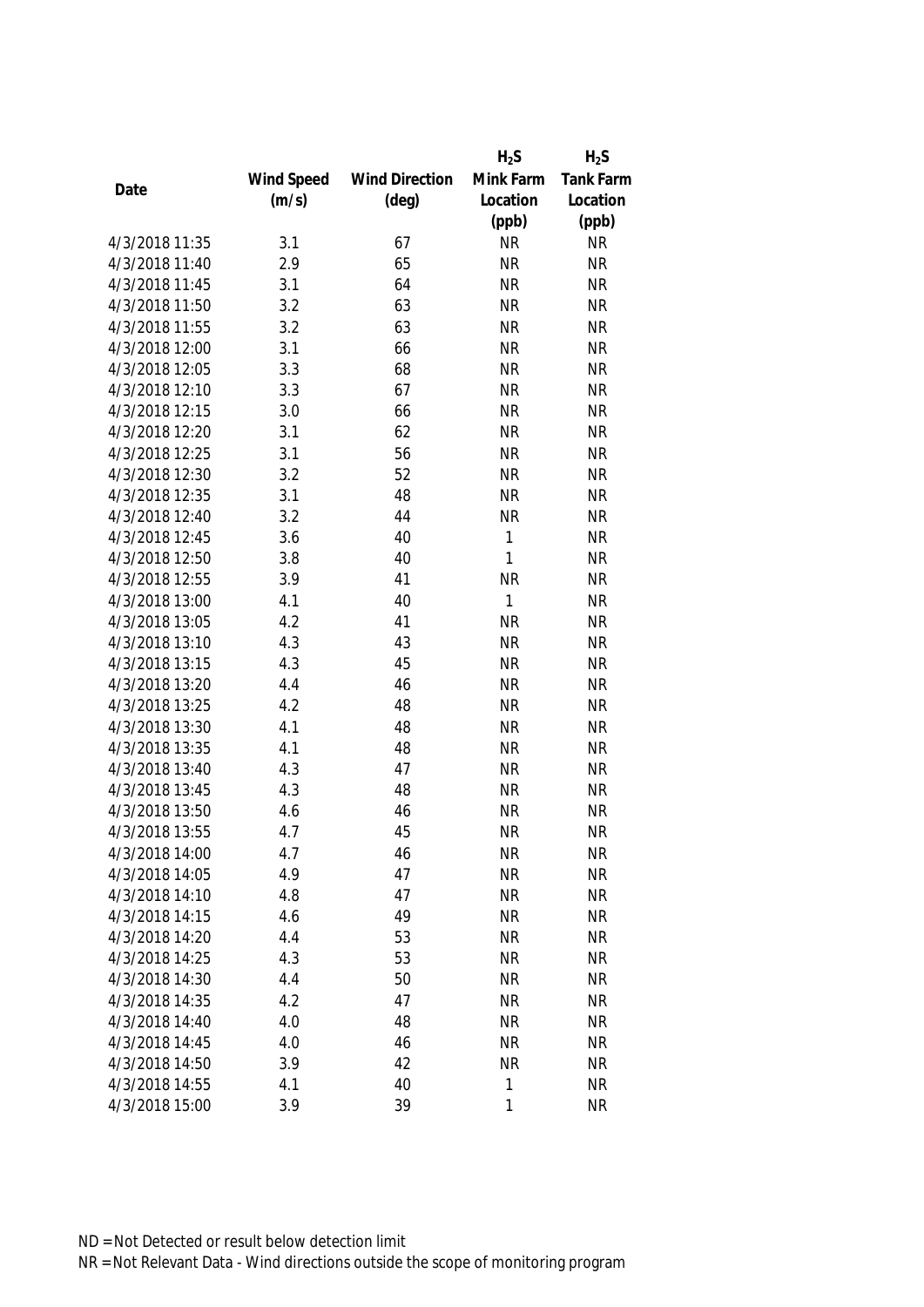|                |            |                       | $H_2S$    | $H_2S$    |
|----------------|------------|-----------------------|-----------|-----------|
|                | Wind Speed | <b>Wind Direction</b> | Mink Farm | Tank Farm |
| Date           | (m/s)      | $(\text{deg})$        | Location  | Location  |
|                |            |                       | (ppb)     | (ppb)     |
| 4/3/2018 15:05 | 4.0        | 41                    | <b>NR</b> | <b>NR</b> |
| 4/3/2018 15:10 | 4.1        | 38                    | 1         | <b>NR</b> |
| 4/3/2018 15:15 | 4.2        | 36                    | 1         | <b>NR</b> |
| 4/3/2018 15:20 | 4.2        | 34                    | 1         | <b>NR</b> |
| 4/3/2018 15:25 | 4.1        | 35                    | 1         | <b>NR</b> |
| 4/3/2018 15:30 | 4.0        | 34                    | 1         | <b>NR</b> |
| 4/3/2018 15:35 | 4.0        | 31                    | 1         | <b>NR</b> |
| 4/3/2018 15:40 | 4.1        | 28                    | 1         | <b>NR</b> |
| 4/3/2018 15:45 | 4.1        | 27                    | 1         | <b>NR</b> |
| 4/3/2018 15:50 | 4.2        | 25                    | 1         | <b>NR</b> |
| 4/3/2018 15:55 | 4.4        | 21                    | 1         | <b>NR</b> |
| 4/3/2018 16:00 | 4.5        | 20                    | 1         | <b>NR</b> |
| 4/3/2018 16:05 | 4.9        | 21                    | 1         | <b>NR</b> |
| 4/3/2018 16:10 | 4.8        | 22                    | 1         | <b>NR</b> |
| 4/3/2018 16:15 | 4.9        | 22                    | 1         | <b>NR</b> |
| 4/3/2018 16:20 | 5.0        | 25                    | 1         | <b>NR</b> |
| 4/3/2018 16:25 | 5.1        | 28                    | 1         | <b>NR</b> |
| 4/3/2018 16:30 | 5.4        | 27                    | 1         | <b>NR</b> |
| 4/3/2018 16:35 | 5.4        | 26                    | 1         | <b>NR</b> |
| 4/3/2018 16:40 | 5.4        | 27                    | 1         | <b>NR</b> |
| 4/3/2018 16:45 | 5.3        | 25                    | 1         | <b>NR</b> |
| 4/3/2018 16:50 | 5.0        | 22                    | <b>ND</b> | <b>NR</b> |
| 4/3/2018 16:55 | 4.8        | 18                    | <b>ND</b> | <b>NR</b> |
| 4/3/2018 17:00 | 4.5        | 15                    | 1         | <b>NR</b> |
| 4/3/2018 17:05 | 4.5        | 13                    | 1         | <b>NR</b> |
| 4/3/2018 17:10 | 4.8        | 10                    | 1         | <b>NR</b> |
| 4/3/2018 17:15 | 5.1        | 10                    | 1         | <b>NR</b> |
| 4/3/2018 17:20 | 5.2        | 9                     | 1         | <b>NR</b> |
| 4/3/2018 17:25 | 5.5        | 10                    | 1         | <b>NR</b> |
| 4/3/2018 17:30 | 5.6        | 11                    | 1         | <b>NR</b> |
| 4/3/2018 17:35 | 5.7        | 11                    | 1         | <b>NR</b> |
| 4/3/2018 17:40 | 5.7        | 11                    | 1         | <b>NR</b> |
| 4/3/2018 17:45 | 5.6        | 10                    | 1         | <b>NR</b> |
| 4/3/2018 17:50 | 5.6        | 10                    | 1         | <b>NR</b> |
| 4/3/2018 17:55 | 5.4        | 9                     | 1         | <b>NR</b> |
| 4/3/2018 18:00 | 5.3        | 8                     | 1         | <b>NR</b> |
| 4/3/2018 18:05 | 5.2        | 9                     | 1         | <b>NR</b> |
| 4/3/2018 18:10 | 5.0        | 9                     | 1         | <b>NR</b> |
| 4/3/2018 18:15 | 5.1        | 10                    | 1         | <b>NR</b> |
| 4/3/2018 18:20 | 5.3        | 10                    | 1         | <b>NR</b> |
| 4/3/2018 18:25 | 5.4        | 12                    | <b>ND</b> | <b>NR</b> |
| 4/3/2018 18:30 | 5.4        | 11                    | 1         | <b>NR</b> |
|                |            |                       |           |           |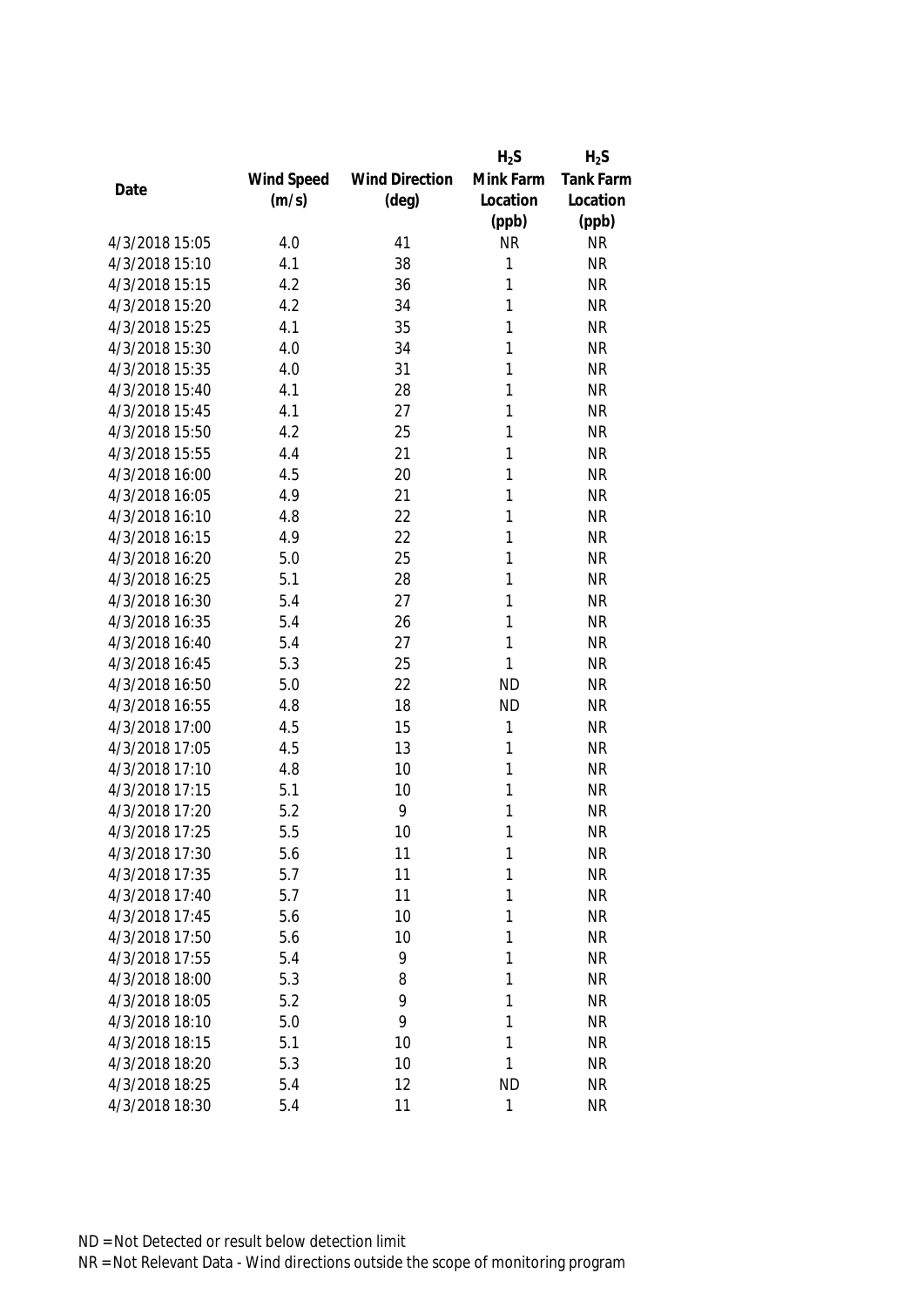|                |            |                       | $H_2S$    | $H_2S$    |
|----------------|------------|-----------------------|-----------|-----------|
|                | Wind Speed | <b>Wind Direction</b> | Mink Farm | Tank Farm |
| Date           | (m/s)      | $(\text{deg})$        | Location  | Location  |
|                |            |                       | (ppb)     | (ppb)     |
| 4/3/2018 18:35 | 5.1        | 8                     | 1         | <b>NR</b> |
| 4/3/2018 18:40 | 4.9        | 6                     | 1         | <b>NR</b> |
| 4/3/2018 18:45 | 4.7        | $\overline{4}$        | 1         | <b>NR</b> |
| 4/3/2018 18:50 | 4.4        | 3                     | 1         | <b>NR</b> |
| 4/3/2018 18:55 | 4.1        | 360                   | 1         | <b>NR</b> |
| 4/3/2018 19:00 | 4.1        | 359                   | 1         | <b>NR</b> |
| 4/3/2018 19:05 | 4.1        | 358                   | 1         | <b>NR</b> |
| 4/3/2018 19:10 | 3.9        | 357                   | 1         | <b>NR</b> |
| 4/3/2018 19:15 | 3.7        | 356                   | 1         | <b>NR</b> |
| 4/3/2018 19:20 | 3.6        | 356                   | 1         | <b>NR</b> |
| 4/3/2018 19:25 | 3.4        | 355                   | 1         | <b>NR</b> |
| 4/3/2018 19:30 | 3.1        | 353                   | 1         | <b>NR</b> |
| 4/3/2018 19:35 | 2.8        | 350                   | 1         | <b>NR</b> |
| 4/3/2018 19:40 | 2.9        | 347                   | 1         | <b>NR</b> |
| 4/3/2018 19:45 | 2.9        | 345                   | 1         | <b>NR</b> |
| 4/3/2018 19:50 | 2.9        | 341                   | 1         | <b>NR</b> |
| 4/3/2018 19:55 | 2.9        | 339                   | 1         | <b>NR</b> |
| 4/3/2018 20:00 | 3.0        | 338                   | 1         | <b>NR</b> |
| 4/3/2018 20:05 | 3.4        | 335                   | 1         | <b>NR</b> |
| 4/3/2018 20:10 | 3.3        | 335                   | 1         | <b>NR</b> |
| 4/3/2018 20:15 | 3.2        | 335                   | 1         | <b>NR</b> |
| 4/3/2018 20:20 | 3.4        | 333                   | 1         | <b>NR</b> |
| 4/3/2018 20:25 | 3.6        | 332                   | 1         | <b>NR</b> |
| 4/3/2018 20:30 | 3.6        | 331                   | 1         | <b>NR</b> |
| 4/3/2018 20:35 | 3.3        | 331                   | 1         | <b>NR</b> |
| 4/3/2018 20:40 | 3.4        | 327                   | 1         | <b>NR</b> |
| 4/3/2018 20:45 | 3.6        | 321                   | 1         | <b>NR</b> |
| 4/3/2018 20:50 | 3.5        | 318                   | 1         | <b>NR</b> |
| 4/3/2018 20:55 | 3.5        | 314                   | 1         | <b>NR</b> |
| 4/3/2018 21:00 | 3.6        | 310                   | 1         | <b>NR</b> |
| 4/3/2018 21:05 | 3.6        | 310                   | 1         | <b>NR</b> |
| 4/3/2018 21:10 | 3.5        | 310                   | 1         | <b>NR</b> |
| 4/3/2018 21:15 | 3.6        | 309                   | <b>ND</b> | <b>NR</b> |
| 4/3/2018 21:20 | 3.7        | 308                   | <b>ND</b> | <b>NR</b> |
| 4/3/2018 21:25 | 3.6        | 306                   | 1         | <b>NR</b> |
| 4/3/2018 21:30 | 3.5        | 305                   | <b>ND</b> | <b>NR</b> |
| 4/3/2018 21:35 | 3.6        | 299                   | <b>ND</b> | <b>NR</b> |
| 4/3/2018 21:40 | 3.7        | 294                   | <b>ND</b> | <b>NR</b> |
| 4/3/2018 21:45 | 3.6        | 292                   | 1         | <b>NR</b> |
| 4/3/2018 21:50 | 3.5        | 289                   | 1         | <b>NR</b> |
| 4/3/2018 21:55 | 3.6        | 289                   | 1         | <b>NR</b> |
| 4/3/2018 22:00 | 3.6        | 288                   | 1         | <b>NR</b> |
|                |            |                       |           |           |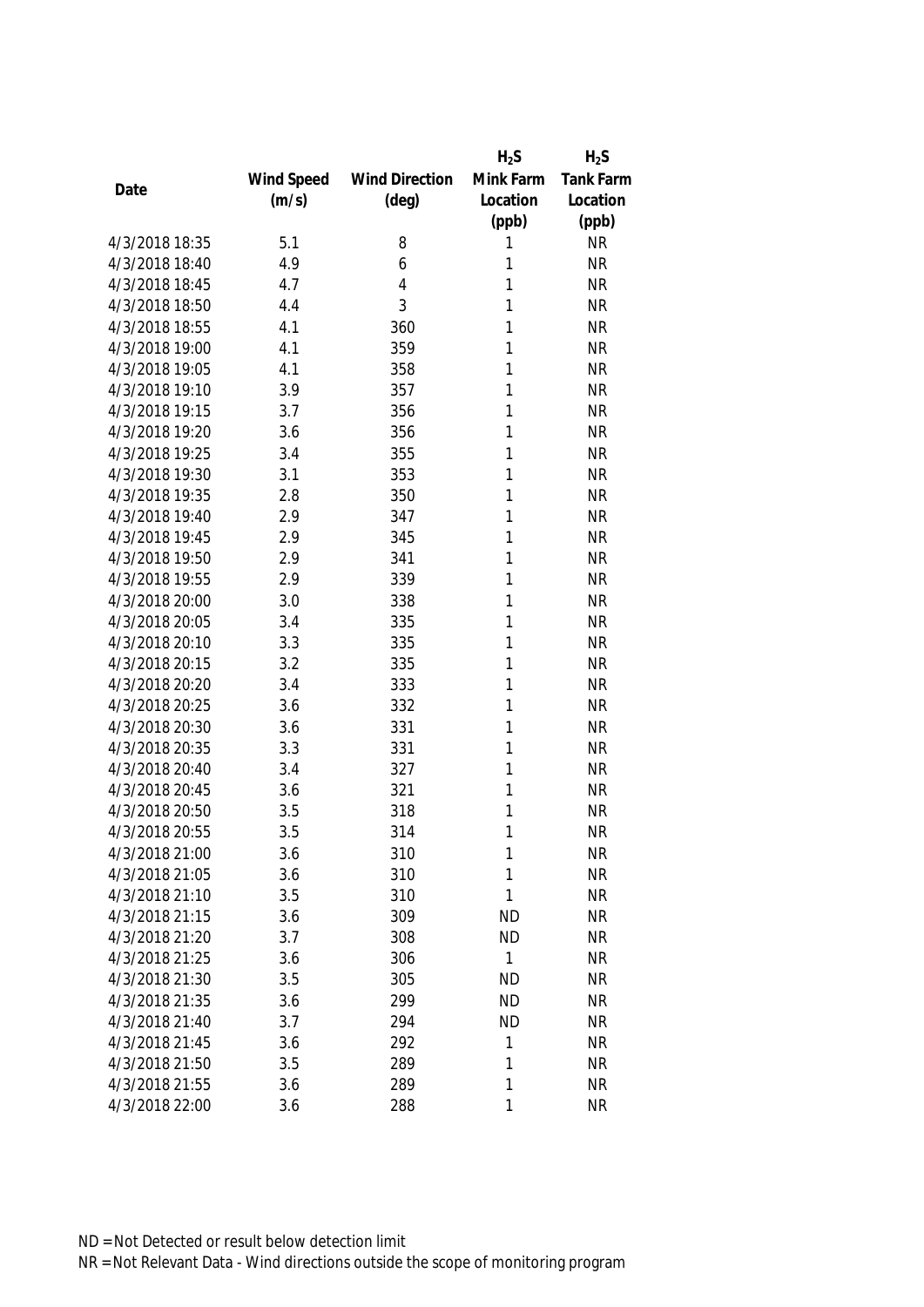|                |            |                       | $H_2S$         | $H_2S$    |
|----------------|------------|-----------------------|----------------|-----------|
|                | Wind Speed | <b>Wind Direction</b> | Mink Farm      | Tank Farm |
| Date           | (m/s)      | $(\text{deg})$        | Location       | Location  |
|                |            |                       | (ppb)          | (ppb)     |
| 4/3/2018 22:05 | 3.7        | 288                   | 1              | <b>NR</b> |
| 4/3/2018 22:10 | 3.9        | 287                   | 1              | <b>NR</b> |
| 4/3/2018 22:15 | 4.0        | 286                   | 1              | <b>NR</b> |
| 4/3/2018 22:20 | 4.2        | 285                   | 1              | <b>NR</b> |
| 4/3/2018 22:25 | 4.3        | 285                   | 1              | <b>NR</b> |
| 4/3/2018 22:30 | 4.5        | 283                   | 1              | <b>NR</b> |
| 4/3/2018 22:35 | 4.5        | 282                   | 1              | <b>NR</b> |
| 4/3/2018 22:40 | 4.5        | 284                   | 1              | <b>NR</b> |
| 4/3/2018 22:45 | 4.5        | 284                   | 1              | <b>NR</b> |
| 4/3/2018 22:50 | 4.5        | 284                   | 1              | <b>NR</b> |
| 4/3/2018 22:55 | 4.5        | 283                   | 1              | <b>NR</b> |
| 4/3/2018 23:00 | 4.6        | 284                   | 1              | <b>NR</b> |
| 4/3/2018 23:05 | 4.8        | 284                   | 1              | <b>NR</b> |
| 4/3/2018 23:10 | 4.8        | 284                   | 1              | <b>NR</b> |
| 4/3/2018 23:15 | 4.7        | 283                   | 1              | <b>NR</b> |
| 4/3/2018 23:20 | 4.7        | 284                   | 1              | <b>NR</b> |
| 4/3/2018 23:25 | 4.9        | 285                   | 1              | <b>NR</b> |
| 4/3/2018 23:30 | 5.1        | 287                   | 1              | <b>NR</b> |
| 4/3/2018 23:35 | 5.0        | 286                   | 1              | <b>NR</b> |
| 4/3/2018 23:40 | 5.1        | 286                   | 1              | <b>NR</b> |
| 4/3/2018 23:45 | 5.1        | 287                   | 1              | <b>NR</b> |
| 4/3/2018 23:50 | 5.2        | 286                   | 1              | <b>NR</b> |
| 4/3/2018 23:55 | 5.0        | 286                   | 1              | <b>NR</b> |
| 4/3/2018 24:00 | 5.0        | 286                   | $\overline{2}$ | <b>NR</b> |
| 4/4/2018 00:05 | 5.3        | 287                   | $\overline{2}$ | <b>NR</b> |
| 4/4/2018 00:10 | 5.5        | 287                   | $\overline{2}$ | <b>NR</b> |
| 4/4/2018 00:15 | 5.8        | 288                   | $\overline{2}$ | <b>NR</b> |
| 4/4/2018 00:20 | 5.9        | 288                   | $\overline{2}$ | <b>NR</b> |
| 4/4/2018 00:25 | 6.0        | 288                   | $\overline{2}$ | <b>NR</b> |
| 4/4/2018 00:30 | 6.0        | 287                   | $\overline{2}$ | <b>NR</b> |
| 4/4/2018 00:35 | 5.9        | 286                   | 1              | <b>NR</b> |
| 4/4/2018 00:40 | 5.8        | 284                   | 1              | <b>NR</b> |
| 4/4/2018 00:45 | 5.7        | 284                   | $\overline{2}$ | <b>NR</b> |
| 4/4/2018 00:50 | 5.7        | 283                   | $\overline{2}$ | <b>NR</b> |
| 4/4/2018 00:55 | 5.7        | 282                   | 1              | <b>NR</b> |
| 4/4/2018 01:00 | 6.0        | 283                   | 1              | <b>NR</b> |
| 4/4/2018 01:05 | 5.8        | 284                   | 1              | <b>NR</b> |
| 4/4/2018 01:10 | 6.0        | 284                   | 1              | <b>NR</b> |
| 4/4/2018 01:15 | 6.1        | 283                   | 1              | <b>NR</b> |
| 4/4/2018 01:20 | 6.1        | 284                   | 1              | <b>NR</b> |
| 4/4/2018 01:25 | 6.3        | 285                   | 1              | <b>NR</b> |
| 4/4/2018 01:30 | 6.5        | 287                   | 1              | <b>NR</b> |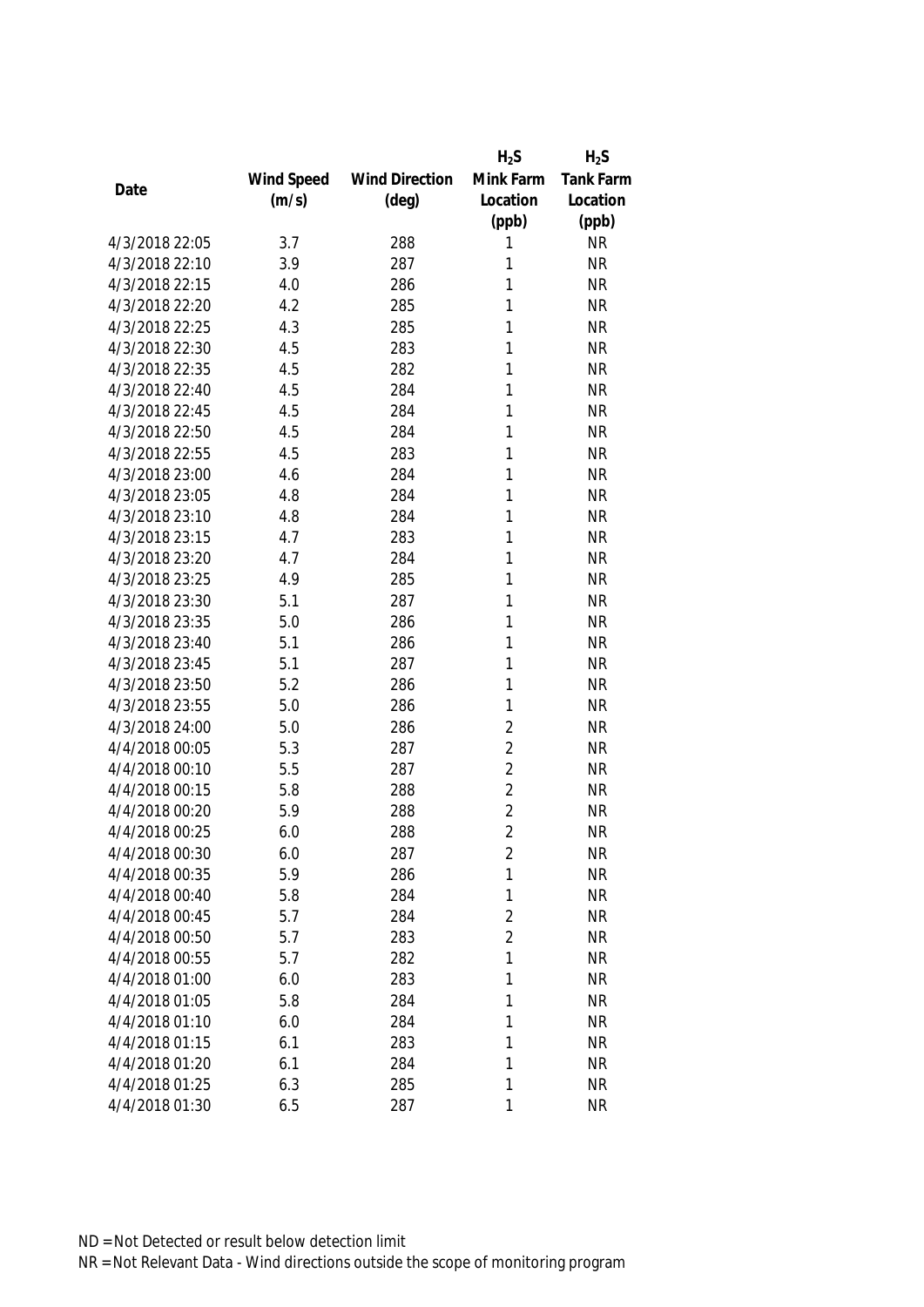|                |            |                       | $H_2S$         | $H_2S$           |
|----------------|------------|-----------------------|----------------|------------------|
|                | Wind Speed | <b>Wind Direction</b> | Mink Farm      | <b>Tank Farm</b> |
| Date           | (m/s)      | $(\text{deg})$        | Location       | Location         |
|                |            |                       | (ppb)          | (ppb)            |
| 4/4/2018 01:35 | 6.8        | 288                   | 2              | <b>NR</b>        |
| 4/4/2018 01:40 | 6.6        | 292                   | $\overline{2}$ | <b>NR</b>        |
| 4/4/2018 01:45 | 6.6        | 294                   | $\overline{2}$ | <b>NR</b>        |
| 4/4/2018 01:50 | 6.7        | 296                   | $\overline{2}$ | <b>NR</b>        |
| 4/4/2018 01:55 | 6.9        | 297                   | 1              | <b>NR</b>        |
| 4/4/2018 02:00 | 7.0        | 297                   | 1              | <b>NR</b>        |
| 4/4/2018 02:05 | 7.0        | 298                   | $\overline{2}$ | <b>NR</b>        |
| 4/4/2018 02:10 | 7.3        | 299                   | $\overline{2}$ | <b>NR</b>        |
| 4/4/2018 02:15 | 7.4        | 301                   | 1              | <b>NR</b>        |
| 4/4/2018 02:20 | 7.6        | 303                   | 1              | <b>NR</b>        |
| 4/4/2018 02:25 | 7.3        | 304                   | 1              | <b>NR</b>        |
| 4/4/2018 02:30 | 7.0        | 305                   | 1              | <b>NR</b>        |
| 4/4/2018 02:35 | 7.2        | 306                   | 1              | <b>NR</b>        |
| 4/4/2018 02:40 | 7.3        | 307                   | 1              | <b>NR</b>        |
| 4/4/2018 02:45 | 7.5        | 307                   | 1              | <b>NR</b>        |
| 4/4/2018 02:50 | 7.4        | 308                   | 1              | <b>NR</b>        |
| 4/4/2018 02:55 | 7.6        | 309                   | 1              | <b>NR</b>        |
| 4/4/2018 03:00 | 7.9        | 313                   | 1              | <b>NR</b>        |
| 4/4/2018 03:05 | 8.1        | 315                   | 1              | <b>NR</b>        |
| 4/4/2018 03:10 | 8.4        | 318                   | 1              | <b>NR</b>        |
| 4/4/2018 03:15 | 8.4        | 320                   | 1              | <b>NR</b>        |
| 4/4/2018 03:20 | 8.5        | 322                   | 1              | <b>NR</b>        |
| 4/4/2018 03:25 | 8.5        | 324                   | 1              | <b>NR</b>        |
| 4/4/2018 03:30 | 8.8        | 323                   | 1              | <b>NR</b>        |
| 4/4/2018 03:35 | 8.5        | 323                   | <b>ND</b>      | <b>NR</b>        |
| 4/4/2018 03:40 | 8.4        | 323                   | <b>ND</b>      | <b>NR</b>        |
| 4/4/2018 03:45 | 8.3        | 322                   | <b>ND</b>      | <b>NR</b>        |
| 4/4/2018 03:50 | 8.4        | 322                   | <b>ND</b>      | <b>NR</b>        |
| 4/4/2018 03:55 | 7.9        | 321                   | 1              | <b>NR</b>        |
| 4/4/2018 04:00 | 7.2        | 320                   | 1              | <b>NR</b>        |
| 4/4/2018 04:05 | 7.2        | 320                   | 1              | <b>NR</b>        |
| 4/4/2018 04:10 | 7.0        | 319                   | 1              | <b>NR</b>        |
| 4/4/2018 04:15 | 7.0        | 320                   | 1              | <b>NR</b>        |
| 4/4/2018 04:20 | 7.1        | 320                   | 1              | <b>NR</b>        |
| 4/4/2018 04:25 | 7.6        | 320                   | 1              | <b>NR</b>        |
| 4/4/2018 04:30 | 7.9        | 322                   | 1              | <b>NR</b>        |
| 4/4/2018 04:35 | 8.2        | 323                   | 1              | <b>NR</b>        |
| 4/4/2018 04:40 | 8.1        | 324                   | <b>ND</b>      | <b>NR</b>        |
| 4/4/2018 04:45 | 7.9        | 324                   | <b>ND</b>      | <b>NR</b>        |
| 4/4/2018 04:50 | 7.6        | 325                   | <b>ND</b>      | <b>NR</b>        |
| 4/4/2018 04:55 | 7.3        | 325                   | 1              | <b>NR</b>        |
| 4/4/2018 05:00 | 6.8        | 324                   | $\mathbf{1}$   | <b>NR</b>        |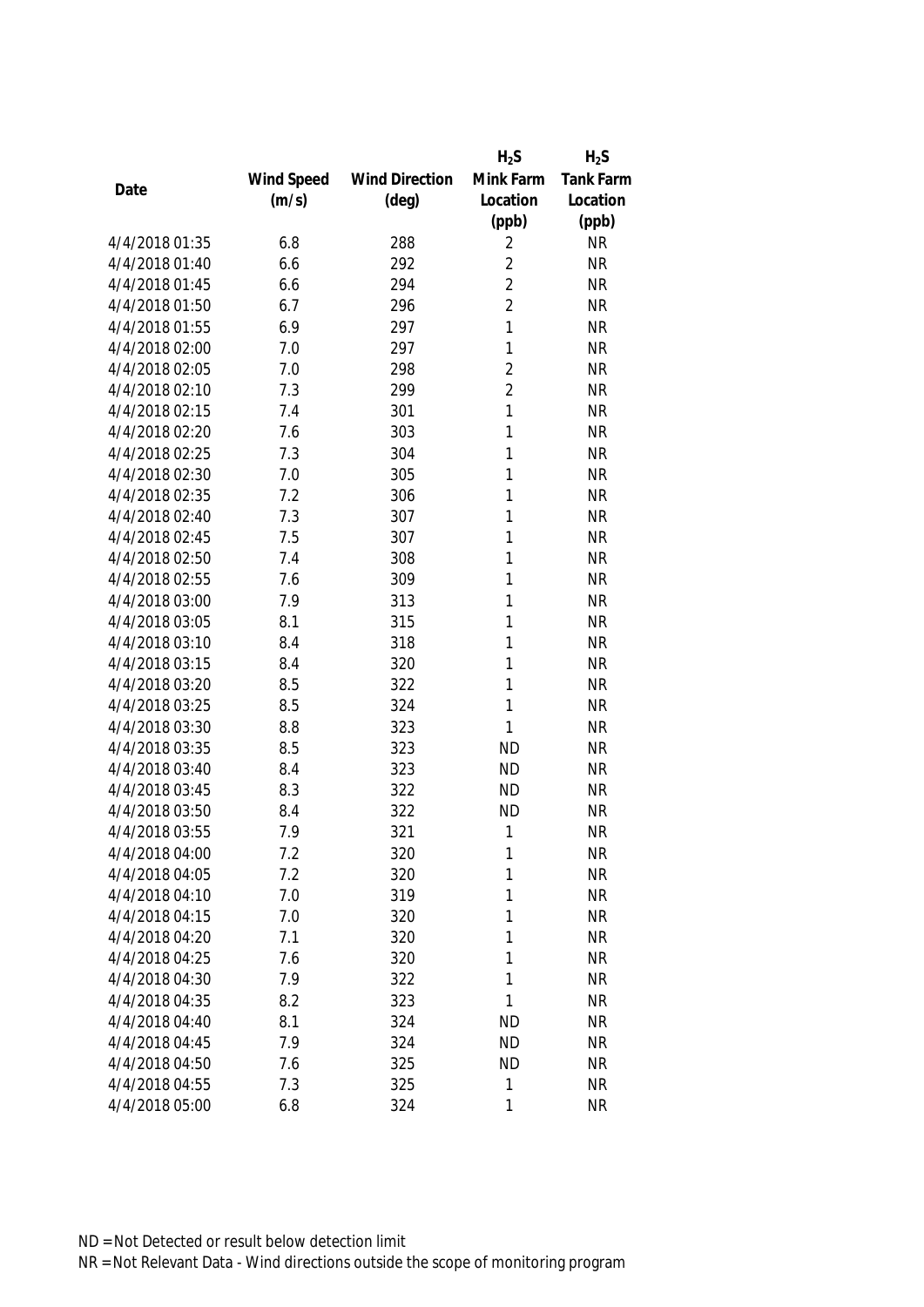|                |            |                       | $H_2S$       | $H_2S$           |
|----------------|------------|-----------------------|--------------|------------------|
|                | Wind Speed | <b>Wind Direction</b> | Mink Farm    | <b>Tank Farm</b> |
| Date           | (m/s)      | $(\text{deg})$        | Location     | Location         |
|                |            |                       | (ppb)        | (ppb)            |
| 4/4/2018 05:05 | 6.4        | 323                   | <b>ND</b>    | <b>NR</b>        |
| 4/4/2018 05:10 | 6.1        | 320                   | 1            | <b>NR</b>        |
| 4/4/2018 05:15 | 6.1        | 319                   | <b>ND</b>    | <b>NR</b>        |
| 4/4/2018 05:20 | 6.1        | 317                   | <b>ND</b>    | <b>NR</b>        |
| 4/4/2018 05:25 | 6.3        | 317                   | <b>ND</b>    | <b>NR</b>        |
| 4/4/2018 05:30 | 6.7        | 318                   | <b>ND</b>    | <b>NR</b>        |
| 4/4/2018 05:35 | 6.8        | 317                   | <b>ND</b>    | <b>NR</b>        |
| 4/4/2018 05:40 | 6.9        | 317                   | <b>ND</b>    | <b>NR</b>        |
| 4/4/2018 05:45 | 6.9        | 318                   | <b>ND</b>    | <b>NR</b>        |
| 4/4/2018 05:50 | 6.8        | 317                   | <b>ND</b>    | <b>NR</b>        |
| 4/4/2018 05:55 | 6.6        | 316                   | <b>ND</b>    | <b>NR</b>        |
| 4/4/2018 06:00 | 6.5        | 314                   | <b>ND</b>    | <b>NR</b>        |
| 4/4/2018 06:05 | 6.3        | 314                   | <b>ND</b>    | <b>NR</b>        |
| 4/4/2018 06:10 | 6.2        | 314                   | 1            | <b>NR</b>        |
| 4/4/2018 06:15 | 6.1        | 313                   | 1            | <b>NR</b>        |
| 4/4/2018 06:20 | 6.2        | 312                   | $\mathbf{1}$ | <b>NR</b>        |
| 4/4/2018 06:25 | 6.3        | 311                   | $\mathbf{1}$ | <b>NR</b>        |
| 4/4/2018 06:30 | 6.5        | 312                   | $\mathbf{1}$ | <b>NR</b>        |
| 4/4/2018 06:35 | 6.6        | 313                   | <b>ND</b>    | <b>NR</b>        |
| 4/4/2018 06:40 | 6.9        | 313                   | <b>ND</b>    | <b>NR</b>        |
| 4/4/2018 06:45 | 7.2        | 315                   | <b>ND</b>    | <b>NR</b>        |
| 4/4/2018 06:50 | 7.2        | 317                   | 1            | <b>NR</b>        |
| 4/4/2018 06:55 | 7.3        | 320                   | $\mathbf{1}$ | <b>NR</b>        |
| 4/4/2018 07:00 | 7.3        | 321                   | $\mathbf{1}$ | <b>NR</b>        |
| 4/4/2018 07:05 | 7.3        | 322                   | 1            | <b>NR</b>        |
| 4/4/2018 07:10 | 7.1        | 323                   | $\mathbf{1}$ | <b>NR</b>        |
| 4/4/2018 07:15 | 6.9        | 322                   | <b>ND</b>    | <b>NR</b>        |
| 4/4/2018 07:20 | 6.7        | 320                   | <b>ND</b>    | <b>NR</b>        |
| 4/4/2018 07:25 | 6.5        | 319                   | <b>ND</b>    | <b>NR</b>        |
| 4/4/2018 07:30 | 6.4        | 317                   | <b>ND</b>    | <b>NR</b>        |
| 4/4/2018 07:35 | 6.3        | 316                   | <b>ND</b>    | <b>NR</b>        |
| 4/4/2018 07:40 | 6.5        | 314                   | <b>ND</b>    | <b>NR</b>        |
| 4/4/2018 07:45 | 6.7        | 313                   | <b>ND</b>    | <b>NR</b>        |
| 4/4/2018 07:50 | 6.9        | 314                   | <b>ND</b>    | <b>NR</b>        |
| 4/4/2018 07:55 | 6.9        | 314                   | <b>ND</b>    | <b>NR</b>        |
| 4/4/2018 08:00 | 7.0        | 314                   | <b>ND</b>    | <b>NR</b>        |
| 4/4/2018 08:05 | 7.0        | 314                   | <b>ND</b>    | <b>NR</b>        |
| 4/4/2018 08:10 | 6.7        | 317                   | 1            | <b>NR</b>        |
| 4/4/2018 08:15 | 6.5        | 319                   | 1            | <b>NR</b>        |
| 4/4/2018 08:20 | 6.2        | 318                   | 1            | <b>NR</b>        |
| 4/4/2018 08:25 | 6.5        | 318                   | 1            | <b>NR</b>        |
| 4/4/2018 08:30 | 6.4        | 320                   | $\mathbf{1}$ | <b>NR</b>        |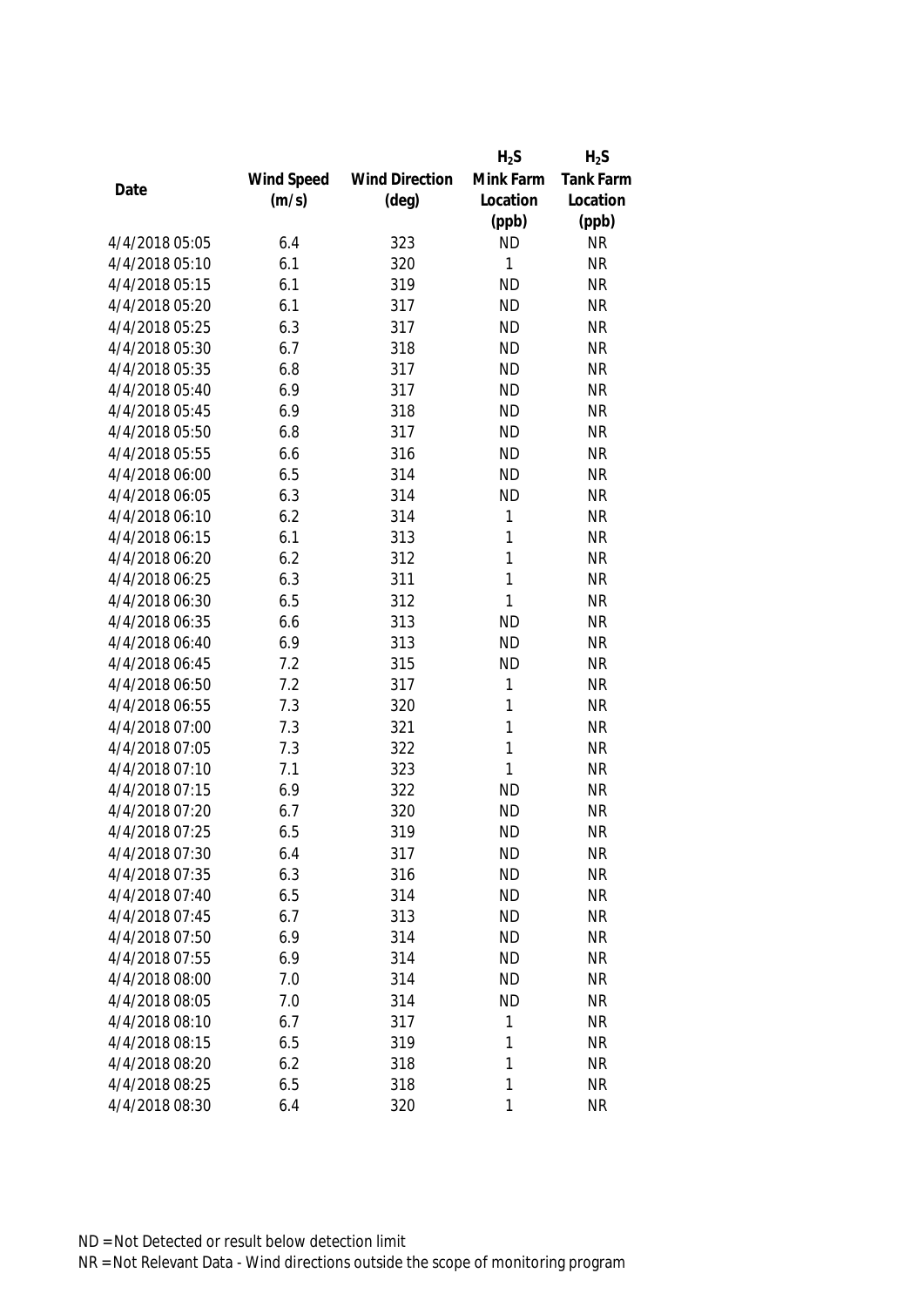|                |            |                       | $H_2S$       | $H_2S$           |
|----------------|------------|-----------------------|--------------|------------------|
|                | Wind Speed | <b>Wind Direction</b> | Mink Farm    | <b>Tank Farm</b> |
| Date           | (m/s)      | $(\text{deg})$        | Location     | Location         |
|                |            |                       | (ppb)        | (ppb)            |
| 4/4/2018 08:35 | 6.7        | 320                   | 1            | <b>NR</b>        |
| 4/4/2018 08:40 | 7.0        | 317                   | 1            | <b>NR</b>        |
| 4/4/2018 08:45 | 7.4        | 316                   | 1            | <b>NR</b>        |
| 4/4/2018 08:50 | 7.6        | 317                   | 1            | <b>NR</b>        |
| 4/4/2018 08:55 | 7.5        | 319                   | 1            | <b>NR</b>        |
| 4/4/2018 09:00 | 7.6        | 320                   | $\mathbf{1}$ | <b>NR</b>        |
| 4/4/2018 09:05 | 7.4        | 323                   | <b>ND</b>    | <b>NR</b>        |
| 4/4/2018 09:10 | 7.5        | 325                   | <b>ND</b>    | <b>NR</b>        |
| 4/4/2018 09:15 | 7.6        | 326                   | <b>ND</b>    | <b>NR</b>        |
| 4/4/2018 09:20 | 7.7        | 326                   | <b>ND</b>    | <b>NR</b>        |
| 4/4/2018 09:25 | 7.8        | 326                   | <b>ND</b>    | <b>NR</b>        |
| 4/4/2018 09:30 | 8.0        | 325                   | <b>ND</b>    | <b>NR</b>        |
| 4/4/2018 09:35 | 8.2        | 322                   | <b>ND</b>    | <b>NR</b>        |
| 4/4/2018 09:40 | 8.3        | 323                   | <b>ND</b>    | <b>NR</b>        |
| 4/4/2018 09:45 | 8.3        | 323                   | <b>ND</b>    | <b>NR</b>        |
| 4/4/2018 09:50 | 8.3        | 323                   | <b>ND</b>    | <b>NR</b>        |
| 4/4/2018 09:55 | 8.4        | 322                   | 1            | <b>NR</b>        |
| 4/4/2018 10:00 | 8.1        | 322                   | 1            | <b>NR</b>        |
| 4/4/2018 10:05 | 7.9        | 323                   | 1            | <b>NR</b>        |
| 4/4/2018 10:10 | 7.5        | 322                   | 1            | <b>NR</b>        |
| 4/4/2018 10:15 | 7.5        | 321                   | 1            | <b>NR</b>        |
| 4/4/2018 10:20 | 7.5        | 321                   | <b>ND</b>    | <b>NR</b>        |
| 4/4/2018 10:25 | 7.4        | 322                   | <b>ND</b>    | <b>NR</b>        |
| 4/4/2018 10:30 | 7.1        | 325                   | <b>ND</b>    | <b>NR</b>        |
| 4/4/2018 10:35 | 7.1        | 327                   | <b>ND</b>    | <b>NR</b>        |
| 4/4/2018 10:40 | 7.1        | 327                   | <b>ND</b>    | <b>NR</b>        |
| 4/4/2018 10:45 | 6.9        | 327                   | <b>ND</b>    | <b>NR</b>        |
| 4/4/2018 10:50 | 6.8        | 325                   | 1            | <b>NR</b>        |
| 4/4/2018 10:55 | 6.8        | 323                   | 1            | <b>NR</b>        |
| 4/4/2018 11:00 | 7.1        | 318                   | 1            | <b>NR</b>        |
| 4/4/2018 11:05 | 7.2        | 315                   | 1            | <b>NR</b>        |
| 4/4/2018 11:10 | 7.2        | 317                   | 1            | <b>NR</b>        |
| 4/4/2018 11:15 | 6.9        | 319                   | 1            | <b>NR</b>        |
| 4/4/2018 11:20 | 6.9        | 319                   | 1            | <b>NR</b>        |
| 4/4/2018 11:25 | 6.7        | 318                   | <b>ND</b>    | <b>NR</b>        |
| 4/4/2018 11:30 | 6.6        | 318                   | <b>ND</b>    | <b>NR</b>        |
| 4/4/2018 11:35 | 6.4        | 316                   | <b>ND</b>    | <b>NR</b>        |
| 4/4/2018 11:40 | 6.5        | 311                   | <b>ND</b>    | <b>NR</b>        |
| 4/4/2018 11:45 | 6.8        | 308                   | <b>ND</b>    | <b>NR</b>        |
| 4/4/2018 11:50 | 6.5        | 307                   | <b>ND</b>    | <b>NR</b>        |
| 4/4/2018 11:55 | 6.4        | 305                   | <b>ND</b>    | <b>NR</b>        |
| 4/4/2018 12:00 | 6.6        | 305                   | <b>ND</b>    | <b>NR</b>        |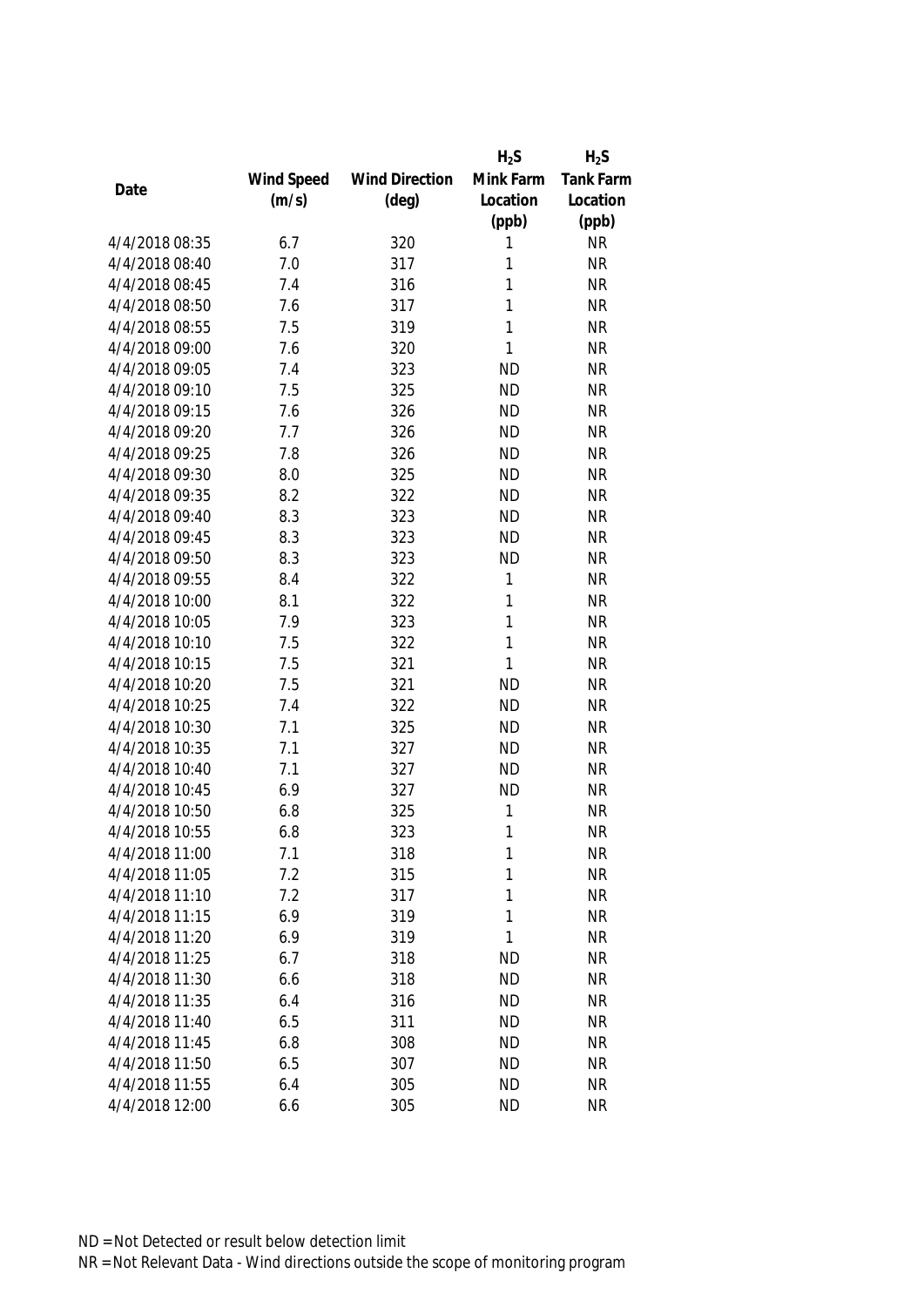|                |            |                       | $H_2S$    | $H_2S$           |
|----------------|------------|-----------------------|-----------|------------------|
|                | Wind Speed | <b>Wind Direction</b> | Mink Farm | <b>Tank Farm</b> |
| Date           | (m/s)      | $(\text{deg})$        | Location  | Location         |
|                |            |                       | (ppb)     | (ppb)            |
| 4/4/2018 12:05 | 6.5        | 306                   | <b>ND</b> | <b>NR</b>        |
| 4/4/2018 12:10 | 6.2        | 307                   | 1         | <b>NR</b>        |
| 4/4/2018 12:15 | 5.8        | 306                   | 1         | <b>NR</b>        |
| 4/4/2018 12:20 | 5.7        | 305                   | 1         | <b>NR</b>        |
| 4/4/2018 12:25 | 5.5        | 306                   | 1         | <b>NR</b>        |
| 4/4/2018 12:30 | 5.2        | 301                   | 1         | <b>NR</b>        |
| 4/4/2018 12:35 | 5.1        | 298                   | 1         | <b>NR</b>        |
| 4/4/2018 12:40 | 5.0        | 293                   | 1         | <b>NR</b>        |
| 4/4/2018 12:45 | 5.2        | 292                   | 1         | <b>NR</b>        |
| 4/4/2018 12:50 | 5.4        | 290                   | 1         | <b>NR</b>        |
| 4/4/2018 12:55 | 5.6        | 290                   | 1         | <b>NR</b>        |
| 4/4/2018 13:00 | 5.7        | 291                   | 1         | <b>NR</b>        |
| 4/4/2018 13:05 | 5.8        | 289                   | 1         | <b>NR</b>        |
| 4/4/2018 13:10 | 6.1        | 293                   | 1         | <b>NR</b>        |
| 4/4/2018 13:15 | 6.3        | 293                   | 1         | <b>NR</b>        |
| 4/4/2018 13:20 | 6.5        | 295                   | 1         | <b>NR</b>        |
| 4/4/2018 13:25 | 6.5        | 295                   | 1         | <b>NR</b>        |
| 4/4/2018 13:30 | 6.4        | 295                   | 1         | <b>NR</b>        |
| 4/4/2018 13:35 | 6.2        | 295                   | 1         | <b>NR</b>        |
| 4/4/2018 13:40 | 6.1        | 290                   | 1         | <b>NR</b>        |
| 4/4/2018 13:45 | 6.0        | 286                   | 1         | <b>NR</b>        |
| 4/4/2018 13:50 | 5.9        | 282                   | 1         | <b>NR</b>        |
| 4/4/2018 13:55 | 6.0        | 277                   | 1         | <b>NR</b>        |
| 4/4/2018 14:00 | 6.2        | 276                   | 1         | <b>NR</b>        |
| 4/4/2018 14:05 | 6.2        | 278                   | 1         | <b>NR</b>        |
| 4/4/2018 14:10 | 6.4        | 278                   | 1         | <b>NR</b>        |
| 4/4/2018 14:15 | 6.3        | 278                   | 1         | <b>NR</b>        |
| 4/4/2018 14:20 | 6.3        | 278                   | 1         | <b>NR</b>        |
| 4/4/2018 14:25 | 6.2        | 277                   | 1         | <b>NR</b>        |
| 4/4/2018 14:30 | 6.2        | 275                   | 1         | 1                |
| 4/4/2018 14:35 | 6.5        | 273                   | 1         | 1                |
| 4/4/2018 14:40 | 6.3        | 275                   | 1         | 1                |
| 4/4/2018 14:45 | 6.6        | 278                   | 1         | <b>NR</b>        |
| 4/4/2018 14:50 | 6.6        | 281                   | 1         | <b>NR</b>        |
| 4/4/2018 14:55 | 6.6        | 280                   | 1         | <b>NR</b>        |
| 4/4/2018 15:00 | 6.8        | 281                   | 1         | <b>NR</b>        |
| 4/4/2018 15:05 | 6.6        | 279                   | 1         | <b>NR</b>        |
| 4/4/2018 15:10 | 6.8        | 277                   | 1         | <b>NR</b>        |
| 4/4/2018 15:15 | 6.4        | 272                   | 1         | 1                |
| 4/4/2018 15:20 | 6.5        | 268                   | 1         | 1                |
| 4/4/2018 15:25 | 6.6        | 267                   | 1         | 1                |
| 4/4/2018 15:30 | 6.6        | 268                   | 1         | 1                |
|                |            |                       |           |                  |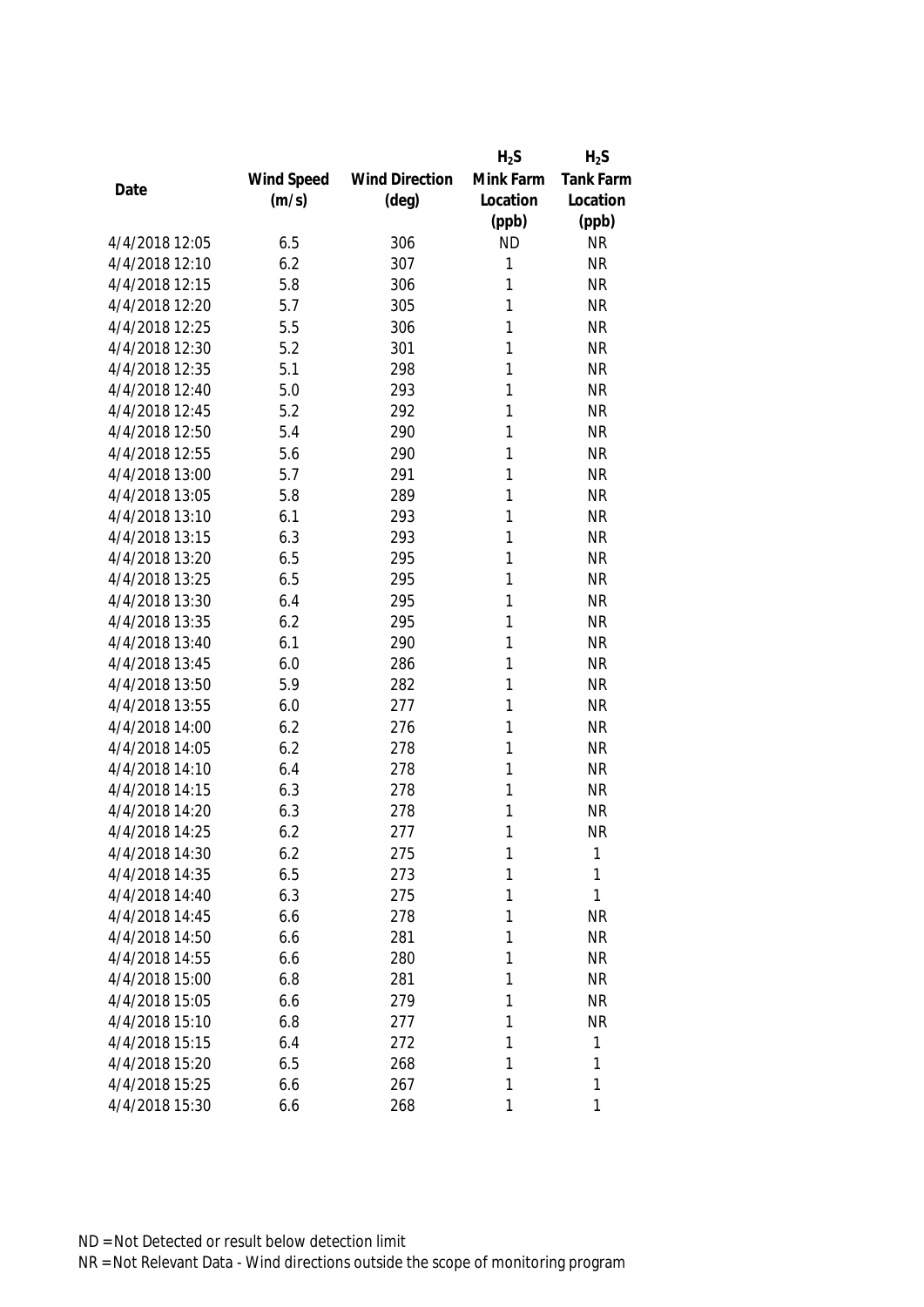|                |            |                       | $H_2S$    | $H_2S$           |
|----------------|------------|-----------------------|-----------|------------------|
|                | Wind Speed | <b>Wind Direction</b> | Mink Farm | <b>Tank Farm</b> |
| Date           | (m/s)      | $(\text{deg})$        | Location  | Location         |
|                |            |                       | (ppb)     | (ppb)            |
| 4/4/2018 15:35 | 6.7        | 268                   | <b>ND</b> | 1                |
| 4/4/2018 15:40 | 6.5        | 269                   | <b>ND</b> | 1                |
| 4/4/2018 15:45 | 6.8        | 270                   | <b>ND</b> | 1                |
| 4/4/2018 15:50 | 7.0        | 269                   | <b>ND</b> | 1                |
| 4/4/2018 15:55 | 6.7        | 270                   | <b>ND</b> | 1                |
| 4/4/2018 16:00 | 6.4        | 269                   | <b>ND</b> | 1                |
| 4/4/2018 16:05 | 6.3        | 269                   | 1         | 1                |
| 4/4/2018 16:10 | 6.1        | 268                   | 1         | 1                |
| 4/4/2018 16:15 | 5.9        | 270                   | 1         | 1                |
| 4/4/2018 16:20 | 5.7        | 271                   | 1         | 1                |
| 4/4/2018 16:25 | 5.8        | 272                   | 1         | 1                |
| 4/4/2018 16:30 | 5.9        | 272                   | 1         | 1                |
| 4/4/2018 16:35 | 5.8        | 272                   | 1         | 1                |
| 4/4/2018 16:40 | 6.0        | 272                   | 1         | 1                |
| 4/4/2018 16:45 | 6.3        | 271                   | 1         | 1                |
| 4/4/2018 16:50 | 6.4        | 273                   | 1         | 1                |
| 4/4/2018 16:55 | 6.5        | 272                   | 1         | 1                |
| 4/4/2018 17:00 | 6.3        | 272                   | 1         | 1                |
| 4/4/2018 17:05 | 6.5        | 275                   | 1         | 1                |
| 4/4/2018 17:10 | 6.6        | 277                   | <b>ND</b> | <b>NR</b>        |
| 4/4/2018 17:15 | 6.3        | 277                   | 1         | <b>NR</b>        |
| 4/4/2018 17:20 | 6.5        | 277                   | 1         | <b>NR</b>        |
| 4/4/2018 17:25 | 6.3        | 278                   | 1         | <b>NR</b>        |
| 4/4/2018 17:30 | 6.2        | 278                   | 1         | <b>NR</b>        |
| 4/4/2018 17:35 | 6.0        | 276                   | 1         | <b>NR</b>        |
| 4/4/2018 17:40 | 5.8        | 274                   | 1         | $\overline{2}$   |
| 4/4/2018 17:45 | 5.7        | 274                   | 1         | 1                |
| 4/4/2018 17:50 | 5.7        | 274                   | 1         | 1                |
| 4/4/2018 17:55 | 5.8        | 276                   | 1         | <b>NR</b>        |
| 4/4/2018 18:00 | 5.9        | 279                   | 1         | <b>NR</b>        |
| 4/4/2018 18:05 | 5.9        | 282                   | 1         | <b>NR</b>        |
| 4/4/2018 18:10 | 6.0        | 283                   | 1         | <b>NR</b>        |
| 4/4/2018 18:15 | 5.9        | 283                   | 1         | <b>NR</b>        |
| 4/4/2018 18:20 | 5.7        | 283                   | 1         | <b>NR</b>        |
| 4/4/2018 18:25 | 5.5        | 284                   | 1         | <b>NR</b>        |
| 4/4/2018 18:30 | 5.2        | 282                   | 1         | <b>NR</b>        |
| 4/4/2018 18:35 | 5.1        | 279                   | 1         | <b>NR</b>        |
| 4/4/2018 18:40 | 5.1        | 278                   | 1         | <b>NR</b>        |
| 4/4/2018 18:45 | 5.1        | 282                   | 1         | <b>NR</b>        |
| 4/4/2018 18:50 | 5.1        | 282                   | 1         | <b>NR</b>        |
| 4/4/2018 18:55 | 5.1        | 281                   | 1         | <b>NR</b>        |
| 4/4/2018 19:00 | 5.2        | 282                   | 1         | <b>NR</b>        |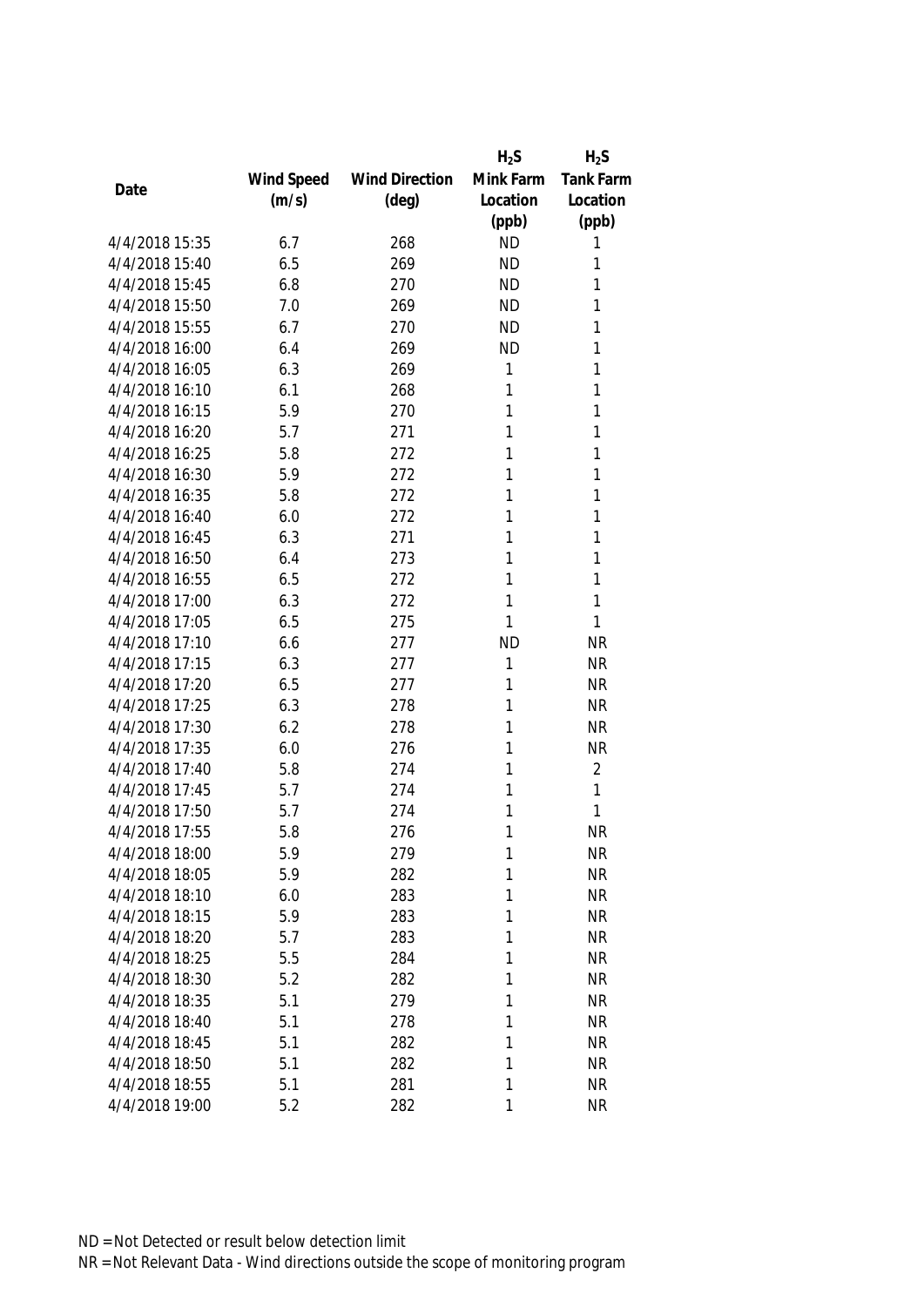|                |            |                       | $H_2S$    | $H_2S$           |
|----------------|------------|-----------------------|-----------|------------------|
|                | Wind Speed | <b>Wind Direction</b> | Mink Farm | <b>Tank Farm</b> |
| Date           | (m/s)      | (deg)                 | Location  | Location         |
|                |            |                       | (ppb)     | (ppb)            |
| 4/4/2018 19:05 | 5.1        | 284                   | 1         | <b>NR</b>        |
| 4/4/2018 19:10 | 5.0        | 286                   | 1         | <b>NR</b>        |
| 4/4/2018 19:15 | 4.9        | 282                   | 1         | <b>NR</b>        |
| 4/4/2018 19:20 | 5.0        | 280                   | 1         | <b>NR</b>        |
| 4/4/2018 19:25 | 4.9        | 279                   | 1         | <b>NR</b>        |
| 4/4/2018 19:30 | 5.0        | 276                   | 1         | <b>NR</b>        |
| 4/4/2018 19:35 | 5.1        | 274                   | 1         | $\mathbf{1}$     |
| 4/4/2018 19:40 | 5.2        | 272                   | <b>ND</b> | 1                |
| 4/4/2018 19:45 | 5.3        | 271                   | <b>ND</b> | 1                |
| 4/4/2018 19:50 | 5.0        | 272                   | <b>ND</b> | 1                |
| 4/4/2018 19:55 | 5.0        | 272                   | 1         | 1                |
| 4/4/2018 20:00 | 4.8        | 273                   | 1         | 1                |
| 4/4/2018 20:05 | 4.7        | 273                   | 1         | 1                |
| 4/4/2018 20:10 | 4.5        | 272                   | 1         | 1                |
| 4/4/2018 20:15 | 4.3        | 273                   | 1         | 1                |
| 4/4/2018 20:20 | 4.3        | 273                   | 1         | 1                |
| 4/4/2018 20:25 | 4.1        | 273                   | 1         | 1                |
| 4/4/2018 20:30 | 4.0        | 272                   | 1         | 1                |
| 4/4/2018 20:35 | 3.9        | 272                   | 1         | 1                |
| 4/4/2018 20:40 | 3.7        | 271                   | 1         | 1                |
| 4/4/2018 20:45 | 3.7        | 270                   | <b>ND</b> | 1                |
| 4/4/2018 20:50 | 3.4        | 269                   | <b>ND</b> | 1                |
| 4/4/2018 20:55 | 3.3        | 268                   | <b>ND</b> | 1                |
| 4/4/2018 21:00 | 3.2        | 267                   | <b>ND</b> | 1                |
| 4/4/2018 21:05 | 3.2        | 267                   | 1         | 1                |
| 4/4/2018 21:10 | 3.2        | 268                   | 1         | 1                |
| 4/4/2018 21:15 | 3.2        | 268                   | 1         | 1                |
| 4/4/2018 21:20 | 3.3        | 269                   | 1         | 1                |
| 4/4/2018 21:25 | 3.4        | 269                   | 1         | 1                |
| 4/4/2018 21:30 | 3.5        | 270                   | <b>ND</b> | 1                |
| 4/4/2018 21:35 | 3.4        | 271                   | 1         | 1                |
| 4/4/2018 21:40 | 3.3        | 271                   | 1         | 1                |
| 4/4/2018 21:45 | 3.3        | 272                   | 1         | 1                |
| 4/4/2018 21:50 | 3.3        | 272                   | 1         | 1                |
| 4/4/2018 21:55 | 3.2        | 271                   | 1         | 1                |
| 4/4/2018 22:00 | 3.2        | 271                   | 1         | 1                |
| 4/4/2018 22:05 | 3.3        | 270                   | <b>ND</b> | 1                |
| 4/4/2018 22:10 | 3.4        | 270                   | <b>ND</b> | 1                |
| 4/4/2018 22:15 | 3.3        | 269                   | <b>ND</b> | 1                |
| 4/4/2018 22:20 | 3.3        | 268                   | 1         | 1                |
| 4/4/2018 22:25 | 3.3        | 268                   | 1         | $\overline{2}$   |
| 4/4/2018 22:30 | 3.3        | 268                   | 1         | 1                |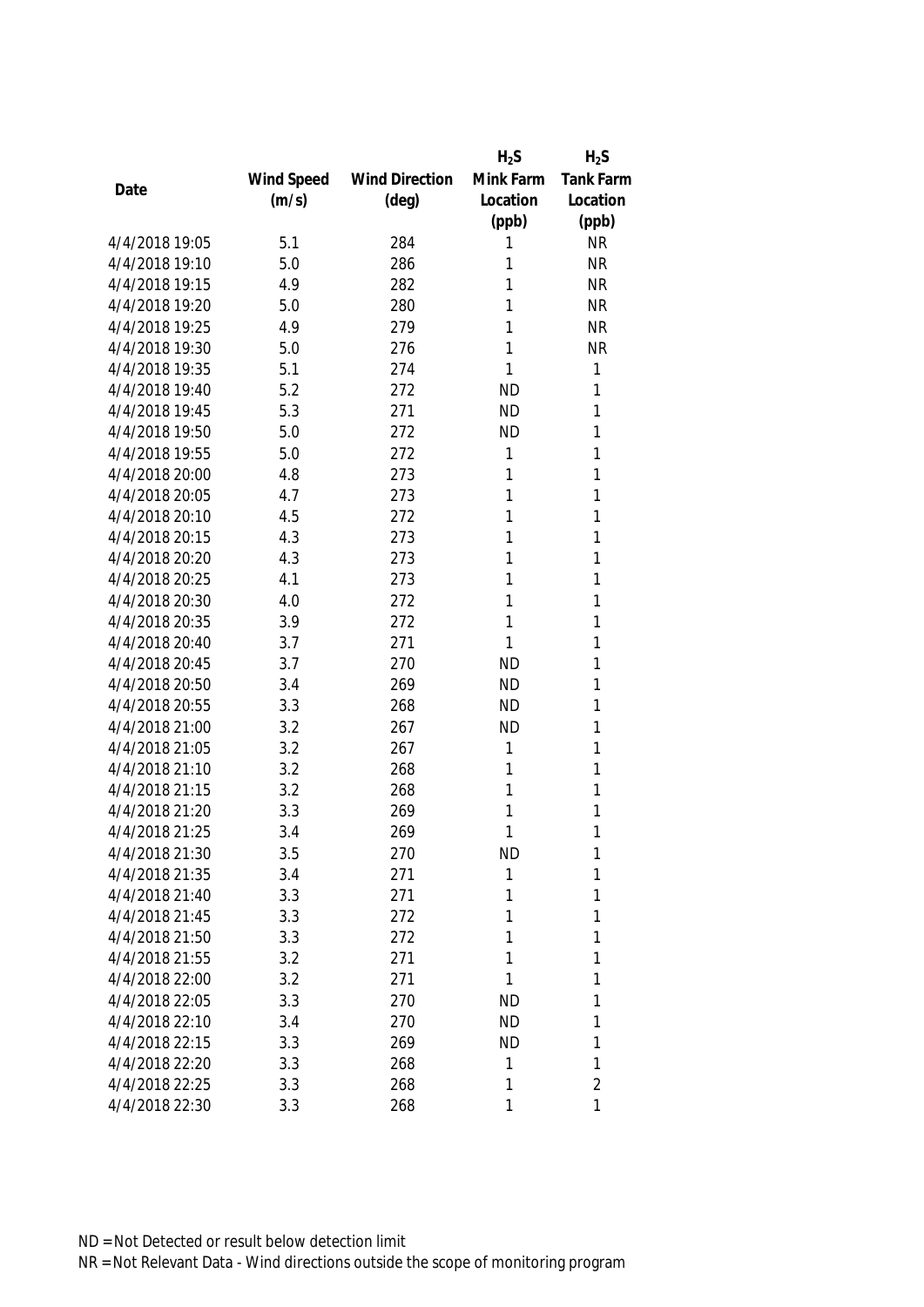|                |            |                       | $H_2S$    | $H_2S$           |
|----------------|------------|-----------------------|-----------|------------------|
|                | Wind Speed | <b>Wind Direction</b> | Mink Farm | <b>Tank Farm</b> |
| Date           | (m/s)      | $(\text{deg})$        | Location  | Location         |
|                |            |                       | (ppb)     | (ppb)            |
| 4/4/2018 22:35 | 3.3        | 268                   | 1         | 1                |
| 4/4/2018 22:40 | 3.2        | 269                   | 1         | 1                |
| 4/4/2018 22:45 | 3.2        | 268                   | 1         | 1                |
| 4/4/2018 22:50 | 3.3        | 269                   | 1         | 1                |
| 4/4/2018 22:55 | 3.3        | 270                   | <b>ND</b> | 1                |
| 4/4/2018 23:00 | 3.4        | 271                   | 1         | 1                |
| 4/4/2018 23:05 | 3.3        | 273                   | 1         | 1                |
| 4/4/2018 23:10 | 3.3        | 275                   | 1         | $\mathbf{1}$     |
| 4/4/2018 23:15 | 3.4        | 277                   | 1         | <b>NR</b>        |
| 4/4/2018 23:20 | 3.3        | 278                   | 1         | <b>NR</b>        |
| 4/4/2018 23:25 | 3.2        | 278                   | 1         | <b>NR</b>        |
| 4/4/2018 23:30 | 3.2        | 278                   | 1         | <b>NR</b>        |
| 4/4/2018 23:35 | 3.1        | 277                   | 1         | <b>NR</b>        |
| 4/4/2018 23:40 | 3.2        | 276                   | 1         | <b>NR</b>        |
| 4/4/2018 23:45 | 3.2        | 275                   | 1         | $\mathbf{1}$     |
| 4/4/2018 23:50 | 3.1        | 275                   | 1         | $\mathbf{1}$     |
| 4/4/2018 23:55 | 3.1        | 276                   | 1         | <b>NR</b>        |
| 4/4/2018 24:00 | 3.1        | 277                   | 1         | <b>NR</b>        |
| 4/5/2018 00:05 | 3.1        | 278                   | 1         | <b>NR</b>        |
| 4/5/2018 00:10 | 3.1        | 278                   | 1         | <b>NR</b>        |
| 4/5/2018 00:15 | 3.1        | 280                   | 1         | <b>NR</b>        |
| 4/5/2018 00:20 | 3.0        | 280                   | 1         | <b>NR</b>        |
| 4/5/2018 00:25 | 3.0        | 279                   | 1         | <b>NR</b>        |
| 4/5/2018 00:30 | 3.1        | 280                   | <b>ND</b> | <b>NR</b>        |
| 4/5/2018 00:35 | 3.1        | 280                   | <b>ND</b> | <b>NR</b>        |
| 4/5/2018 00:40 | 3.1        | 280                   | <b>ND</b> | <b>NR</b>        |
| 4/5/2018 00:45 | 3.1        | 280                   | <b>ND</b> | <b>NR</b>        |
| 4/5/2018 00:50 | 3.1        | 281                   | 1         | <b>NR</b>        |
| 4/5/2018 00:55 | 3.2        | 281                   | 1         | <b>NR</b>        |
| 4/5/2018 01:00 | 3.1        | 280                   | 1         | <b>NR</b>        |
| 4/5/2018 01:05 | 3.1        | 280                   | 1         | <b>NR</b>        |
| 4/5/2018 01:10 | 2.9        | 281                   | 1         | <b>NR</b>        |
| 4/5/2018 01:15 | 2.7        | 285                   | 1         | <b>NR</b>        |
| 4/5/2018 01:20 | 2.7        | 288                   | 1         | <b>NR</b>        |
| 4/5/2018 01:25 | 2.7        | 293                   | 1         | <b>NR</b>        |
| 4/5/2018 01:30 | 2.8        | 298                   | 1         | <b>NR</b>        |
| 4/5/2018 01:35 | 3.1        | 303                   | 1         | <b>NR</b>        |
| 4/5/2018 01:40 | 3.6        | 306                   | <b>ND</b> | <b>NR</b>        |
| 4/5/2018 01:45 | 4.0        | 306                   | <b>ND</b> | <b>NR</b>        |
| 4/5/2018 01:50 | 4.3        | 307                   | <b>ND</b> | <b>NR</b>        |
| 4/5/2018 01:55 | 4.6        | 306                   | <b>ND</b> | <b>NR</b>        |
| 4/5/2018 02:00 | 4.7        | 306                   | <b>ND</b> | <b>NR</b>        |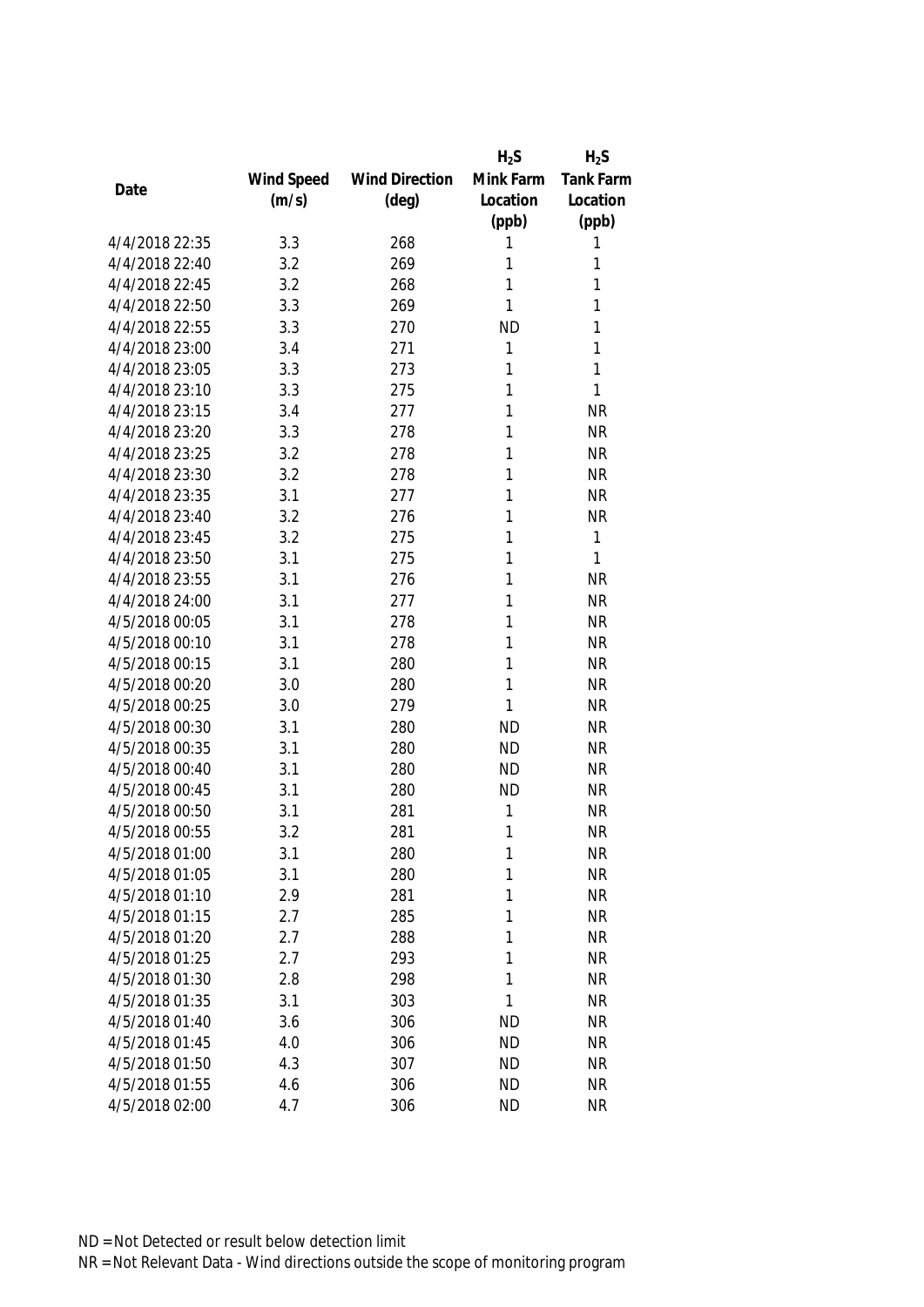|                |            |                       | $H_2S$       | $H_2S$    |
|----------------|------------|-----------------------|--------------|-----------|
|                | Wind Speed | <b>Wind Direction</b> | Mink Farm    | Tank Farm |
| Date           | (m/s)      | $(\text{deg})$        | Location     | Location  |
|                |            |                       | (ppb)        | (ppb)     |
| 4/5/2018 02:05 | 4.5        | 305                   | <b>ND</b>    | <b>NR</b> |
| 4/5/2018 02:10 | 4.4        | 304                   | <b>ND</b>    | <b>NR</b> |
| 4/5/2018 02:15 | 4.1        | 304                   | <b>ND</b>    | <b>NR</b> |
| 4/5/2018 02:20 | 3.9        | 304                   | <b>ND</b>    | <b>NR</b> |
| 4/5/2018 02:25 | 3.5        | 306                   | <b>ND</b>    | <b>NR</b> |
| 4/5/2018 02:30 | 3.1        | 308                   | <b>ND</b>    | <b>NR</b> |
| 4/5/2018 02:35 | 3.0        | 310                   | <b>ND</b>    | <b>NR</b> |
| 4/5/2018 02:40 | 2.7        | 316                   | <b>ND</b>    | <b>NR</b> |
| 4/5/2018 02:45 | 2.8        | 321                   | <b>ND</b>    | <b>NR</b> |
| 4/5/2018 02:50 | 2.8        | 326                   | <b>ND</b>    | <b>NR</b> |
| 4/5/2018 02:55 | 2.8        | 330                   | <b>ND</b>    | <b>NR</b> |
| 4/5/2018 03:00 | 2.8        | 334                   | <b>ND</b>    | <b>NR</b> |
| 4/5/2018 03:05 | 2.6        | 338                   | <b>ND</b>    | <b>NR</b> |
| 4/5/2018 03:10 | 2.5        | 340                   | <b>ND</b>    | <b>NR</b> |
| 4/5/2018 03:15 | 2.4        | 342                   | 1            | <b>NR</b> |
| 4/5/2018 03:20 | 2.4        | 342                   | $\mathbf{1}$ | <b>NR</b> |
| 4/5/2018 03:25 | 2.5        | 341                   | $\mathbf{1}$ | <b>NR</b> |
| 4/5/2018 03:30 | 2.6        | 340                   | $\mathbf{1}$ | <b>NR</b> |
| 4/5/2018 03:35 | 2.8        | 339                   | <b>ND</b>    | <b>NR</b> |
| 4/5/2018 03:40 | 2.9        | 337                   | <b>ND</b>    | <b>NR</b> |
| 4/5/2018 03:45 | 2.8        | 336                   | <b>ND</b>    | <b>NR</b> |
| 4/5/2018 03:50 | 2.7        | 334                   | <b>ND</b>    | <b>NR</b> |
| 4/5/2018 03:55 | 2.5        | 332                   | <b>ND</b>    | <b>NR</b> |
| 4/5/2018 04:00 | 2.4        | 328                   | <b>ND</b>    | <b>NR</b> |
| 4/5/2018 04:05 | 2.3        | 326                   | $\mathbf{1}$ | <b>NR</b> |
| 4/5/2018 04:10 | 2.2        | 321                   | <b>ND</b>    | <b>NR</b> |
| 4/5/2018 04:15 | 2.2        | 319                   | <b>ND</b>    | <b>NR</b> |
| 4/5/2018 04:20 | 2.4        | 315                   | <b>ND</b>    | <b>NR</b> |
| 4/5/2018 04:25 | 2.3        | 312                   | <b>ND</b>    | <b>NR</b> |
| 4/5/2018 04:30 | 2.3        | 313                   | <b>ND</b>    | <b>NR</b> |
| 4/5/2018 04:35 | 2.3        | 312                   | <b>ND</b>    | <b>NR</b> |
| 4/5/2018 04:40 | 2.2        | 313                   | <b>ND</b>    | <b>NR</b> |
| 4/5/2018 04:45 | 2.3        | 315                   | <b>ND</b>    | <b>NR</b> |
| 4/5/2018 04:50 | 2.2        | 319                   | <b>ND</b>    | <b>NR</b> |
| 4/5/2018 04:55 | 2.2        | 322                   | <b>ND</b>    | <b>NR</b> |
| 4/5/2018 05:00 | 2.2        | 327                   | <b>ND</b>    | <b>NR</b> |
| 4/5/2018 05:05 | 2.2        | 331                   | <b>ND</b>    | <b>NR</b> |
| 4/5/2018 05:10 | 2.2        | 336                   | <b>ND</b>    | <b>NR</b> |
| 4/5/2018 05:15 | 2.2        | 339                   | <b>ND</b>    | <b>NR</b> |
| 4/5/2018 05:20 | 2.2        | 344                   | <b>ND</b>    | <b>NR</b> |
| 4/5/2018 05:25 | 2.1        | 346                   | 1            | <b>NR</b> |
| 4/5/2018 05:30 | 2.1        | 347                   | $\mathbf{1}$ | <b>NR</b> |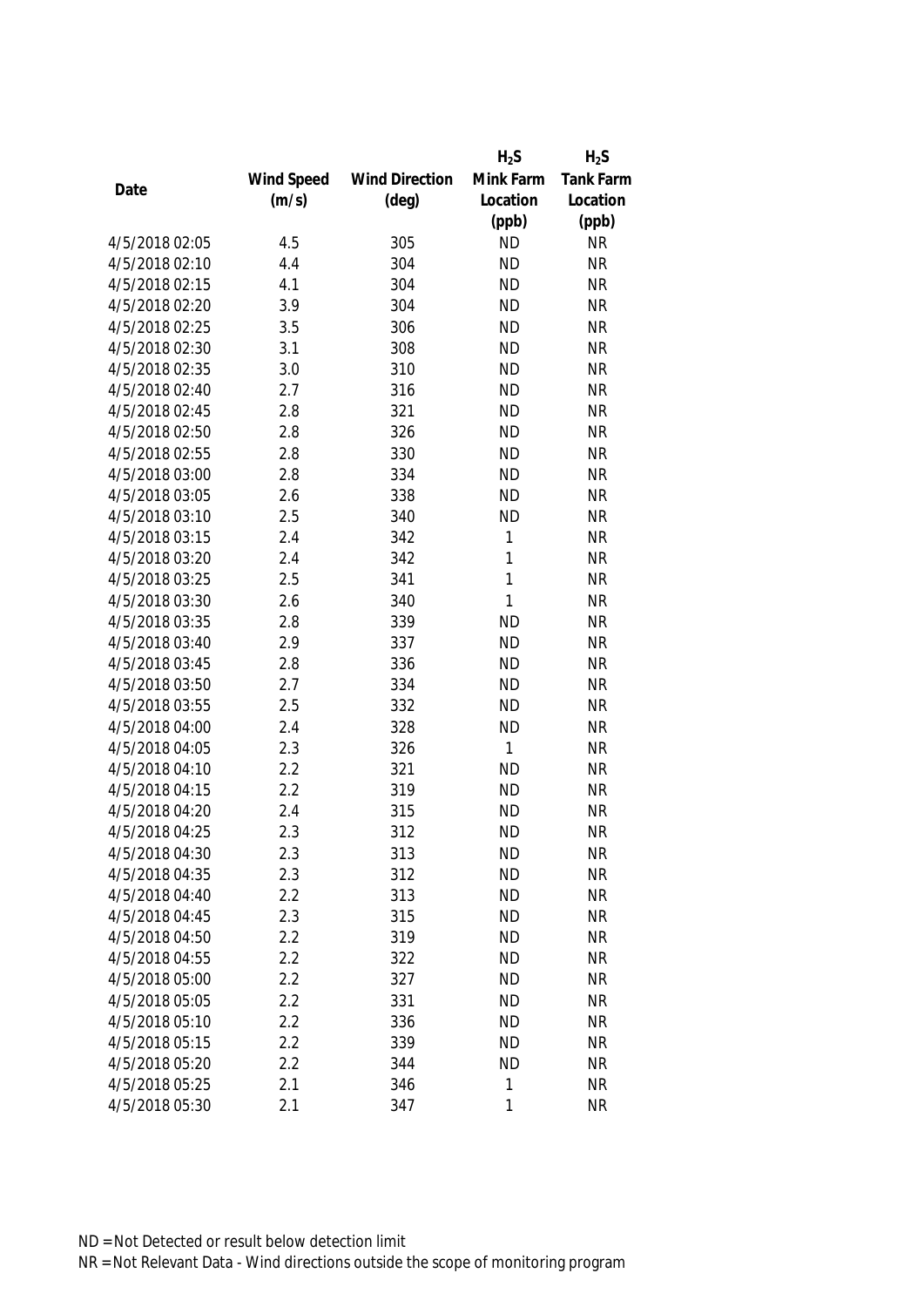|                |            |                       | $H_2S$    | $H_2S$           |
|----------------|------------|-----------------------|-----------|------------------|
|                | Wind Speed | <b>Wind Direction</b> | Mink Farm | <b>Tank Farm</b> |
| Date           | (m/s)      | $(\text{deg})$        | Location  | Location         |
|                |            |                       | (ppb)     | (ppb)            |
| 4/5/2018 05:35 | 2.1        | 349                   | 1         | <b>NR</b>        |
| 4/5/2018 05:40 | 2.0        | 349                   | 1         | <b>NR</b>        |
| 4/5/2018 05:45 | 2.0        | 349                   | 1         | <b>NR</b>        |
| 4/5/2018 05:50 | 1.7        | 348                   | 1         | <b>NR</b>        |
| 4/5/2018 05:55 | 1.4        | 347                   | 1         | <b>NR</b>        |
| 4/5/2018 06:00 | 1.3        | 345                   | 1         | <b>NR</b>        |
| 4/5/2018 06:05 | 1.0        | 342                   | 1         | <b>NR</b>        |
| 4/5/2018 06:10 | 0.7        | 335                   | 1         | <b>NR</b>        |
| 4/5/2018 06:15 | 0.5        | 317                   | <b>ND</b> | <b>NR</b>        |
| 4/5/2018 06:20 | 0.6        | 291                   | <b>ND</b> | <b>NR</b>        |
| 4/5/2018 06:25 | 0.8        | 277                   | 1         | <b>NR</b>        |
| 4/5/2018 06:30 | 0.6        | 258                   | 1         | $\mathbf{1}$     |
| 4/5/2018 06:35 | 0.7        | 247                   | <b>ND</b> | 1                |
| 4/5/2018 06:40 | 0.8        | 238                   | <b>ND</b> | $\overline{2}$   |
| 4/5/2018 06:45 | 0.7        | 231                   | <b>ND</b> | $\overline{2}$   |
| 4/5/2018 06:50 | 0.5        | 215                   | <b>NR</b> | $\overline{2}$   |
| 4/5/2018 06:55 | 0.3        | 179                   | <b>NR</b> | 1                |
| 4/5/2018 07:00 | 0.3        | 180                   | <b>NR</b> | $\mathbf{1}$     |
| 4/5/2018 07:05 | 0.4        | 194                   | <b>NR</b> | 1                |
| 4/5/2018 07:10 | 0.6        | 214                   | <b>NR</b> | 1                |
| 4/5/2018 07:15 | 0.8        | 222                   | <b>NR</b> | $\mathbf{1}$     |
| 4/5/2018 07:20 | 1.0        | 227                   | <b>NR</b> | $\mathbf{1}$     |
| 4/5/2018 07:25 | 1.2        | 229                   | <b>NR</b> | 1                |
| 4/5/2018 07:30 | 1.4        | 231                   | <b>ND</b> | 1                |
| 4/5/2018 07:35 | 1.5        | 234                   | <b>ND</b> | 1                |
| 4/5/2018 07:40 | 1.5        | 240                   | 1         | 1                |
| 4/5/2018 07:45 | 1.5        | 246                   | 1         | 1                |
| 4/5/2018 07:50 | 1.6        | 248                   | 1         | 1                |
| 4/5/2018 07:55 | 1.8        | 249                   | 1         | $\overline{2}$   |
| 4/5/2018 08:00 | 1.8        | 249                   | 1         | 2                |
| 4/5/2018 08:05 | 1.8        | 244                   | 1         | 1                |
| 4/5/2018 08:10 | 1.8        | 238                   | 1         | 1                |
| 4/5/2018 08:15 | 1.6        | 234                   | 1         | 1                |
| 4/5/2018 08:20 | 1.5        | 232                   | 1         | 1                |
| 4/5/2018 08:25 | 1.3        | 230                   | 1         | 1                |
| 4/5/2018 08:30 | 1.2        | 233                   | 1         | 1                |
| 4/5/2018 08:35 | 1.1        | 236                   | 1         | 1                |
| 4/5/2018 08:40 | 1.1        | 240                   | 1         | 1                |
| 4/5/2018 08:45 | 1.2        | 243                   | <b>ND</b> | 1                |
| 4/5/2018 08:50 | 1.1        | 243                   | <b>ND</b> | 1                |
| 4/5/2018 08:55 | 1.3        | 244                   | <b>ND</b> | 1                |
| 4/5/2018 09:00 | 1.3        | 242                   | <b>ND</b> | 1                |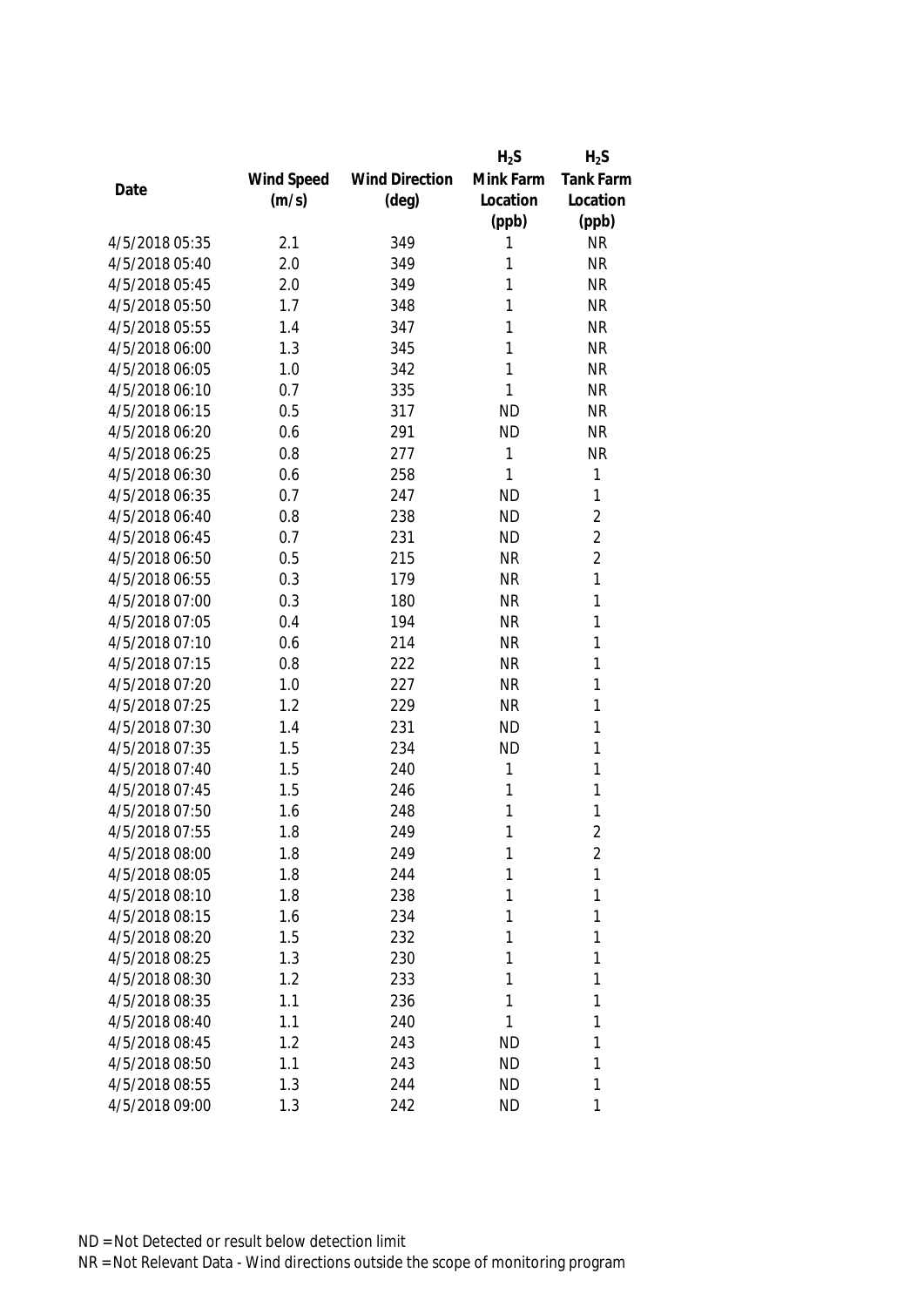|                |            |                       | $H_2S$    | $H_2S$           |
|----------------|------------|-----------------------|-----------|------------------|
|                | Wind Speed | <b>Wind Direction</b> | Mink Farm | <b>Tank Farm</b> |
| Date           | (m/s)      | $(\text{deg})$        | Location  | Location         |
|                |            |                       | (ppb)     | (ppb)            |
| 4/5/2018 09:05 | 1.4        | 240                   | <b>ND</b> | 2                |
| 4/5/2018 09:10 | 1.5        | 235                   | <b>ND</b> | $\overline{2}$   |
| 4/5/2018 09:15 | 1.4        | 229                   | <b>NR</b> | $\overline{2}$   |
| 4/5/2018 09:20 | 1.5        | 225                   | <b>NR</b> | $\overline{2}$   |
| 4/5/2018 09:25 | 1.6        | 222                   | <b>NR</b> | $\overline{2}$   |
| 4/5/2018 09:30 | 1.7        | 217                   | <b>NR</b> | $\overline{2}$   |
| 4/5/2018 09:35 | 1.7        | 210                   | <b>NR</b> | 1                |
| 4/5/2018 09:40 | 1.6        | 207                   | <b>NR</b> | $\mathbf{1}$     |
| 4/5/2018 09:45 | 1.7        | 200                   | <b>NR</b> | 1                |
| 4/5/2018 09:50 | 1.8        | 188                   | <b>NR</b> | $\mathbf{1}$     |
| 4/5/2018 09:55 | 1.9        | 178                   | <b>NR</b> | 1                |
| 4/5/2018 10:00 | 1.9        | 174                   | <b>NR</b> | 1                |
| 4/5/2018 10:05 | 1.9        | 174                   | <b>NR</b> | $\mathbf{1}$     |
| 4/5/2018 10:10 | 2.0        | 170                   | <b>NR</b> | $\mathbf{1}$     |
| 4/5/2018 10:15 | 2.0        | 168                   | <b>NR</b> | <b>NR</b>        |
| 4/5/2018 10:20 | 1.9        | 169                   | <b>NR</b> | <b>NR</b>        |
| 4/5/2018 10:25 | 1.9        | 168                   | <b>NR</b> | <b>NR</b>        |
| 4/5/2018 10:30 | 1.8        | 166                   | <b>NR</b> | <b>NR</b>        |
| 4/5/2018 10:35 | 2.0        | 164                   | <b>NR</b> | <b>NR</b>        |
| 4/5/2018 10:40 | 2.0        | 165                   | <b>NR</b> | <b>NR</b>        |
| 4/5/2018 10:45 | 2.1        | 174                   | <b>NR</b> | $\mathbf{1}$     |
| 4/5/2018 10:50 | 2.2        | 184                   | <b>NR</b> | 1                |
| 4/5/2018 10:55 | 2.1        | 191                   | <b>NR</b> | 1                |
| 4/5/2018 11:00 | 2.3        | 198                   | <b>NR</b> | $\mathbf{1}$     |
| 4/5/2018 11:05 | 2.3        | 203                   | <b>NR</b> | $\mathbf{1}$     |
| 4/5/2018 11:10 | 2.4        | 209                   | <b>NR</b> | 1                |
| 4/5/2018 11:15 | 2.5        | 202                   | <b>NR</b> | <b>ND</b>        |
| 4/5/2018 11:20 | 2.7        | 196                   | <b>NR</b> | 1                |
| 4/5/2018 11:25 | 2.9        | 195                   | <b>NR</b> | 1                |
| 4/5/2018 11:30 | 3.1        | 190                   | <b>NR</b> | 1                |
| 4/5/2018 11:35 | 3.2        | 190                   | <b>NR</b> | 1                |
| 4/5/2018 11:40 | 3.1        | 187                   | <b>NR</b> | 1                |
| 4/5/2018 11:45 | 3.0        | 189                   | <b>NR</b> | 1                |
| 4/5/2018 11:50 | 2.8        | 191                   | <b>NR</b> | 1                |
| 4/5/2018 11:55 | 2.8        | 189                   | <b>NR</b> | 1                |
| 4/5/2018 12:00 | 2.9        | 188                   | <b>NR</b> | 1                |
| 4/5/2018 12:05 | 2.9        | 185                   | <b>NR</b> | 1                |
| 4/5/2018 12:10 | 3.2        | 182                   | <b>NR</b> | 1                |
| 4/5/2018 12:15 | 3.2        | 183                   | <b>NR</b> | 1                |
| 4/5/2018 12:20 | 3.3        | 185                   | <b>NR</b> | 1                |
| 4/5/2018 12:25 | 3.4        | 189                   | <b>NR</b> | 1                |
| 4/5/2018 12:30 | 3.4        | 189                   | <b>NR</b> | 1                |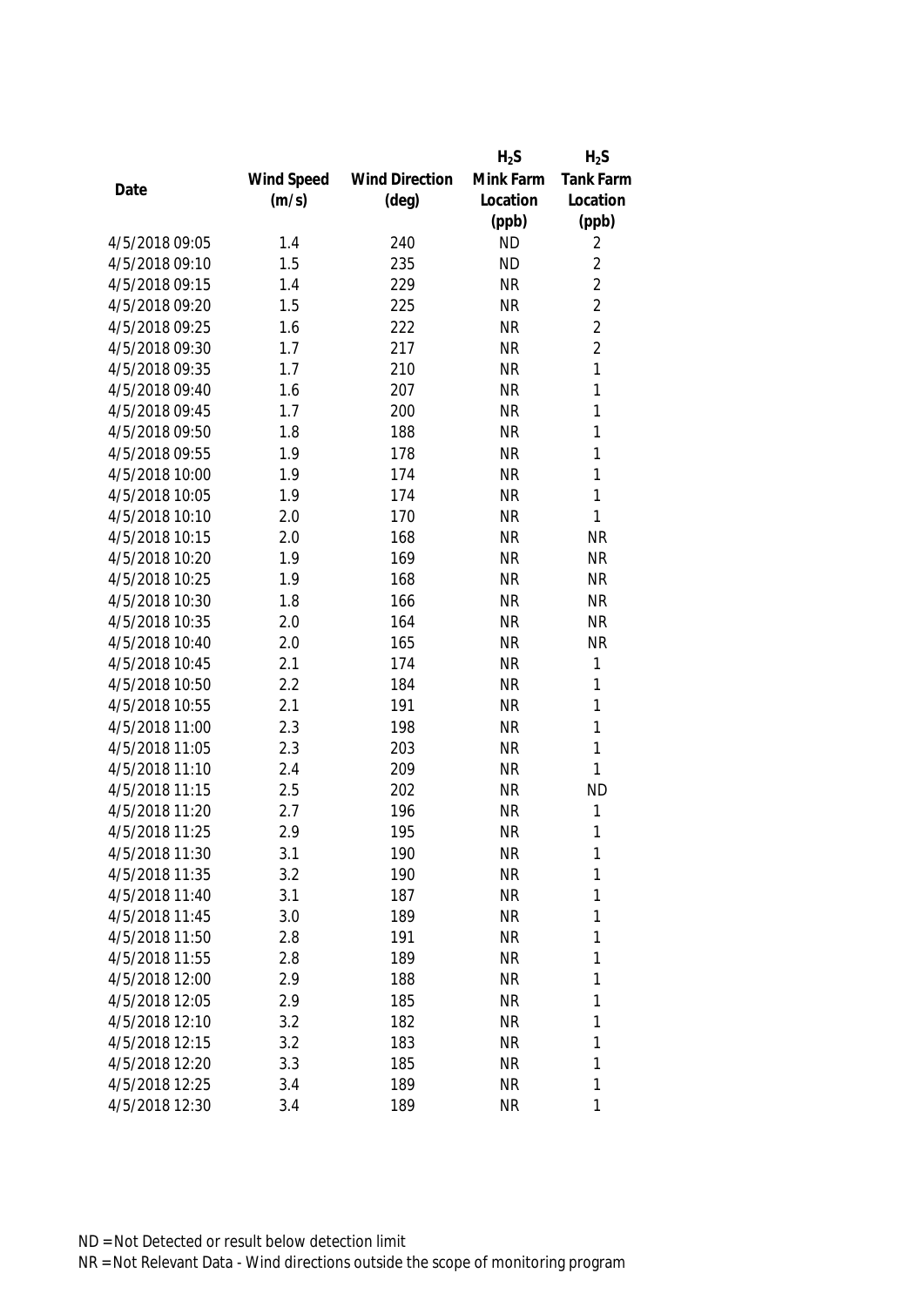|                |            |                       | $H_2S$    | $H_2S$           |
|----------------|------------|-----------------------|-----------|------------------|
|                | Wind Speed | <b>Wind Direction</b> | Mink Farm | <b>Tank Farm</b> |
| Date           | (m/s)      | $(\text{deg})$        | Location  | Location         |
|                |            |                       | (ppb)     | (ppb)            |
| 4/5/2018 12:35 | 3.5        | 191                   | <b>NR</b> | 1                |
| 4/5/2018 12:40 | 3.4        | 197                   | <b>NR</b> | 1                |
| 4/5/2018 12:45 | 3.6        | 202                   | <b>NR</b> | 1                |
| 4/5/2018 12:50 | 3.7        | 202                   | <b>NR</b> | 1                |
| 4/5/2018 12:55 | 3.8        | 203                   | <b>NR</b> | 1                |
| 4/5/2018 13:00 | 4.0        | 208                   | <b>NR</b> | 1                |
| 4/5/2018 13:05 | 3.9        | 205                   | <b>NR</b> | 1                |
| 4/5/2018 13:10 | 4.1        | 204                   | <b>NR</b> | 1                |
| 4/5/2018 13:15 | 4.0        | 198                   | <b>NR</b> | $\mathbf{1}$     |
| 4/5/2018 13:20 | 4.0        | 194                   | <b>NR</b> | 1                |
| 4/5/2018 13:25 | 4.0        | 191                   | <b>NR</b> | 1                |
| 4/5/2018 13:30 | 3.9        | 189                   | <b>NR</b> | 1                |
| 4/5/2018 13:35 | 3.9        | 190                   | <b>NR</b> | 1                |
| 4/5/2018 13:40 | 3.9        | 185                   | <b>NR</b> | 1                |
| 4/5/2018 13:45 | 3.8        | 186                   | <b>NR</b> | 1                |
| 4/5/2018 13:50 | 3.8        | 187                   | <b>NR</b> | $\mathbf{1}$     |
| 4/5/2018 13:55 | 3.7        | 188                   | <b>NR</b> | 1                |
| 4/5/2018 14:00 | 3.7        | 184                   | <b>NR</b> | $\mathbf{1}$     |
| 4/5/2018 14:05 | 3.7        | 182                   | <b>NR</b> | 1                |
| 4/5/2018 14:10 | 3.7        | 186                   | <b>NR</b> | 1                |
| 4/5/2018 14:15 | 3.8        | 185                   | <b>NR</b> | $\mathbf{1}$     |
| 4/5/2018 14:20 | 3.7        | 189                   | <b>NR</b> | $\mathbf{1}$     |
| 4/5/2018 14:25 | 3.7        | 191                   | <b>NR</b> | 1                |
| 4/5/2018 14:30 | 3.6        | 195                   | <b>NR</b> | 1                |
| 4/5/2018 14:35 | 3.8        | 204                   | <b>NR</b> | 1                |
| 4/5/2018 14:40 | 3.9        | 202                   | <b>NR</b> | 1                |
| 4/5/2018 14:45 | 4.0        | 201                   | <b>NR</b> | 1                |
| 4/5/2018 14:50 | 4.0        | 193                   | <b>NR</b> | 1                |
| 4/5/2018 14:55 | 4.0        | 190                   | <b>NR</b> | 1                |
| 4/5/2018 15:00 | 4.1        | 190                   | <b>NR</b> | 1                |
| 4/5/2018 15:05 | 4.0        | 184                   | <b>NR</b> | 1                |
| 4/5/2018 15:10 | 3.9        | 182                   | <b>NR</b> | 1                |
| 4/5/2018 15:15 | 3.7        | 181                   | <b>NR</b> | 1                |
| 4/5/2018 15:20 | 3.7        | 185                   | <b>NR</b> | 1                |
| 4/5/2018 15:25 | 3.5        | 188                   | <b>NR</b> | 1                |
| 4/5/2018 15:30 | 3.3        | 189                   | <b>NR</b> | 1                |
| 4/5/2018 15:35 | 3.3        | 187                   | <b>NR</b> | 1                |
| 4/5/2018 15:40 | 3.1        | 186                   | <b>NR</b> | 1                |
| 4/5/2018 15:45 | 3.0        | 184                   | <b>NR</b> | 1                |
| 4/5/2018 15:50 | 3.0        | 179                   | <b>NR</b> | 1                |
| 4/5/2018 15:55 | 3.0        | 172                   | <b>NR</b> | 1                |
| 4/5/2018 16:00 | 2.9        | 166                   | <b>NR</b> | <b>NR</b>        |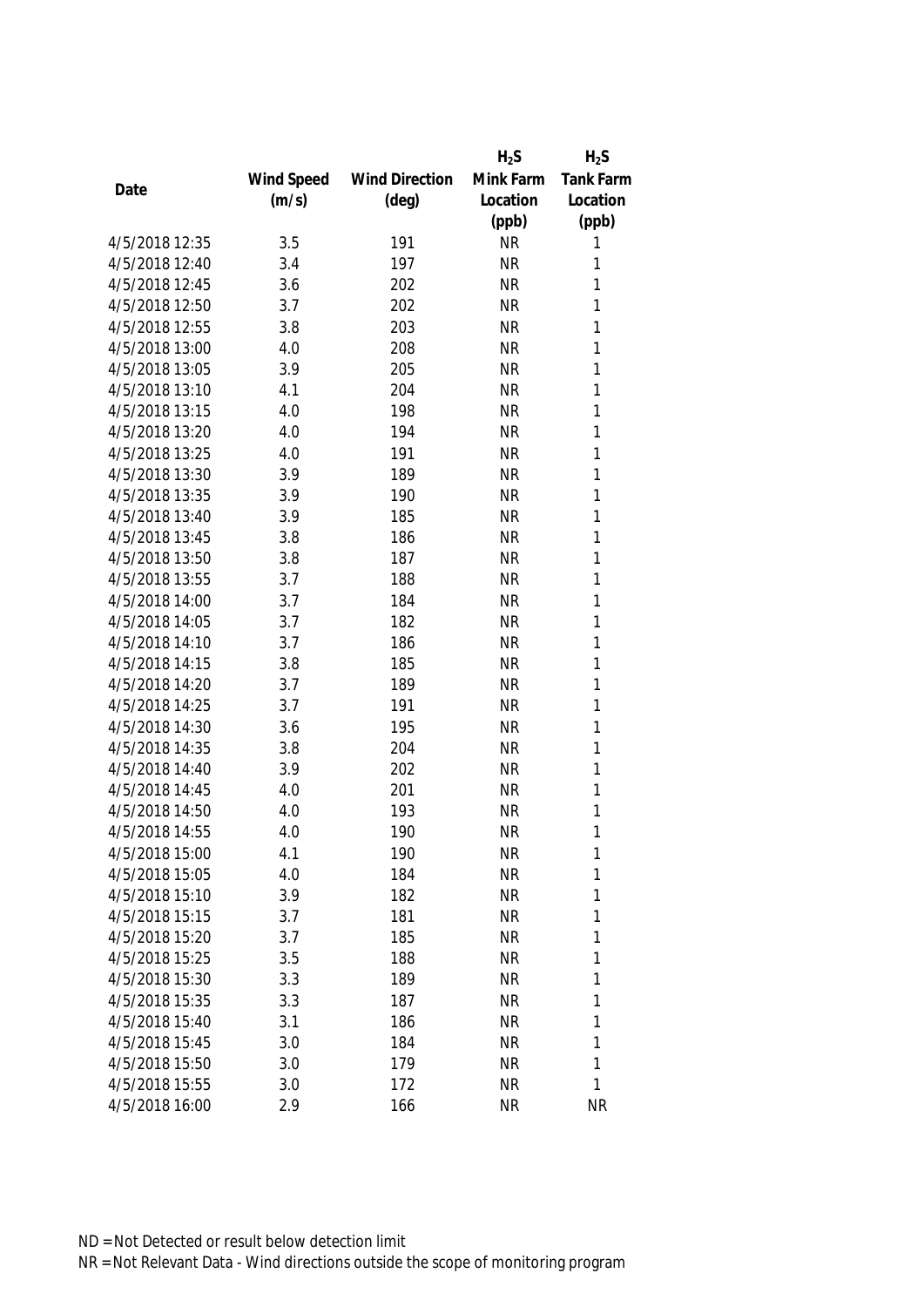|                                  |            |                       | $H_2S$    | $H_2S$                 |
|----------------------------------|------------|-----------------------|-----------|------------------------|
|                                  | Wind Speed | <b>Wind Direction</b> | Mink Farm | Tank Farm              |
| Date                             | (m/s)      | $(\text{deg})$        | Location  | Location               |
|                                  |            |                       | (ppb)     | (ppb)                  |
| 4/5/2018 16:05                   | 2.7        | 166                   | <b>NR</b> | <b>NR</b>              |
| 4/5/2018 16:10                   | 2.7        | 168                   | <b>NR</b> | <b>NR</b>              |
| 4/5/2018 16:15                   | 2.9        | 169                   | <b>NR</b> | <b>NR</b>              |
| 4/5/2018 16:20                   | 3.0        | 173                   | <b>NR</b> | 1                      |
| 4/5/2018 16:25                   | 3.1        | 175                   | <b>NR</b> | 1                      |
| 4/5/2018 16:30                   | 3.2        | 177                   | <b>NR</b> | 1                      |
| 4/5/2018 16:35                   | 3.3        | 175                   | <b>NR</b> | 1                      |
| 4/5/2018 16:40                   | 3.4        | 173                   | <b>NR</b> | 1                      |
| 4/5/2018 16:45                   | 3.3        | 170                   | <b>NR</b> | $\mathbf{1}$           |
| 4/5/2018 16:50                   | 3.2        | 167                   | <b>NR</b> | <b>NR</b>              |
| 4/5/2018 16:55                   | 3.2        | 165                   | <b>NR</b> | <b>NR</b>              |
| 4/5/2018 17:00                   | 3.3        | 164                   | <b>NR</b> | <b>NR</b>              |
| 4/5/2018 17:05                   | 3.4        | 165                   | <b>NR</b> | <b>NR</b>              |
| 4/5/2018 17:10                   | 3.5        | 163                   | <b>NR</b> | <b>NR</b>              |
| 4/5/2018 17:15                   | 3.6        | 164                   | <b>NR</b> | <b>NR</b>              |
| 4/5/2018 17:20                   | 3.7        | 164                   | <b>NR</b> | <b>NR</b>              |
| 4/5/2018 17:25                   | 3.8        | 165                   | <b>NR</b> | <b>NR</b>              |
| 4/5/2018 17:30                   | 3.8        | 163                   | <b>NR</b> | <b>NR</b>              |
| 4/5/2018 17:35                   | 3.9        | 161                   | <b>NR</b> | <b>NR</b>              |
| 4/5/2018 17:40                   | 3.9        | 161                   | <b>NR</b> | <b>NR</b>              |
| 4/5/2018 17:45                   | 3.9        | 159                   | <b>NR</b> | <b>NR</b>              |
| 4/5/2018 17:50                   | 3.8        | 157                   | <b>NR</b> | <b>NR</b>              |
| 4/5/2018 17:55                   | 3.8        | 151                   | <b>NR</b> | <b>NR</b>              |
| 4/5/2018 18:00                   | 3.7        | 146                   | <b>NR</b> | <b>NR</b>              |
| 4/5/2018 18:05                   | 3.5        | 140                   | <b>NR</b> | <b>NR</b>              |
| 4/5/2018 18:10                   | 3.5        | 133                   | <b>NR</b> | <b>NR</b>              |
| 4/5/2018 18:15                   | 3.3        | 124                   | <b>NR</b> | <b>NR</b>              |
| 4/5/2018 18:20                   | 3.2        | 116                   | <b>NR</b> | <b>NR</b>              |
| 4/5/2018 18:25                   | 3.0        | 109                   | <b>NR</b> | <b>NR</b>              |
| 4/5/2018 18:30                   | 2.9        | 106                   | <b>NR</b> | <b>NR</b>              |
| 4/5/2018 18:35                   | 2.8        | 102                   | <b>NR</b> | <b>NR</b>              |
| 4/5/2018 18:40                   | 2.6        | 99                    | <b>NR</b> | <b>NR</b>              |
| 4/5/2018 18:45                   | 2.7        | 100                   | <b>NR</b> | <b>NR</b>              |
| 4/5/2018 18:50                   | 2.8        | 103                   | <b>NR</b> | <b>NR</b>              |
| 4/5/2018 18:55                   | 3.0        | 105                   | <b>NR</b> | <b>NR</b>              |
| 4/5/2018 19:00                   | 3.1        | 105                   | <b>NR</b> | <b>NR</b>              |
|                                  |            |                       |           |                        |
| 4/5/2018 19:05<br>4/5/2018 19:10 | 3.3        | 109                   | <b>NR</b> | <b>NR</b>              |
| 4/5/2018 19:15                   | 3.4        | 113                   | <b>NR</b> | <b>NR</b><br><b>NR</b> |
|                                  | 3.4        | 112                   | <b>NR</b> |                        |
| 4/5/2018 19:20                   | 3.4        | 114                   | <b>NR</b> | <b>NR</b>              |
| 4/5/2018 19:25                   | 3.4        | 115                   | <b>NR</b> | <b>NR</b>              |
| 4/5/2018 19:30                   | 3.5        | 118                   | <b>NR</b> | <b>NR</b>              |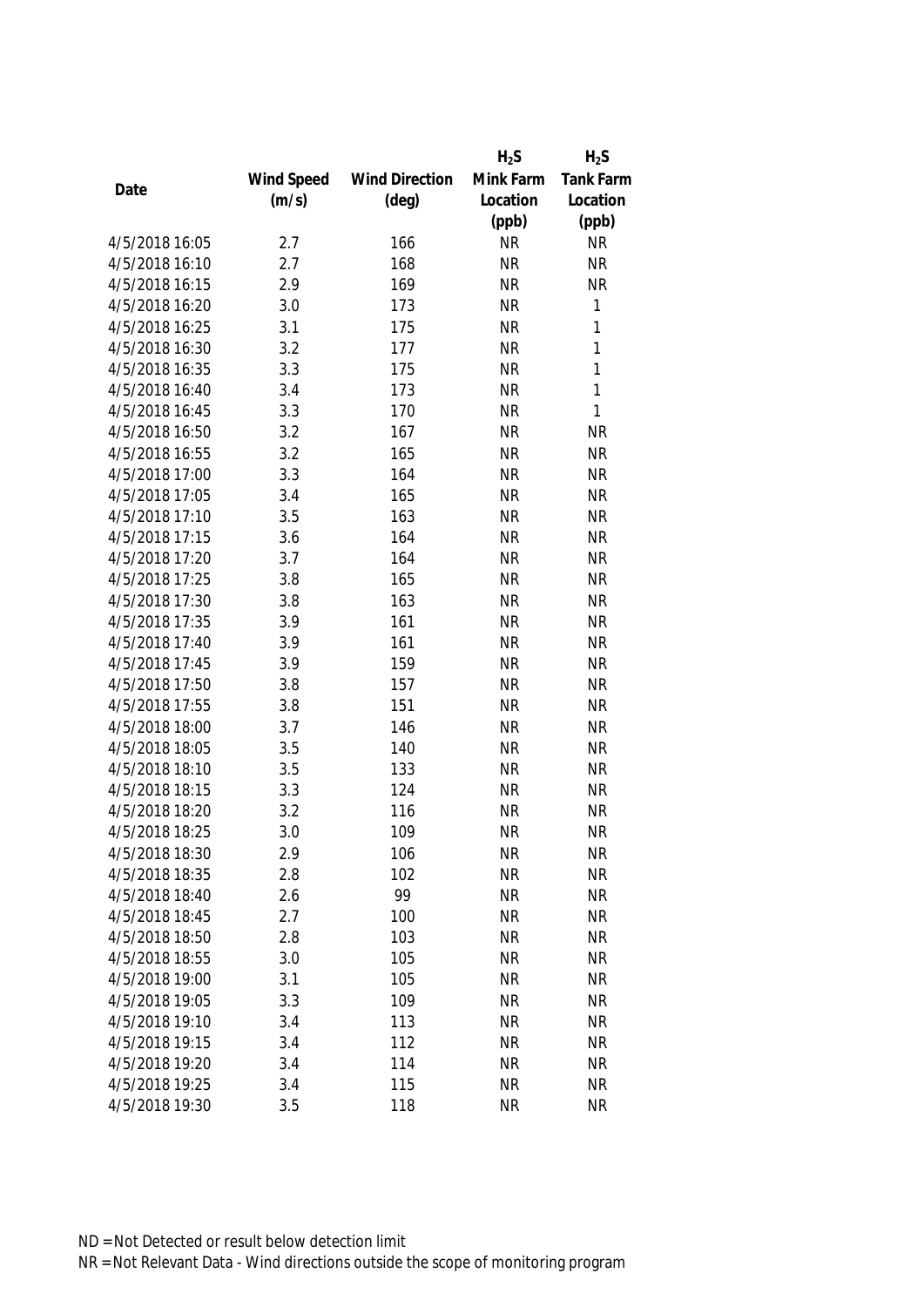|                |            |                       | $H_2S$    | $H_2S$    |
|----------------|------------|-----------------------|-----------|-----------|
|                | Wind Speed | <b>Wind Direction</b> | Mink Farm | Tank Farm |
| Date           | (m/s)      | $(\text{deg})$        | Location  | Location  |
|                |            |                       | (ppb)     | (ppb)     |
| 4/5/2018 19:35 | 3.2        | 118                   | <b>NR</b> | <b>NR</b> |
| 4/5/2018 19:40 | 3.0        | 118                   | <b>NR</b> | <b>NR</b> |
| 4/5/2018 19:45 | 3.0        | 120                   | <b>NR</b> | <b>NR</b> |
| 4/5/2018 19:50 | 3.0        | 120                   | <b>NR</b> | <b>NR</b> |
| 4/5/2018 19:55 | 2.9        | 117                   | <b>NR</b> | <b>NR</b> |
| 4/5/2018 20:00 | 2.7        | 114                   | <b>NR</b> | <b>NR</b> |
| 4/5/2018 20:05 | 2.7        | 108                   | <b>NR</b> | <b>NR</b> |
| 4/5/2018 20:10 | 2.7        | 107                   | <b>NR</b> | <b>NR</b> |
| 4/5/2018 20:15 | 2.7        | 107                   | <b>NR</b> | <b>NR</b> |
| 4/5/2018 20:20 | 2.8        | 106                   | <b>NR</b> | <b>NR</b> |
| 4/5/2018 20:25 | 2.5        | 102                   | <b>NR</b> | <b>NR</b> |
| 4/5/2018 20:30 | 2.5        | 97                    | <b>NR</b> | <b>NR</b> |
| 4/5/2018 20:35 | 2.8        | 101                   | <b>NR</b> | <b>NR</b> |
| 4/5/2018 20:40 | 2.9        | 101                   | <b>NR</b> | <b>NR</b> |
| 4/5/2018 20:45 | 2.6        | 88                    | <b>NR</b> | <b>NR</b> |
| 4/5/2018 20:50 | 2.3        | 80                    | <b>NR</b> | <b>NR</b> |
| 4/5/2018 20:55 | 2.4        | 82                    | <b>NR</b> | <b>NR</b> |
| 4/5/2018 21:00 | 2.4        | 84                    | <b>NR</b> | <b>NR</b> |
| 4/5/2018 21:05 | 2.1        | 81                    | <b>NR</b> | <b>NR</b> |
| 4/5/2018 21:10 | 2.1        | 83                    | <b>NR</b> | <b>NR</b> |
| 4/5/2018 21:15 | 2.3        | 94                    | <b>NR</b> | <b>NR</b> |
| 4/5/2018 21:20 | 2.4        | 101                   | <b>NR</b> | <b>NR</b> |
| 4/5/2018 21:25 | 2.3        | 104                   | <b>NR</b> | <b>NR</b> |
| 4/5/2018 21:30 | 2.5        | 109                   | <b>NR</b> | <b>NR</b> |
| 4/5/2018 21:35 | 2.5        | 111                   | <b>NR</b> | <b>NR</b> |
| 4/5/2018 21:40 | 2.5        | 111                   | <b>NR</b> | <b>NR</b> |
| 4/5/2018 21:45 | 2.5        | 111                   | <b>NR</b> | <b>NR</b> |
| 4/5/2018 21:50 | 2.6        | 112                   | <b>NR</b> | <b>NR</b> |
| 4/5/2018 21:55 | 2.9        | 113                   | <b>NR</b> | <b>NR</b> |
| 4/5/2018 22:00 | 3.0        | 115                   | <b>NR</b> | <b>NR</b> |
| 4/5/2018 22:05 | 3.2        | 119                   | <b>NR</b> | <b>NR</b> |
| 4/5/2018 22:10 | 3.3        | 123                   | <b>NR</b> | <b>NR</b> |
| 4/5/2018 22:15 | 3.3        | 125                   | <b>NR</b> | <b>NR</b> |
| 4/5/2018 22:20 | 3.2        | 127                   | <b>NR</b> | <b>NR</b> |
| 4/5/2018 22:25 | 3.3        | 128                   | <b>NR</b> | <b>NR</b> |
| 4/5/2018 22:30 | 3.5        | 128                   | <b>NR</b> | <b>NR</b> |
| 4/5/2018 22:35 | 3.5        | 128                   | <b>NR</b> | <b>NR</b> |
| 4/5/2018 22:40 | 3.6        | 128                   | <b>NR</b> | <b>NR</b> |
| 4/5/2018 22:45 | 3.7        | 130                   | <b>NR</b> | <b>NR</b> |
| 4/5/2018 22:50 | 3.6        | 130                   | <b>NR</b> | <b>NR</b> |
| 4/5/2018 22:55 | 3.5        | 132                   | <b>NR</b> | <b>NR</b> |
| 4/5/2018 23:00 | 3.3        | 132                   | <b>NR</b> | <b>NR</b> |
|                |            |                       |           |           |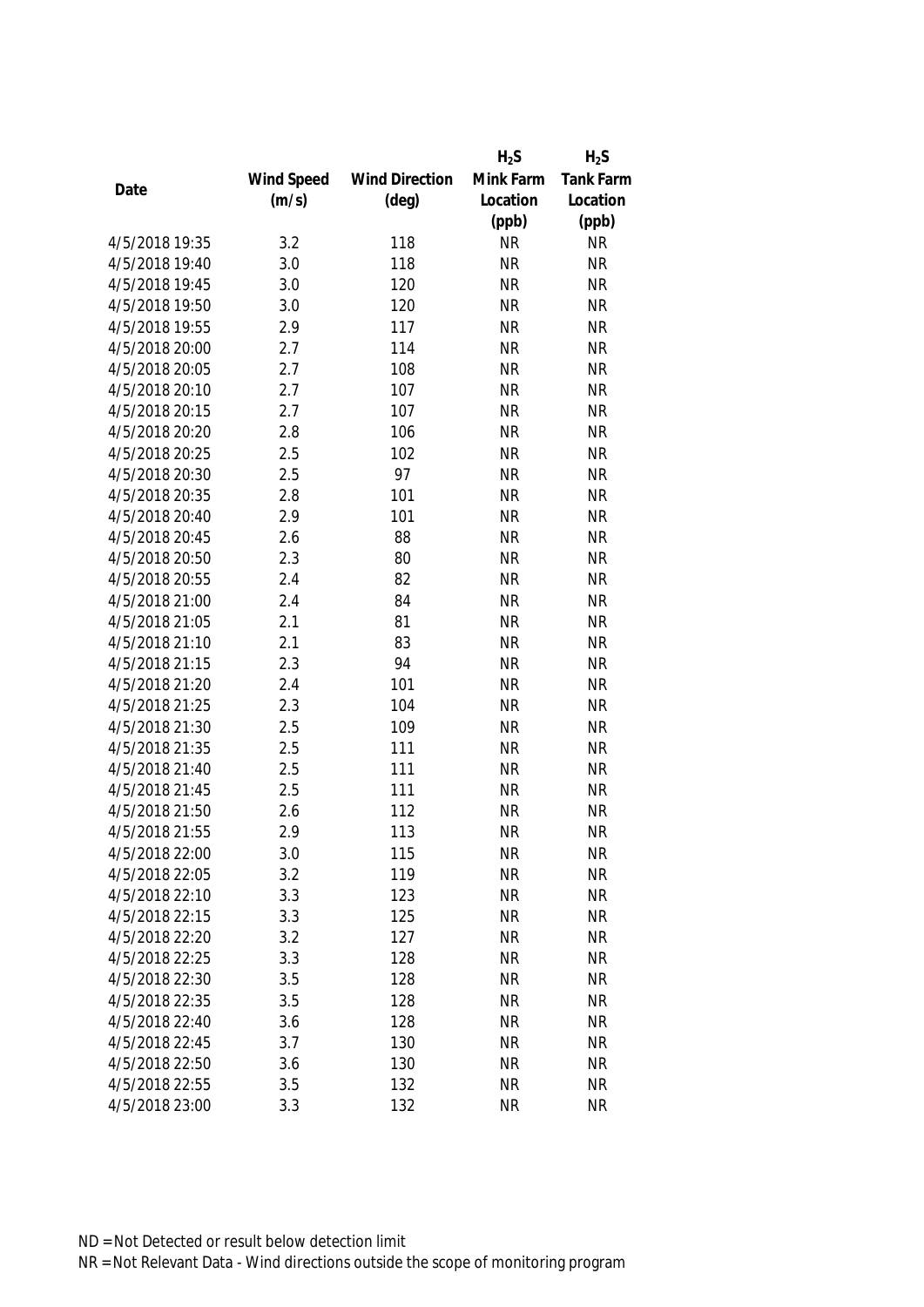|                |            |                       | $H_2S$    | $H_2S$           |
|----------------|------------|-----------------------|-----------|------------------|
|                | Wind Speed | <b>Wind Direction</b> | Mink Farm | <b>Tank Farm</b> |
| Date           | (m/s)      | $(\text{deg})$        | Location  | Location         |
|                |            |                       | (ppb)     | (ppb)            |
| 4/5/2018 23:05 | 3.1        | 132                   | <b>NR</b> | <b>NR</b>        |
| 4/5/2018 23:10 | 3.0        | 132                   | <b>NR</b> | <b>NR</b>        |
| 4/5/2018 23:15 | 2.9        | 133                   | <b>NR</b> | <b>NR</b>        |
| 4/5/2018 23:20 | 2.8        | 135                   | <b>NR</b> | <b>NR</b>        |
| 4/5/2018 23:25 | 2.7        | 134                   | <b>NR</b> | <b>NR</b>        |
| 4/5/2018 23:30 | 2.5        | 130                   | <b>NR</b> | <b>NR</b>        |
| 4/5/2018 23:35 | 2.2        | 126                   | <b>NR</b> | <b>NR</b>        |
| 4/5/2018 23:40 | 2.0        | 124                   | <b>NR</b> | <b>NR</b>        |
| 4/5/2018 23:45 | 1.9        | 123                   | <b>NR</b> | <b>NR</b>        |
| 4/5/2018 23:50 | 1.7        | 121                   | <b>NR</b> | <b>NR</b>        |
| 4/5/2018 23:55 | 1.4        | 119                   | <b>NR</b> | <b>NR</b>        |
| 4/5/2018 24:00 | 1.2        | 121                   | <b>NR</b> | <b>NR</b>        |
| 4/6/2018 00:05 | 1.2        | 126                   | <b>NR</b> | <b>NR</b>        |
| 4/6/2018 00:10 | 1.3        | 129                   | <b>NR</b> | <b>NR</b>        |
| 4/6/2018 00:15 | 1.2        | 135                   | <b>NR</b> | <b>NR</b>        |
| 4/6/2018 00:20 | 1.4        | 141                   | <b>NR</b> | <b>NR</b>        |
| 4/6/2018 00:25 | 1.6        | 148                   | <b>NR</b> | <b>NR</b>        |
| 4/6/2018 00:30 | 1.8        | 153                   | <b>NR</b> | <b>NR</b>        |
| 4/6/2018 00:35 | 1.9        | 158                   | <b>NR</b> | <b>NR</b>        |
| 4/6/2018 00:40 | 2.0        | 162                   | <b>NR</b> | <b>NR</b>        |
| 4/6/2018 00:45 | 2.1        | 163                   | <b>NR</b> | <b>NR</b>        |
| 4/6/2018 00:50 | 2.2        | 165                   | <b>NR</b> | <b>NR</b>        |
| 4/6/2018 00:55 | 2.3        | 166                   | <b>NR</b> | <b>NR</b>        |
| 4/6/2018 01:00 | 2.4        | 169                   | <b>NR</b> | <b>NR</b>        |
| 4/6/2018 01:05 | 2.4        | 172                   | <b>NR</b> | 1                |
| 4/6/2018 01:10 | 2.3        | 176                   | <b>NR</b> | 1                |
| 4/6/2018 01:15 | 2.3        | 179                   | <b>NR</b> | 1                |
| 4/6/2018 01:20 | 2.1        | 182                   | <b>NR</b> | 1                |
| 4/6/2018 01:25 | 1.9        | 184                   | <b>NR</b> | 1                |
| 4/6/2018 01:30 | 1.7        | 188                   | <b>NR</b> | 1                |
| 4/6/2018 01:35 | 1.5        | 190                   | <b>NR</b> | 1                |
| 4/6/2018 01:40 | 1.4        | 194                   | <b>NR</b> | 1                |
| 4/6/2018 01:45 | 1.3        | 198                   | <b>NR</b> | <b>ND</b>        |
| 4/6/2018 01:50 | 1.4        | 199                   | <b>NR</b> | <b>ND</b>        |
| 4/6/2018 01:55 | 1.5        | 201                   | <b>NR</b> | <b>ND</b>        |
| 4/6/2018 02:00 | 1.8        | 199                   | <b>NR</b> | <b>ND</b>        |
| 4/6/2018 02:05 | 2.2        | 197                   | <b>NR</b> | 1                |
| 4/6/2018 02:10 | 2.5        | 193                   | <b>NR</b> | 1                |
| 4/6/2018 02:15 | 2.8        | 190                   | <b>NR</b> | 1                |
| 4/6/2018 02:20 | 2.9        | 190                   | <b>NR</b> | 1                |
| 4/6/2018 02:25 | 3.0        | 193                   | <b>NR</b> | 1                |
| 4/6/2018 02:30 | 2.9        | 196                   | <b>NR</b> | 1                |
|                |            |                       |           |                  |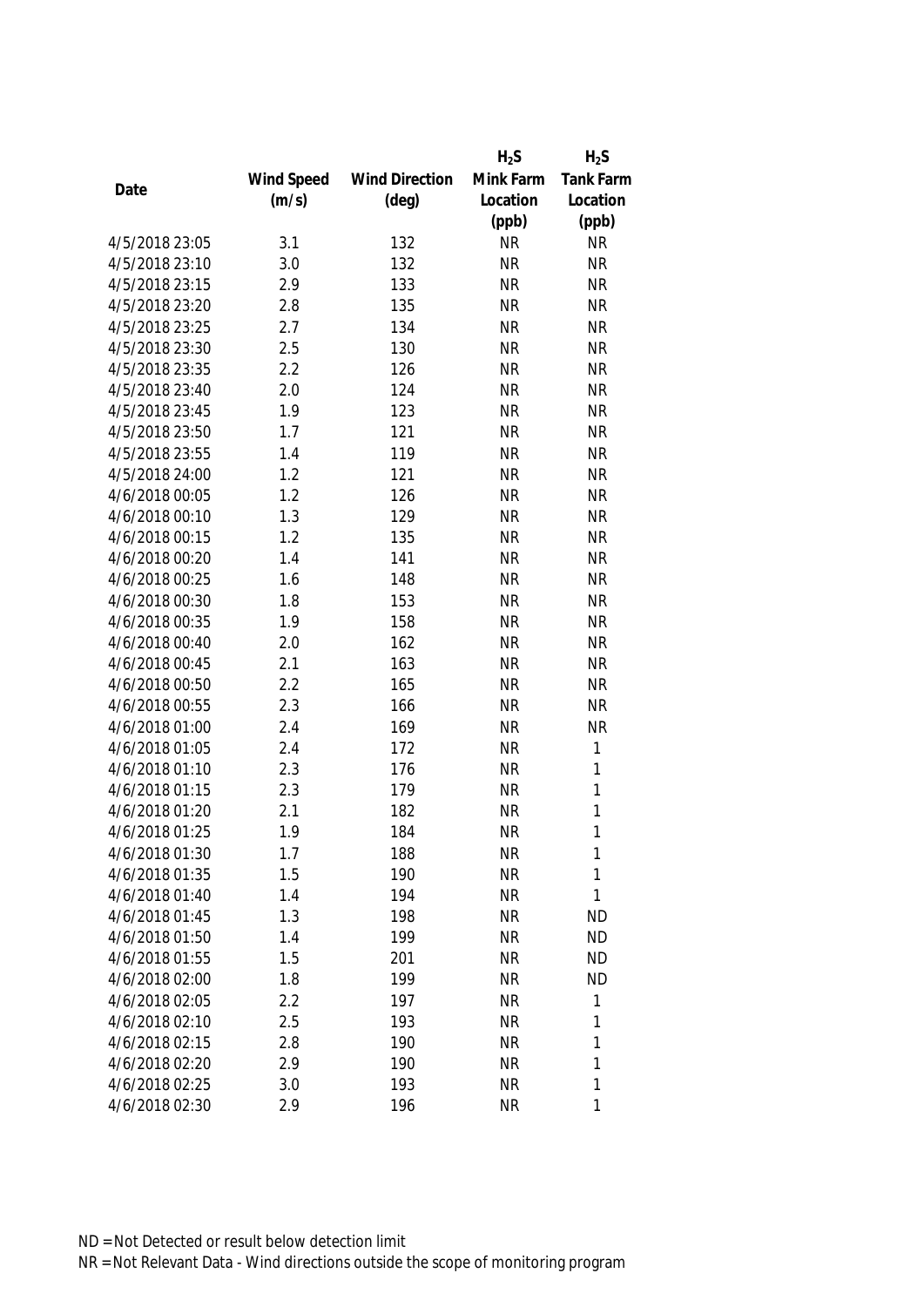|                |            |                       | $H_2S$         | $H_2S$           |
|----------------|------------|-----------------------|----------------|------------------|
|                | Wind Speed | <b>Wind Direction</b> | Mink Farm      | <b>Tank Farm</b> |
| Date           | (m/s)      | (deg)                 | Location       | Location         |
|                |            |                       | (ppb)          | (ppb)            |
| 4/6/2018 02:35 | 2.7        | 202                   | <b>NR</b>      | 2                |
| 4/6/2018 02:40 | 2.6        | 207                   | <b>NR</b>      | 1                |
| 4/6/2018 02:45 | 2.5        | 213                   | <b>NR</b>      | 1                |
| 4/6/2018 02:50 | 2.4        | 218                   | <b>NR</b>      | 1                |
| 4/6/2018 02:55 | 2.3        | 222                   | <b>NR</b>      | 1                |
| 4/6/2018 03:00 | 2.3        | 230                   | 1              | 1                |
| 4/6/2018 03:05 | 2.4        | 237                   | 1              | 1                |
| 4/6/2018 03:10 | 2.5        | 247                   | 1              | $\mathbf{1}$     |
| 4/6/2018 03:15 | 2.5        | 255                   | 1              | 1                |
| 4/6/2018 03:20 | 2.5        | 263                   | 1              | $\mathbf{1}$     |
| 4/6/2018 03:25 | 2.6        | 268                   | 1              | 1                |
| 4/6/2018 03:30 | 2.7        | 270                   | 1              | 1                |
| 4/6/2018 03:35 | 2.7        | 271                   | 1              | 1                |
| 4/6/2018 03:40 | 2.7        | 272                   | 1              | 1                |
| 4/6/2018 03:45 | 2.7        | 273                   | $\overline{2}$ | 1                |
| 4/6/2018 03:50 | 2.8        | 276                   | $\overline{2}$ | <b>NR</b>        |
| 4/6/2018 03:55 | 3.1        | 277                   | $\overline{2}$ | <b>NR</b>        |
| 4/6/2018 04:00 | 3.2        | 280                   | $\overline{2}$ | <b>NR</b>        |
| 4/6/2018 04:05 | 3.5        | 283                   | $\overline{2}$ | <b>NR</b>        |
| 4/6/2018 04:10 | 3.6        | 284                   | $\overline{2}$ | <b>NR</b>        |
| 4/6/2018 04:15 | 3.7        | 285                   | 3              | <b>NR</b>        |
| 4/6/2018 04:20 | 3.8        | 285                   | 3              | <b>NR</b>        |
| 4/6/2018 04:25 | 3.7        | 285                   | 3              | <b>NR</b>        |
| 4/6/2018 04:30 | 3.7        | 284                   | 3              | <b>NR</b>        |
| 4/6/2018 04:35 | 3.6        | 284                   | 3              | <b>NR</b>        |
| 4/6/2018 04:40 | 3.7        | 284                   | 3              | <b>NR</b>        |
| 4/6/2018 04:45 | 3.7        | 285                   | 3              | <b>NR</b>        |
| 4/6/2018 04:50 | 3.8        | 285                   | 5              | <b>NR</b>        |
| 4/6/2018 04:55 | 3.9        | 285                   | 6              | <b>NR</b>        |
| 4/6/2018 05:00 | 3.8        | 286                   | 6              | <b>NR</b>        |
| 4/6/2018 05:05 | 3.7        | 286                   | 6              | <b>NR</b>        |
| 4/6/2018 05:10 | 3.7        | 285                   | 6              | <b>NR</b>        |
| 4/6/2018 05:15 | 3.6        | 284                   | 6              | <b>NR</b>        |
| 4/6/2018 05:20 | 3.4        | 283                   | 4              | <b>NR</b>        |
| 4/6/2018 05:25 | 3.3        | 282                   | 3              | <b>NR</b>        |
| 4/6/2018 05:30 | 3.3        | 279                   | 3              | <b>NR</b>        |
| 4/6/2018 05:35 | 3.2        | 278                   | $\overline{2}$ | <b>NR</b>        |
| 4/6/2018 05:40 | 3.2        | 277                   | $\overline{2}$ | <b>NR</b>        |
| 4/6/2018 05:45 | 3.1        | 276                   | $\overline{2}$ | <b>NR</b>        |
| 4/6/2018 05:50 | 3.0        | 274                   | $\overline{2}$ | 1                |
| 4/6/2018 05:55 | 3.0        | 275                   | $\overline{2}$ | 1                |
| 4/6/2018 06:00 | 3.0        | 278                   | 2              | <b>NR</b>        |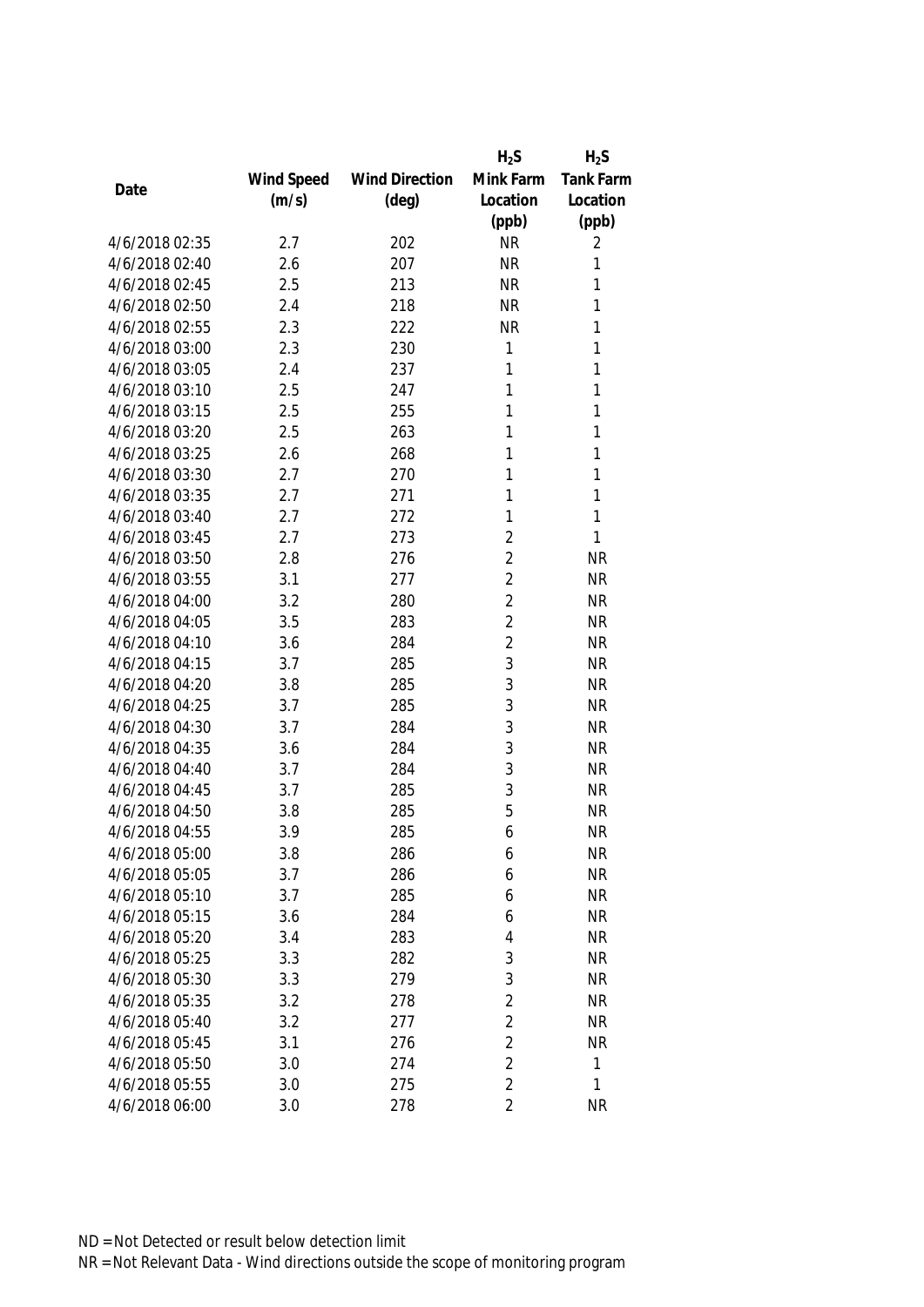|                |            |                       | $H_2S$         | $H_2S$           |
|----------------|------------|-----------------------|----------------|------------------|
|                | Wind Speed | <b>Wind Direction</b> | Mink Farm      | <b>Tank Farm</b> |
| Date           | (m/s)      | $(\text{deg})$        | Location       | Location         |
|                |            |                       | (ppb)          | (ppb)            |
| 4/6/2018 06:05 | 3.0        | 280                   | 2              | <b>NR</b>        |
| 4/6/2018 06:10 | 3.1        | 280                   | $\overline{2}$ | <b>NR</b>        |
| 4/6/2018 06:15 | 3.3        | 284                   | $\overline{2}$ | <b>NR</b>        |
| 4/6/2018 06:20 | 3.4        | 287                   | $\overline{2}$ | <b>NR</b>        |
| 4/6/2018 06:25 | 3.6        | 289                   | $\overline{2}$ | <b>NR</b>        |
| 4/6/2018 06:30 | 3.8        | 289                   | 1              | <b>NR</b>        |
| 4/6/2018 06:35 | 3.9        | 289                   | 1              | <b>NR</b>        |
| 4/6/2018 06:40 | 4.1        | 290                   | 1              | <b>NR</b>        |
| 4/6/2018 06:45 | 4.1        | 289                   | 1              | <b>NR</b>        |
| 4/6/2018 06:50 | 4.2        | 289                   | 1              | <b>NR</b>        |
| 4/6/2018 06:55 | 4.1        | 290                   | 1              | <b>NR</b>        |
| 4/6/2018 07:00 | 4.1        | 290                   | 1              | <b>NR</b>        |
| 4/6/2018 07:05 | 4.2        | 290                   | 3              | <b>NR</b>        |
| 4/6/2018 07:10 | 4.2        | 289                   | 5              | <b>NR</b>        |
| 4/6/2018 07:15 | 4.1        | 289                   | 6              | <b>NR</b>        |
| 4/6/2018 07:20 | 4.1        | 288                   | $\overline{1}$ | <b>NR</b>        |
| 4/6/2018 07:25 | 4.1        | 285                   | 8              | <b>NR</b>        |
| 4/6/2018 07:30 | 3.9        | 282                   | 8              | <b>NR</b>        |
| 4/6/2018 07:35 | 3.8        | 280                   | $\overline{7}$ | <b>NR</b>        |
| 4/6/2018 07:40 | 3.7        | 276                   | 5              | <b>NR</b>        |
| 4/6/2018 07:45 | 3.7        | 271                   | 4              | 1                |
| 4/6/2018 07:50 | 3.6        | 268                   | 3              | 1                |
| 4/6/2018 07:55 | 3.8        | 268                   | $\overline{2}$ | 1                |
| 4/6/2018 08:00 | 3.9        | 270                   | $\overline{2}$ | 1                |
| 4/6/2018 08:05 | 3.9        | 271                   | $\overline{2}$ | 1                |
| 4/6/2018 08:10 | 4.1        | 275                   | 3              | 1                |
| 4/6/2018 08:15 | 4.3        | 279                   | 3              | <b>NR</b>        |
| 4/6/2018 08:20 | 4.4        | 281                   | 3              | <b>NR</b>        |
| 4/6/2018 08:25 | 4.5        | 281                   | 3              | <b>NR</b>        |
| 4/6/2018 08:30 | 4.5        | 282                   | 2              | <b>NR</b>        |
| 4/6/2018 08:35 | 4.8        | 283                   | $\overline{2}$ | <b>NR</b>        |
| 4/6/2018 08:40 | 4.8        | 284                   | 1              | <b>NR</b>        |
| 4/6/2018 08:45 | 5.0        | 286                   | 1              | <b>NR</b>        |
| 4/6/2018 08:50 | 5.3        | 289                   | 1              | <b>NR</b>        |
| 4/6/2018 08:55 | 5.4        | 290                   | $\overline{2}$ | <b>NR</b>        |
| 4/6/2018 09:00 | 5.6        | 289                   | $\overline{2}$ | <b>NR</b>        |
| 4/6/2018 09:05 | 5.6        | 288                   | $\overline{2}$ | <b>NR</b>        |
| 4/6/2018 09:10 | 5.9        | 286                   | 3              | <b>NR</b>        |
| 4/6/2018 09:15 | 5.9        | 285                   | 3              | <b>NR</b>        |
| 4/6/2018 09:20 | 5.8        | 285                   | 3              | <b>NR</b>        |
| 4/6/2018 09:25 | 6.1        | 288                   | 3              | <b>NR</b>        |
| 4/6/2018 09:30 | 6.4        | 292                   | $\overline{2}$ | <b>NR</b>        |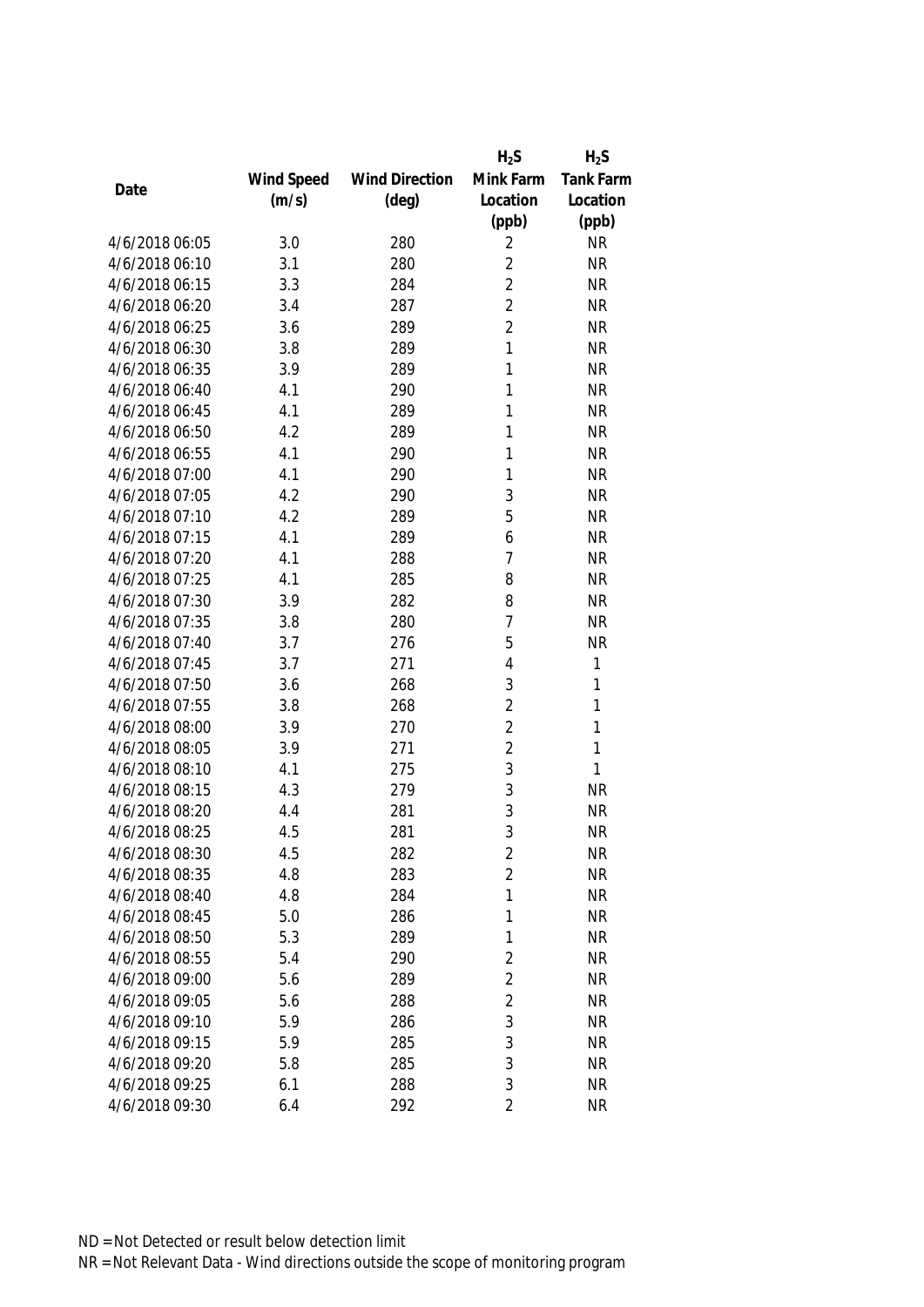|                |            |                       | $H_2S$         | $H_2S$         |
|----------------|------------|-----------------------|----------------|----------------|
|                | Wind Speed | <b>Wind Direction</b> | Mink Farm      | Tank Farm      |
| Date           | (m/s)      | $(\text{deg})$        | Location       | Location       |
|                |            |                       | (ppb)          | (ppb)          |
| 4/6/2018 09:35 | 6.4        | 294                   | 2              | <b>NR</b>      |
| 4/6/2018 09:40 | 6.4        | 296                   | 1              | <b>NR</b>      |
| 4/6/2018 09:45 | 6.3        | 299                   | 1              | <b>NR</b>      |
| 4/6/2018 09:50 | 6.2        | 296                   | 1              | <b>NR</b>      |
| 4/6/2018 09:55 | 5.8        | 294                   | $\overline{2}$ | <b>NR</b>      |
| 4/6/2018 10:00 | 5.7        | 290                   | $\overline{2}$ | <b>NR</b>      |
| 4/6/2018 10:05 | 5.7        | 290                   | $\overline{2}$ | <b>NR</b>      |
| 4/6/2018 10:10 | 5.8        | 290                   | 3              | <b>NR</b>      |
| 4/6/2018 10:15 | 5.9        | 286                   | $\overline{2}$ | <b>NR</b>      |
| 4/6/2018 10:20 | 6.0        | 287                   | $\overline{2}$ | <b>NR</b>      |
| 4/6/2018 10:25 | 6.2        | 287                   | $\overline{2}$ | <b>NR</b>      |
| 4/6/2018 10:30 | 6.1        | 287                   | $\overline{2}$ | <b>NR</b>      |
| 4/6/2018 10:35 | 6.1        | 287                   | $\overline{2}$ | <b>NR</b>      |
| 4/6/2018 10:40 | 6.1        | 287                   | $\overline{2}$ | <b>NR</b>      |
| 4/6/2018 10:45 | 6.3        | 286                   | $\overline{2}$ | <b>NR</b>      |
| 4/6/2018 10:50 | 6.5        | 284                   | $\mathbf{1}$   | <b>NR</b>      |
| 4/6/2018 10:55 | 6.5        | 284                   | 1              | <b>NR</b>      |
| 4/6/2018 11:00 | 6.9        | 282                   | 1              | <b>NR</b>      |
| 4/6/2018 11:05 | 7.1        | 281                   | 1              | <b>NR</b>      |
| 4/6/2018 11:10 | 7.2        | 277                   | $\overline{2}$ | <b>NR</b>      |
| 4/6/2018 11:15 | 7.3        | 276                   | $\overline{2}$ | <b>NR</b>      |
| 4/6/2018 11:20 | 7.2        | 277                   | 3              | <b>NR</b>      |
| 4/6/2018 11:25 | 7.3        | 275                   | 3              | $\overline{2}$ |
| 4/6/2018 11:30 | 7.2        | 275                   | 3              | $\overline{2}$ |
| 4/6/2018 11:35 | 6.9        | 277                   | 3              | <b>NR</b>      |
| 4/6/2018 11:40 | 6.6        | 280                   | 3              | <b>NR</b>      |
| 4/6/2018 11:45 | 6.7        | 283                   | $\overline{2}$ | <b>NR</b>      |
| 4/6/2018 11:50 | 6.7        | 284                   | $\overline{2}$ | <b>NR</b>      |
| 4/6/2018 11:55 | 6.8        | 289                   | 1              | <b>NR</b>      |
| 4/6/2018 12:00 | 6.7        | 291                   | $\overline{2}$ | <b>NR</b>      |
| 4/6/2018 12:05 | 6.9        | 295                   | $\mathbf{1}$   | <b>NR</b>      |
| 4/6/2018 12:10 | 7.2        | 298                   | $\overline{2}$ | <b>NR</b>      |
| 4/6/2018 12:15 | 7.1        | 301                   | 4              | <b>NR</b>      |
| 4/6/2018 12:20 | 7.1        | 301                   | 4              | <b>NR</b>      |
| 4/6/2018 12:25 | 7.1        | 298                   | 5              | <b>NR</b>      |
| 4/6/2018 12:30 | 7.4        | 299                   | 6              | <b>NR</b>      |
| 4/6/2018 12:35 | 7.5        | 296                   | 8              | <b>NR</b>      |
| 4/6/2018 12:40 | 7.6        | 295                   | 9              | <b>NR</b>      |
| 4/6/2018 12:45 | 7.7        | 294                   | 9              | <b>NR</b>      |
| 4/6/2018 12:50 | 7.7        | 296                   | 9              | <b>NR</b>      |
| 4/6/2018 12:55 | 7.7        | 299                   | 9              | <b>NR</b>      |
| 4/6/2018 13:00 | 7.8        | 299                   | 9              | <b>NR</b>      |
|                |            |                       |                |                |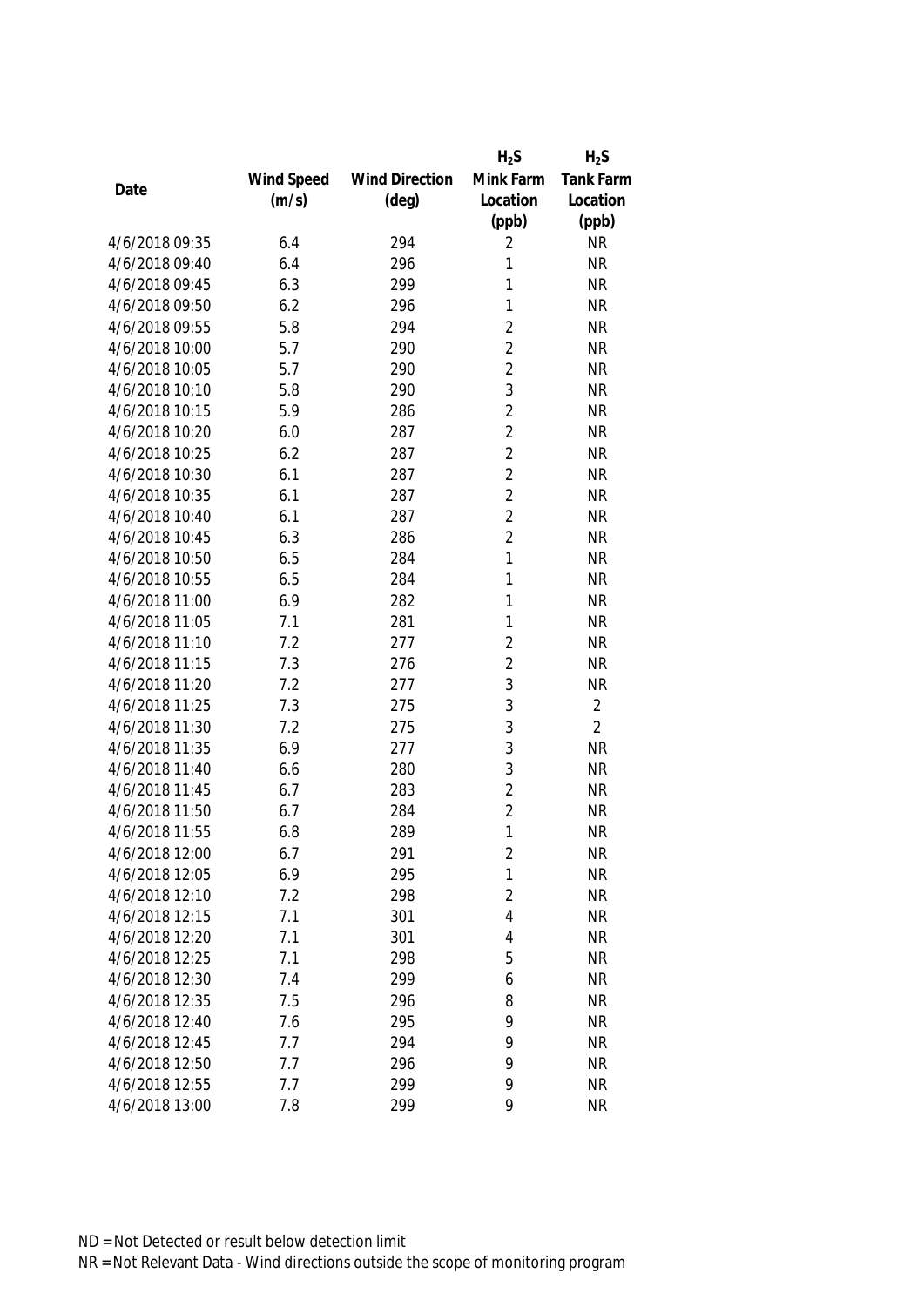|                |            |                       | $H_2S$         | $H_2S$           |
|----------------|------------|-----------------------|----------------|------------------|
|                | Wind Speed | <b>Wind Direction</b> | Mink Farm      | <b>Tank Farm</b> |
| Date           | (m/s)      | $(\text{deg})$        | Location       | Location         |
|                |            |                       | (ppb)          | (ppb)            |
| 4/6/2018 13:05 | 7.9        | 301                   | 9              | <b>NR</b>        |
| 4/6/2018 13:10 | 7.9        | 302                   | 9              | <b>NR</b>        |
| 4/6/2018 13:15 | 8.0        | 303                   | 9              | <b>NR</b>        |
| 4/6/2018 13:20 | 7.9        | 303                   | 9              | <b>NR</b>        |
| 4/6/2018 13:25 | 8.0        | 302                   | 9              | <b>NR</b>        |
| 4/6/2018 13:30 | 8.1        | 304                   | 8              | <b>NR</b>        |
| 4/6/2018 13:35 | 8.0        | 303                   | $\overline{1}$ | <b>NR</b>        |
| 4/6/2018 13:40 | 7.7        | 301                   | 6              | <b>NR</b>        |
| 4/6/2018 13:45 | 7.8        | 298                   | 5              | <b>NR</b>        |
| 4/6/2018 13:50 | 8.0        | 296                   | 5              | <b>NR</b>        |
| 4/6/2018 13:55 | 7.9        | 293                   | 6              | <b>NR</b>        |
| 4/6/2018 14:00 | 7.8        | 291                   | 7              | <b>NR</b>        |
| 4/6/2018 14:05 | 7.9        | 291                   | 6              | <b>NR</b>        |
| 4/6/2018 14:10 | 8.1        | 292                   | $\overline{1}$ | <b>NR</b>        |
| 4/6/2018 14:15 | 8.1        | 294                   | 8              | <b>NR</b>        |
| 4/6/2018 14:20 | 8.1        | 295                   | $\overline{1}$ | <b>NR</b>        |
| 4/6/2018 14:25 | 8.2        | 299                   | 5              | <b>NR</b>        |
| 4/6/2018 14:30 | 8.4        | 300                   | 5              | <b>NR</b>        |
| 4/6/2018 14:35 | 8.1        | 301                   | 6              | <b>NR</b>        |
| 4/6/2018 14:40 | 8.2        | 300                   | 5              | <b>NR</b>        |
| 4/6/2018 14:45 | 8.1        | 299                   | 4              | <b>NR</b>        |
| 4/6/2018 14:50 | 7.9        | 298                   | 4              | <b>NR</b>        |
| 4/6/2018 14:55 | 7.8        | 297                   | 5              | <b>NR</b>        |
| 4/6/2018 15:00 | 7.6        | 296                   | 5              | <b>NR</b>        |
| 4/6/2018 15:05 | 7.7        | 295                   | 6              | <b>NR</b>        |
| 4/6/2018 15:10 | 7.5        | 298                   | 5              | <b>NR</b>        |
| 4/6/2018 15:15 | 7.5        | 299                   | 6              | <b>NR</b>        |
| 4/6/2018 15:20 | 7.7        | 300                   | 5              | <b>NR</b>        |
| 4/6/2018 15:25 | 7.7        | 302                   | 5              | <b>NR</b>        |
| 4/6/2018 15:30 | 7.7        | 304                   | 5              | <b>NR</b>        |
| 4/6/2018 15:35 | 7.7        | 306                   | 4              | <b>NR</b>        |
| 4/6/2018 15:40 | 7.6        | 304                   | 4              | <b>NR</b>        |
| 4/6/2018 15:45 | 7.4        | 306                   | 5              | <b>NR</b>        |
| 4/6/2018 15:50 | 7.0        | 305                   | 6              | <b>NR</b>        |
| 4/6/2018 15:55 | 7.0        | 305                   | 5              | <b>NR</b>        |
| 4/6/2018 16:00 | 6.8        | 305                   | 6              | <b>NR</b>        |
| 4/6/2018 16:05 | 6.4        | 304                   | 6              | <b>NR</b>        |
| 4/6/2018 16:10 | 6.4        | 305                   | 6              | <b>NR</b>        |
| 4/6/2018 16:15 | 6.2        | 304                   | 5              | <b>NR</b>        |
| 4/6/2018 16:20 | 6.4        | 308                   | 3              | <b>NR</b>        |
| 4/6/2018 16:25 | 6.4        | 312                   | $\overline{2}$ | <b>NR</b>        |
| 4/6/2018 16:30 | 6.6        | 314                   | 2              | <b>NR</b>        |
|                |            |                       |                |                  |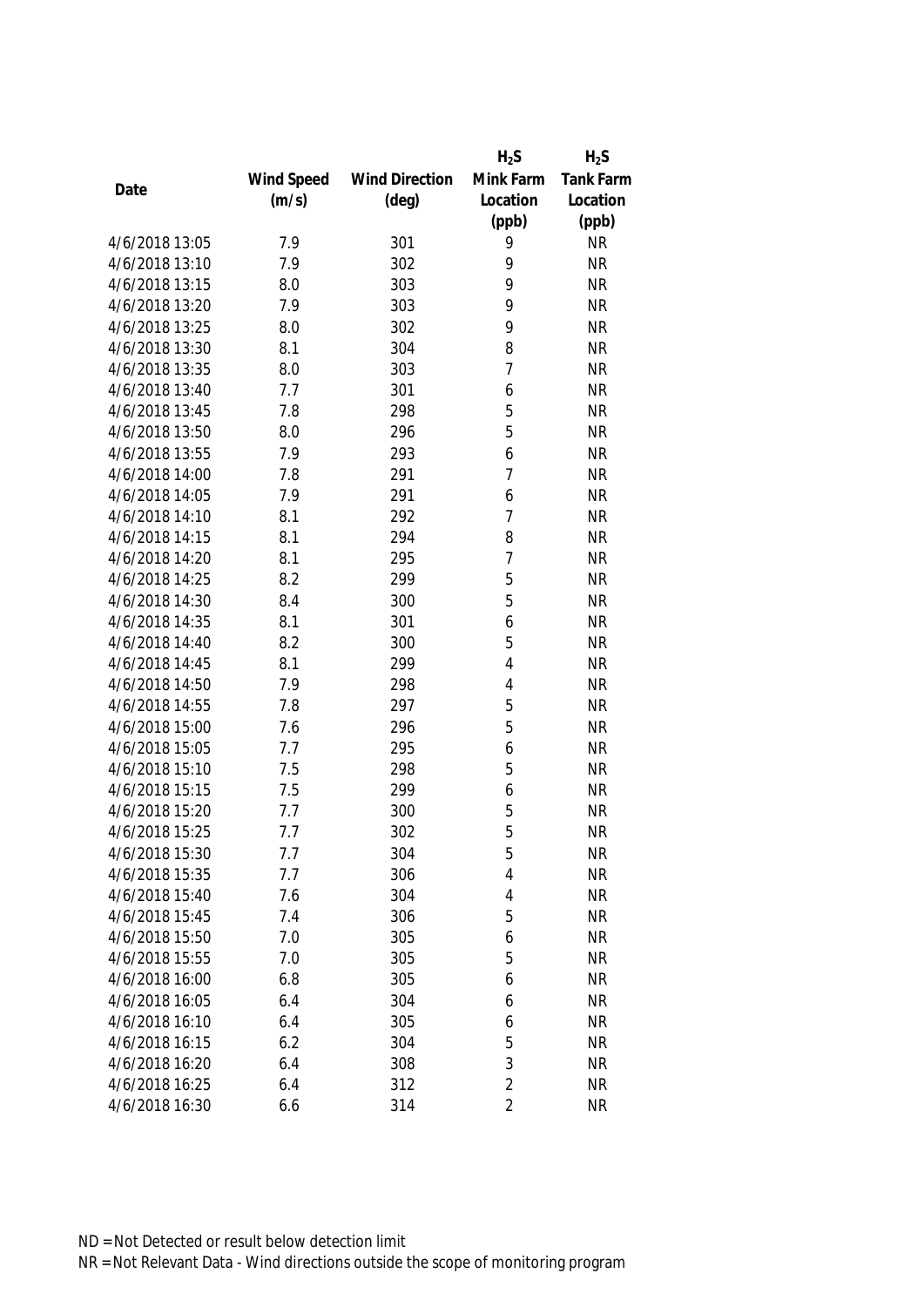|                |            |                       | $H_2S$    | $H_2S$           |
|----------------|------------|-----------------------|-----------|------------------|
|                | Wind Speed | <b>Wind Direction</b> | Mink Farm | <b>Tank Farm</b> |
| Date           | (m/s)      | $(\text{deg})$        | Location  | Location         |
|                |            |                       | (ppb)     | (ppb)            |
| 4/6/2018 16:35 | 6.9        | 318                   | 1         | <b>NR</b>        |
| 4/6/2018 16:40 | 6.8        | 322                   | 1         | <b>NR</b>        |
| 4/6/2018 16:45 | 7.1        | 322                   | 1         | <b>NR</b>        |
| 4/6/2018 16:50 | 7.2        | 320                   | 1         | <b>NR</b>        |
| 4/6/2018 16:55 | 7.1        | 319                   | 1         | <b>NR</b>        |
| 4/6/2018 17:00 | 6.9        | 319                   | 1         | <b>NR</b>        |
| 4/6/2018 17:05 | 6.7        | 318                   | 1         | <b>NR</b>        |
| 4/6/2018 17:10 | 6.7        | 315                   | 1         | <b>NR</b>        |
| 4/6/2018 17:15 | 6.5        | 316                   | 1         | <b>NR</b>        |
| 4/6/2018 17:20 | 6.1        | 318                   | 1         | <b>NR</b>        |
| 4/6/2018 17:25 | 6.1        | 322                   | 1         | <b>NR</b>        |
| 4/6/2018 17:30 | 5.9        | 324                   | 1         | <b>NR</b>        |
| 4/6/2018 17:35 | 5.7        | 326                   | 1         | <b>NR</b>        |
| 4/6/2018 17:40 | 5.5        | 330                   | 1         | <b>NR</b>        |
| 4/6/2018 17:45 | 5.3        | 337                   | 1         | <b>NR</b>        |
| 4/6/2018 17:50 | 5.2        | 340                   | 1         | <b>NR</b>        |
| 4/6/2018 17:55 | 5.2        | 340                   | 1         | <b>NR</b>        |
| 4/6/2018 18:00 | 5.6        | 339                   | 1         | <b>NR</b>        |
| 4/6/2018 18:05 | 5.8        | 340                   | 1         | <b>NR</b>        |
| 4/6/2018 18:10 | 5.8        | 339                   | 1         | <b>NR</b>        |
| 4/6/2018 18:15 | 5.8        | 336                   | 1         | <b>NR</b>        |
| 4/6/2018 18:20 | 6.1        | 333                   | 1         | <b>NR</b>        |
| 4/6/2018 18:25 | 5.8        | 333                   | 1         | <b>NR</b>        |
| 4/6/2018 18:30 | 5.5        | 335                   | 1         | <b>NR</b>        |
| 4/6/2018 18:35 | 5.4        | 336                   | 1         | <b>NR</b>        |
| 4/6/2018 18:40 | 5.2        | 337                   | 1         | <b>NR</b>        |
| 4/6/2018 18:45 | 5.0        | 338                   | 1         | <b>NR</b>        |
| 4/6/2018 18:50 | 4.8        | 341                   | 1         | <b>NR</b>        |
| 4/6/2018 18:55 | 4.9        | 340                   | 1         | <b>NR</b>        |
| 4/6/2018 19:00 | 4.9        | 340                   | 1         | <b>NR</b>        |
| 4/6/2018 19:05 | 4.7        | 341                   | 1         | <b>NR</b>        |
| 4/6/2018 19:10 | 4.8        | 342                   | 1         | <b>NR</b>        |
| 4/6/2018 19:15 | 4.8        | 342                   | 1         | <b>NR</b>        |
| 4/6/2018 19:20 | 4.6        | 343                   | 1         | <b>NR</b>        |
| 4/6/2018 19:25 | 4.4        | 345                   | 1         | <b>NR</b>        |
| 4/6/2018 19:30 | 4.1        | 344                   | 1         | <b>NR</b>        |
| 4/6/2018 19:35 | 4.3        | 341                   | 1         | <b>NR</b>        |
| 4/6/2018 19:40 | 4.0        | 341                   | 1         | <b>NR</b>        |
| 4/6/2018 19:45 | 4.1        | 340                   | 1         | <b>NR</b>        |
| 4/6/2018 19:50 | 4.0        | 339                   | 1         | <b>NR</b>        |
| 4/6/2018 19:55 | 4.0        | 337                   | 1         | <b>NR</b>        |
| 4/6/2018 20:00 | 4.0        | 337                   | 1         | <b>NR</b>        |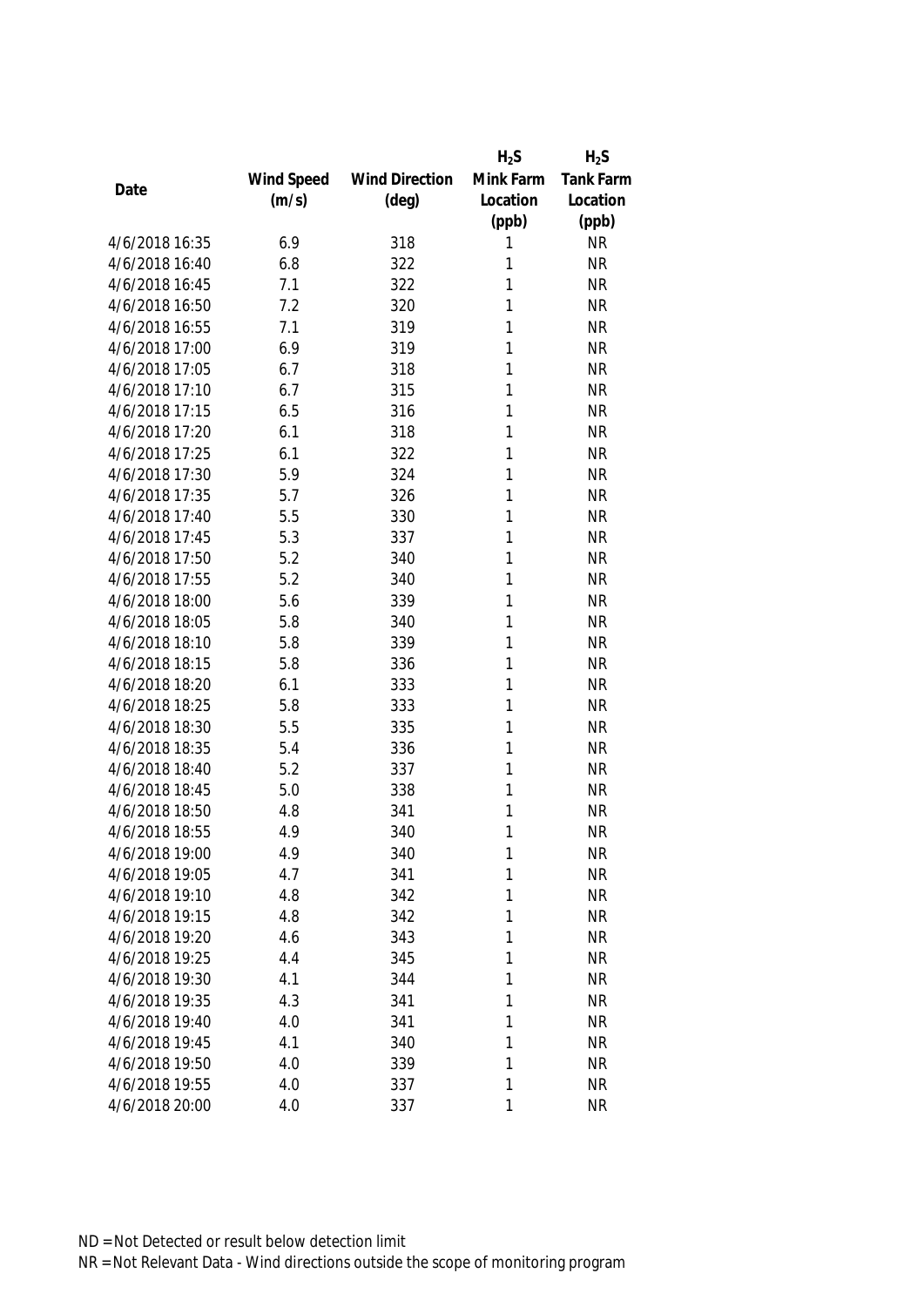|                |            |                       | $H_2S$       | $H_2S$    |
|----------------|------------|-----------------------|--------------|-----------|
|                | Wind Speed | <b>Wind Direction</b> | Mink Farm    | Tank Farm |
| Date           | (m/s)      | $(\text{deg})$        | Location     | Location  |
|                |            |                       | (ppb)        | (ppb)     |
| 4/6/2018 20:05 | 4.0        | 337                   | 1            | <b>NR</b> |
| 4/6/2018 20:10 | 4.0        | 336                   | 1            | <b>NR</b> |
| 4/6/2018 20:15 | 3.7        | 336                   | <b>ND</b>    | <b>NR</b> |
| 4/6/2018 20:20 | 3.8        | 336                   | 1            | <b>NR</b> |
| 4/6/2018 20:25 | 3.7        | 335                   | 1            | <b>NR</b> |
| 4/6/2018 20:30 | 3.6        | 334                   | <b>ND</b>    | <b>NR</b> |
| 4/6/2018 20:35 | 3.5        | 336                   | <b>ND</b>    | <b>NR</b> |
| 4/6/2018 20:40 | 3.3        | 336                   | <b>ND</b>    | <b>NR</b> |
| 4/6/2018 20:45 | 3.5        | 336                   | <b>ND</b>    | <b>NR</b> |
| 4/6/2018 20:50 | 3.4        | 337                   | <b>ND</b>    | <b>NR</b> |
| 4/6/2018 20:55 | 3.4        | 338                   | <b>ND</b>    | <b>NR</b> |
| 4/6/2018 21:00 | 3.4        | 338                   | <b>ND</b>    | <b>NR</b> |
| 4/6/2018 21:05 | 3.3        | 337                   | <b>ND</b>    | <b>NR</b> |
| 4/6/2018 21:10 | 3.3        | 337                   | <b>ND</b>    | <b>NR</b> |
| 4/6/2018 21:15 | 3.2        | 337                   | <b>ND</b>    | <b>NR</b> |
| 4/6/2018 21:20 | 3.3        | 337                   | <b>ND</b>    | <b>NR</b> |
| 4/6/2018 21:25 | 3.5        | 335                   | <b>ND</b>    | <b>NR</b> |
| 4/6/2018 21:30 | 3.6        | 334                   | 1            | <b>NR</b> |
| 4/6/2018 21:35 | 3.7        | 334                   | <b>ND</b>    | <b>NR</b> |
| 4/6/2018 21:40 | 3.9        | 333                   | <b>ND</b>    | <b>NR</b> |
| 4/6/2018 21:45 | 4.0        | 332                   | <b>ND</b>    | <b>NR</b> |
| 4/6/2018 21:50 | 3.9        | 331                   | 1            | <b>NR</b> |
| 4/6/2018 21:55 | 3.7        | 332                   | 1            | <b>NR</b> |
| 4/6/2018 22:00 | 3.7        | 332                   | $\mathbf{1}$ | <b>NR</b> |
| 4/6/2018 22:05 | 3.8        | 332                   | 1            | <b>NR</b> |
| 4/6/2018 22:10 | 3.7        | 333                   | 1            | <b>NR</b> |
| 4/6/2018 22:15 | 3.7        | 333                   | 1            | <b>NR</b> |
| 4/6/2018 22:20 | 3.9        | 334                   | 1            | <b>NR</b> |
| 4/6/2018 22:25 | 4.1        | 333                   | 1            | <b>NR</b> |
| 4/6/2018 22:30 | 4.2        | 333                   | 1            | <b>NR</b> |
| 4/6/2018 22:35 | 4.2        | 332                   | <b>ND</b>    | <b>NR</b> |
| 4/6/2018 22:40 | 4.2        | 332                   | <b>ND</b>    | <b>NR</b> |
| 4/6/2018 22:45 | 4.1        | 332                   | <b>ND</b>    | <b>NR</b> |
| 4/6/2018 22:50 | 4.1        | 333                   | <b>ND</b>    | <b>NR</b> |
| 4/6/2018 22:55 | 4.0        | 334                   | <b>ND</b>    | <b>NR</b> |
| 4/6/2018 23:00 | 3.9        | 334                   | 1            | <b>NR</b> |
| 4/6/2018 23:05 | 4.1        | 333                   | <b>ND</b>    | <b>NR</b> |
| 4/6/2018 23:10 | 4.1        | 334                   | 1            | <b>NR</b> |
| 4/6/2018 23:15 | 4.3        | 334                   | 1            | <b>NR</b> |
| 4/6/2018 23:20 | 4.2        | 333                   | 1            | <b>NR</b> |
| 4/6/2018 23:25 | 4.2        | 334                   | <b>ND</b>    | <b>NR</b> |
| 4/6/2018 23:30 | 4.2        | 334                   | <b>ND</b>    | <b>NR</b> |
|                |            |                       |              |           |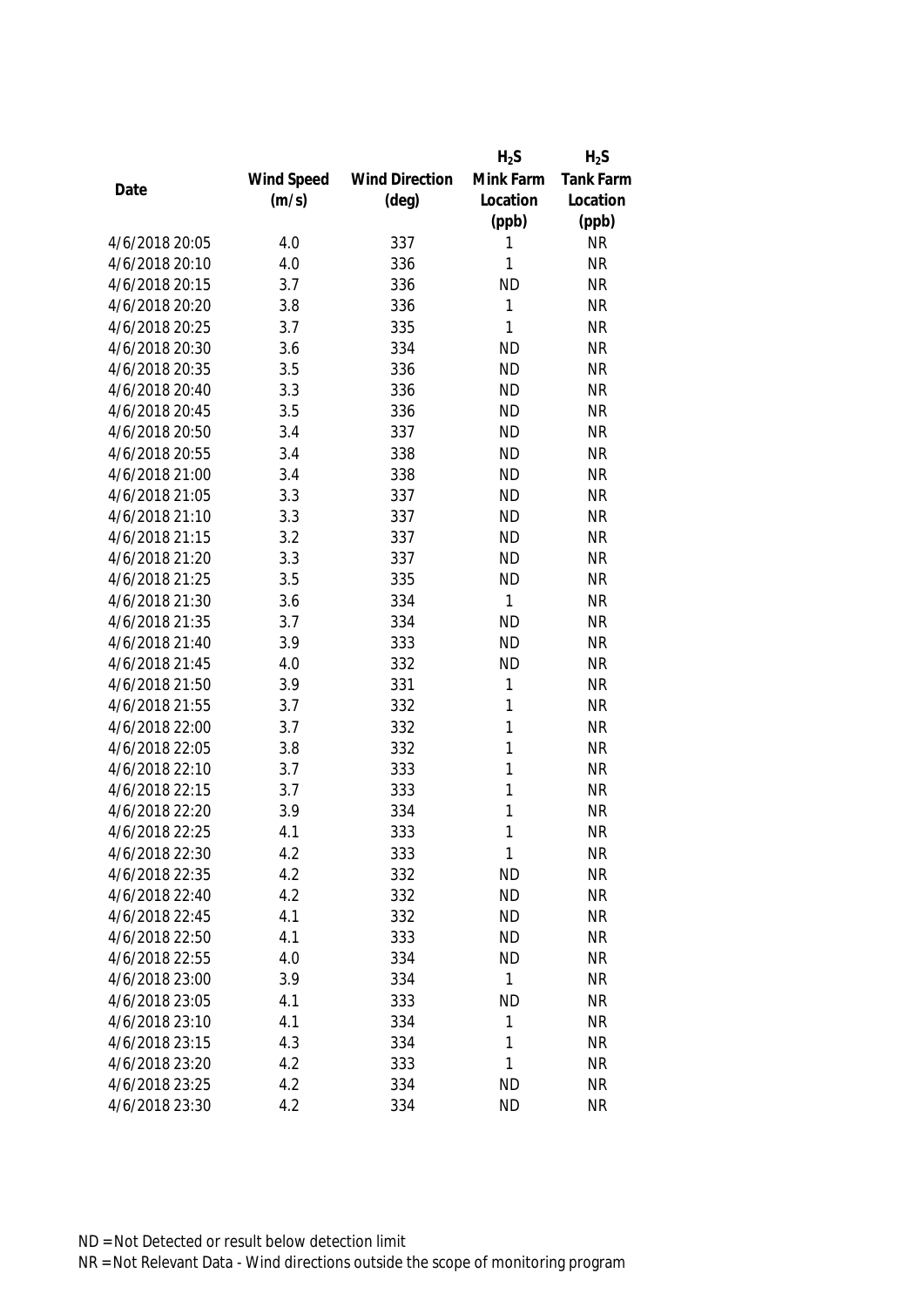|                |            |                       | $H_2S$    | $H_2S$           |
|----------------|------------|-----------------------|-----------|------------------|
|                | Wind Speed | <b>Wind Direction</b> | Mink Farm | <b>Tank Farm</b> |
| Date           | (m/s)      | $(\text{deg})$        | Location  | Location         |
|                |            |                       | (ppb)     | (ppb)            |
| 4/6/2018 23:35 | 4.0        | 336                   | 1         | <b>NR</b>        |
| 4/6/2018 23:40 | 4.0        | 336                   | 1         | <b>NR</b>        |
| 4/6/2018 23:45 | 3.9        | 336                   | <b>ND</b> | <b>NR</b>        |
| 4/6/2018 23:50 | 3.9        | 336                   | <b>ND</b> | <b>NR</b>        |
| 4/6/2018 23:55 | 3.9        | 335                   | 1         | <b>NR</b>        |
| 4/6/2018 24:00 | 3.8        | 336                   | 1         | <b>NR</b>        |
| 4/7/2018 00:05 | 3.8        | 336                   | 1         | <b>NR</b>        |
| 4/7/2018 00:10 | 3.6        | 336                   | 1         | <b>NR</b>        |
| 4/7/2018 00:15 | 3.7        | 337                   | 1         | <b>NR</b>        |
| 4/7/2018 00:20 | 3.5        | 338                   | 1         | <b>NR</b>        |
| 4/7/2018 00:25 | 3.5        | 339                   | 1         | <b>NR</b>        |
| 4/7/2018 00:30 | 3.4        | 339                   | 1         | <b>NR</b>        |
| 4/7/2018 00:35 | 3.2        | 340                   | 1         | <b>NR</b>        |
| 4/7/2018 00:40 | 3.1        | 340                   | 1         | <b>NR</b>        |
| 4/7/2018 00:45 | 3.1        | 340                   | 1         | <b>NR</b>        |
| 4/7/2018 00:50 | 3.0        | 340                   | 1         | <b>NR</b>        |
| 4/7/2018 00:55 | 3.0        | 340                   | 1         | <b>NR</b>        |
| 4/7/2018 01:00 | 3.0        | 339                   | 1         | <b>NR</b>        |
| 4/7/2018 01:05 | 3.0        | 339                   | <b>ND</b> | <b>NR</b>        |
| 4/7/2018 01:10 | 2.9        | 338                   | <b>ND</b> | <b>NR</b>        |
| 4/7/2018 01:15 | 2.9        | 338                   | <b>ND</b> | <b>NR</b>        |
| 4/7/2018 01:20 | 3.0        | 337                   | <b>ND</b> | <b>NR</b>        |
| 4/7/2018 01:25 | 3.1        | 337                   | <b>ND</b> | <b>NR</b>        |
| 4/7/2018 01:30 | 3.3        | 337                   | <b>ND</b> | <b>NR</b>        |
| 4/7/2018 01:35 | 3.5        | 336                   | <b>ND</b> | <b>NR</b>        |
| 4/7/2018 01:40 | 3.7        | 335                   | 1         | <b>NR</b>        |
| 4/7/2018 01:45 | 3.9        | 334                   | 1         | <b>NR</b>        |
| 4/7/2018 01:50 | 4.1        | 332                   | 1         | <b>NR</b>        |
| 4/7/2018 01:55 | 4.2        | 332                   | 1         | <b>NR</b>        |
| 4/7/2018 02:00 | 4.2        | 332                   | 1         | <b>NR</b>        |
| 4/7/2018 02:05 | 4.1        | 333                   | 1         | <b>NR</b>        |
| 4/7/2018 02:10 | 4.1        | 333                   | 1         | <b>NR</b>        |
| 4/7/2018 02:15 | 4.0        | 334                   | 1         | <b>NR</b>        |
| 4/7/2018 02:20 | 3.8        | 335                   | 1         | <b>NR</b>        |
| 4/7/2018 02:25 | 3.6        | 336                   | 1         | <b>NR</b>        |
| 4/7/2018 02:30 | 3.6        | 336                   | 1         | <b>NR</b>        |
| 4/7/2018 02:35 | 3.6        | 336                   | <b>ND</b> | <b>NR</b>        |
| 4/7/2018 02:40 | 3.6        | 336                   | <b>ND</b> | <b>NR</b>        |
| 4/7/2018 02:45 | 3.6        | 335                   | <b>ND</b> | <b>NR</b>        |
| 4/7/2018 02:50 | 3.6        | 336                   | <b>ND</b> | <b>NR</b>        |
| 4/7/2018 02:55 | 3.8        | 335                   | <b>ND</b> | <b>NR</b>        |
| 4/7/2018 03:00 | 3.7        | 334                   | <b>ND</b> | <b>NR</b>        |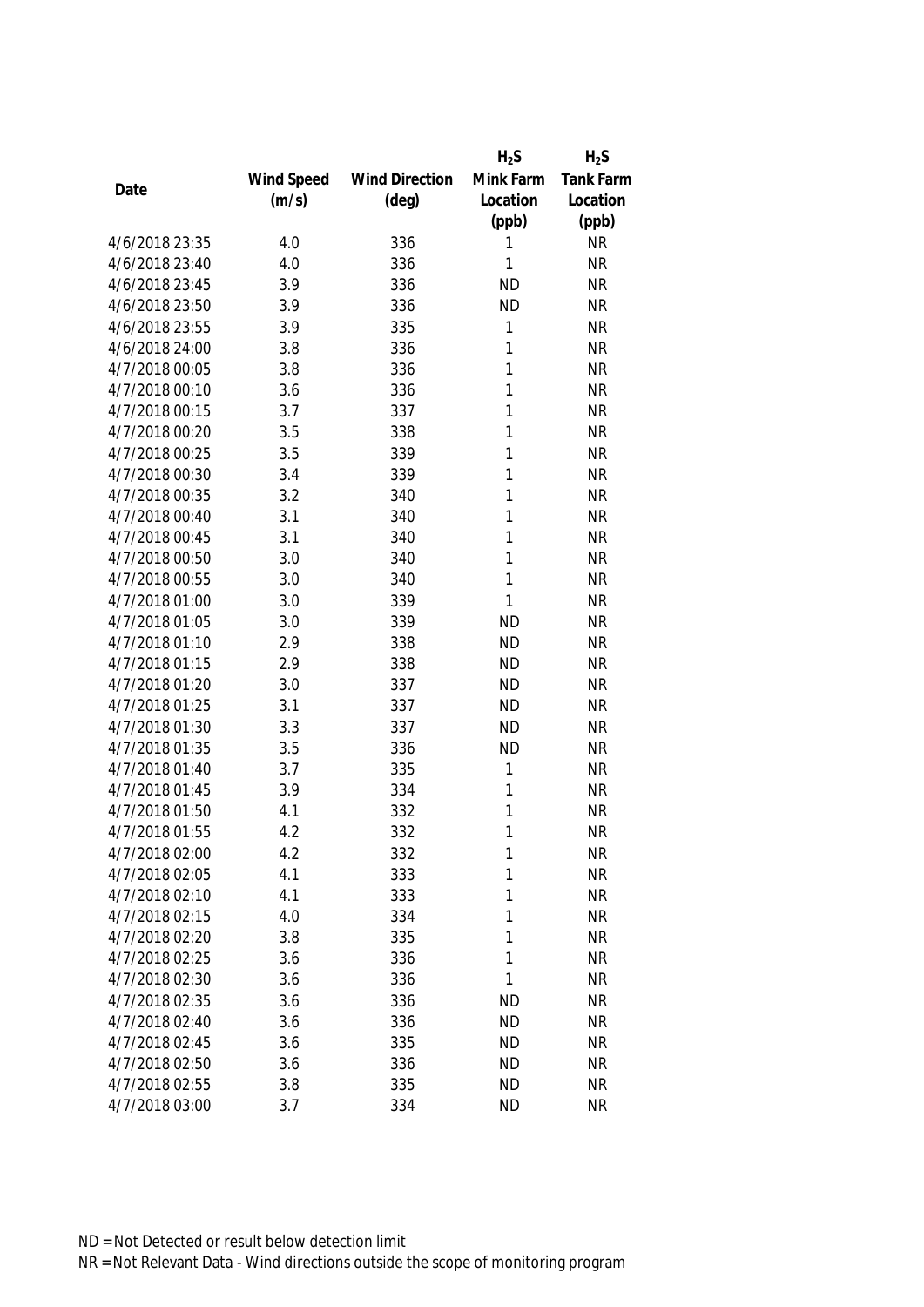|                |            |                       | $H_2S$       | $H_2S$    |
|----------------|------------|-----------------------|--------------|-----------|
|                | Wind Speed | <b>Wind Direction</b> | Mink Farm    | Tank Farm |
| Date           | (m/s)      | $(\text{deg})$        | Location     | Location  |
|                |            |                       | (ppb)        | (ppb)     |
| 4/7/2018 03:05 | 3.7        | 335                   | <b>ND</b>    | <b>NR</b> |
| 4/7/2018 03:10 | 3.8        | 334                   | <b>ND</b>    | <b>NR</b> |
| 4/7/2018 03:15 | 3.9        | 334                   | <b>ND</b>    | <b>NR</b> |
| 4/7/2018 03:20 | 3.9        | 334                   | <b>ND</b>    | <b>NR</b> |
| 4/7/2018 03:25 | 3.8        | 334                   | <b>ND</b>    | <b>NR</b> |
| 4/7/2018 03:30 | 3.8        | 333                   | <b>ND</b>    | <b>NR</b> |
| 4/7/2018 03:35 | 3.8        | 332                   | <b>ND</b>    | <b>NR</b> |
| 4/7/2018 03:40 | 3.5        | 332                   | $\mathbf{1}$ | <b>NR</b> |
| 4/7/2018 03:45 | 3.2        | 332                   | 1            | <b>NR</b> |
| 4/7/2018 03:50 | 3.0        | 331                   | $\mathbf{1}$ | <b>NR</b> |
| 4/7/2018 03:55 | 2.9        | 329                   | 1            | <b>NR</b> |
| 4/7/2018 04:00 | 2.7        | 329                   | 1            | <b>NR</b> |
| 4/7/2018 04:05 | 2.7        | 330                   | <b>ND</b>    | <b>NR</b> |
| 4/7/2018 04:10 | 2.8        | 331                   | <b>ND</b>    | <b>NR</b> |
| 4/7/2018 04:15 | 3.0        | 331                   | <b>ND</b>    | <b>NR</b> |
| 4/7/2018 04:20 | 3.2        | 332                   | <b>ND</b>    | <b>NR</b> |
| 4/7/2018 04:25 | 3.2        | 335                   | <b>ND</b>    | <b>NR</b> |
| 4/7/2018 04:30 | 3.3        | 335                   | <b>ND</b>    | <b>NR</b> |
| 4/7/2018 04:35 | 3.4        | 334                   | <b>ND</b>    | <b>NR</b> |
| 4/7/2018 04:40 | 3.3        | 333                   | <b>ND</b>    | <b>NR</b> |
| 4/7/2018 04:45 | 3.2        | 333                   | <b>ND</b>    | <b>NR</b> |
| 4/7/2018 04:50 | 3.2        | 333                   | <b>ND</b>    | <b>NR</b> |
| 4/7/2018 04:55 | 3.2        | 332                   | <b>ND</b>    | <b>NR</b> |
| 4/7/2018 05:00 | 3.2        | 332                   | <b>ND</b>    | <b>NR</b> |
| 4/7/2018 05:05 | 3.1        | 333                   | <b>ND</b>    | <b>NR</b> |
| 4/7/2018 05:10 | 3.1        | 335                   | <b>ND</b>    | <b>NR</b> |
| 4/7/2018 05:15 | 3.0        | 335                   | <b>ND</b>    | <b>NR</b> |
| 4/7/2018 05:20 | 2.9        | 335                   | <b>ND</b>    | <b>NR</b> |
| 4/7/2018 05:25 | 2.9        | 336                   | <b>ND</b>    | <b>NR</b> |
| 4/7/2018 05:30 | 2.9        | 336                   | <b>ND</b>    | <b>NR</b> |
| 4/7/2018 05:35 | 2.9        | 336                   | <b>ND</b>    | <b>NR</b> |
| 4/7/2018 05:40 | 2.9        | 336                   | <b>ND</b>    | <b>NR</b> |
| 4/7/2018 05:45 | 3.0        | 336                   | <b>ND</b>    | <b>NR</b> |
| 4/7/2018 05:50 | 3.0        | 336                   | <b>ND</b>    | <b>NR</b> |
| 4/7/2018 05:55 | 3.0        | 335                   | 1            | <b>NR</b> |
| 4/7/2018 06:00 | 3.2        | 334                   | 1            | <b>NR</b> |
| 4/7/2018 06:05 | 3.2        | 334                   | 1            | <b>NR</b> |
| 4/7/2018 06:10 | 3.4        | 333                   | 1            | <b>NR</b> |
| 4/7/2018 06:15 | 3.3        | 334                   | 1            | <b>NR</b> |
| 4/7/2018 06:20 | 3.3        | 333                   | 1            | <b>NR</b> |
| 4/7/2018 06:25 | 3.1        | 333                   | 1            | <b>NR</b> |
| 4/7/2018 06:30 | 3.1        | 332                   | 1            | <b>NR</b> |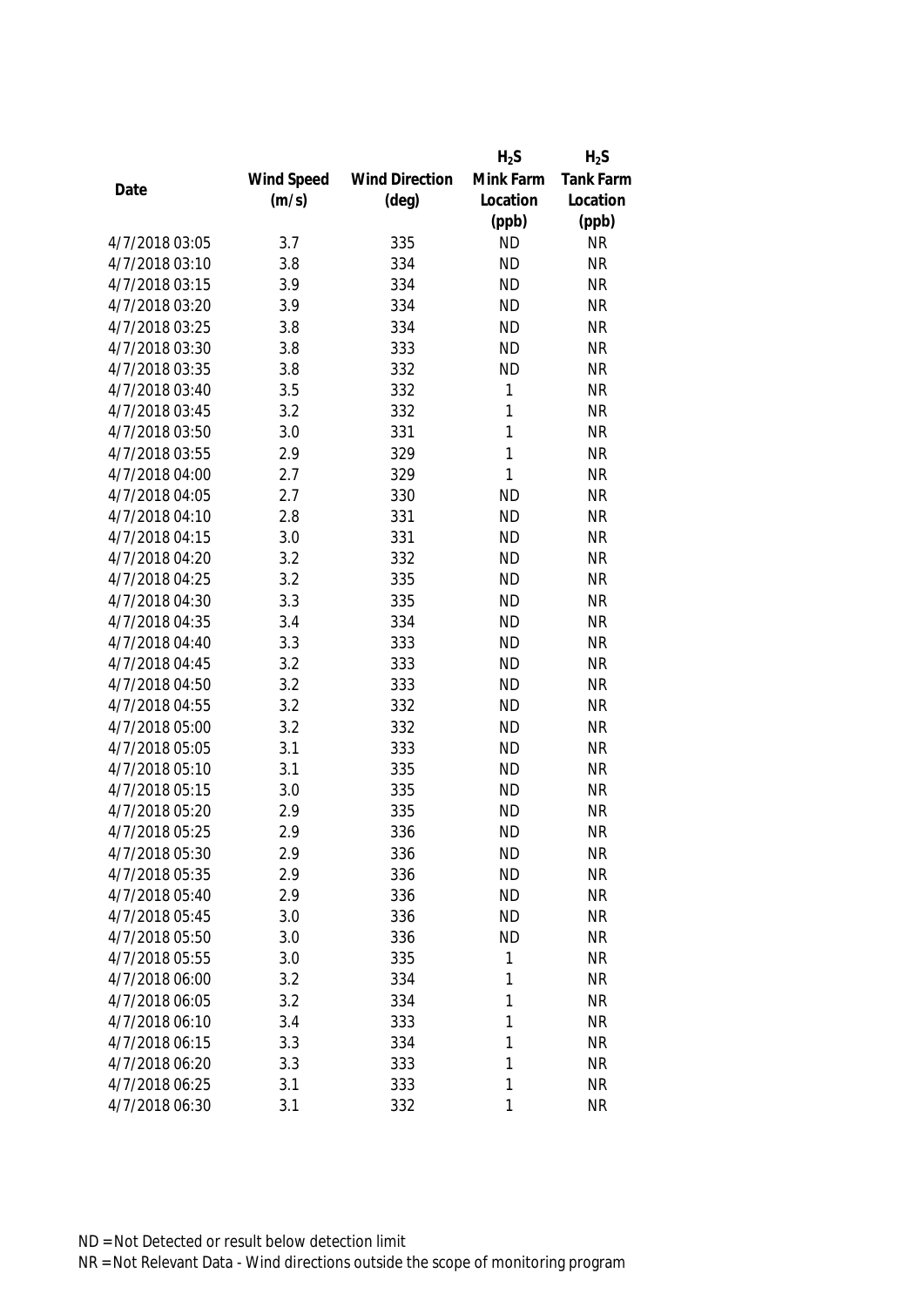|                |            |                       | $H_2S$       | $H_2S$           |
|----------------|------------|-----------------------|--------------|------------------|
|                | Wind Speed | <b>Wind Direction</b> | Mink Farm    | <b>Tank Farm</b> |
| Date           | (m/s)      | $(\text{deg})$        | Location     | Location         |
|                |            |                       | (ppb)        | (ppb)            |
| 4/7/2018 06:35 | 3.1        | 332                   | 1            | <b>NR</b>        |
| 4/7/2018 06:40 | 3.0        | 332                   | 1            | <b>NR</b>        |
| 4/7/2018 06:45 | 3.1        | 331                   | 1            | <b>NR</b>        |
| 4/7/2018 06:50 | 3.2        | 331                   | 1            | <b>NR</b>        |
| 4/7/2018 06:55 | 3.3        | 331                   | 1            | <b>NR</b>        |
| 4/7/2018 07:00 | 3.2        | 329                   | 1            | <b>NR</b>        |
| 4/7/2018 07:05 | 3.2        | 326                   | 1            | <b>NR</b>        |
| 4/7/2018 07:10 | 3.3        | 323                   | 1            | <b>NR</b>        |
| 4/7/2018 07:15 | 3.2        | 319                   | 1            | <b>NR</b>        |
| 4/7/2018 07:20 | 3.3        | 315                   | 1            | <b>NR</b>        |
| 4/7/2018 07:25 | 3.5        | 312                   | 1            | <b>NR</b>        |
| 4/7/2018 07:30 | 3.6        | 310                   | 1            | <b>NR</b>        |
| 4/7/2018 07:35 | 3.6        | 309                   | 1            | <b>NR</b>        |
| 4/7/2018 07:40 | 3.5        | 308                   | 1            | <b>NR</b>        |
| 4/7/2018 07:45 | 3.4        | 308                   | 1            | <b>NR</b>        |
| 4/7/2018 07:50 | 3.3        | 310                   | 1            | <b>NR</b>        |
| 4/7/2018 07:55 | 3.1        | 311                   | 1            | <b>NR</b>        |
| 4/7/2018 08:00 | 3.1        | 314                   | <b>ND</b>    | <b>NR</b>        |
| 4/7/2018 08:05 | 3.2        | 317                   | <b>ND</b>    | <b>NR</b>        |
| 4/7/2018 08:10 | 3.4        | 321                   | <b>ND</b>    | <b>NR</b>        |
| 4/7/2018 08:15 | 3.6        | 323                   | <b>ND</b>    | <b>NR</b>        |
| 4/7/2018 08:20 | 3.6        | 325                   | <b>ND</b>    | <b>NR</b>        |
| 4/7/2018 08:25 | 3.8        | 328                   | <b>ND</b>    | <b>NR</b>        |
| 4/7/2018 08:30 | 3.9        | 330                   | 1            | <b>NR</b>        |
| 4/7/2018 08:35 | 4.0        | 329                   | 1            | <b>NR</b>        |
| 4/7/2018 08:40 | 3.8        | 330                   | 1            | <b>NR</b>        |
| 4/7/2018 08:45 | 3.8        | 333                   | 1            | <b>NR</b>        |
| 4/7/2018 08:50 | 3.7        | 334                   | 1            | <b>NR</b>        |
| 4/7/2018 08:55 | 3.5        | 334                   | 1            | <b>NR</b>        |
| 4/7/2018 09:00 | 3.2        | 333                   | 1            | <b>NR</b>        |
| 4/7/2018 09:05 | 3.1        | 332                   | 1            | <b>NR</b>        |
| 4/7/2018 09:10 | 3.1        | 329                   | 1            | <b>NR</b>        |
| 4/7/2018 09:15 | 3.2        | 321                   | <b>ND</b>    | <b>NR</b>        |
| 4/7/2018 09:20 | 3.4        | 314                   | $\mathbf{1}$ | <b>NR</b>        |
| 4/7/2018 09:25 | 3.5        | 306                   | <b>ND</b>    | <b>NR</b>        |
| 4/7/2018 09:30 | 3.5        | 308                   | <b>ND</b>    | <b>NR</b>        |
| 4/7/2018 09:35 | 3.4        | 309                   | <b>ND</b>    | <b>NR</b>        |
| 4/7/2018 09:40 | 3.3        | 311                   | <b>ND</b>    | <b>NR</b>        |
| 4/7/2018 09:45 | 3.2        | 310                   | <b>ND</b>    | <b>NR</b>        |
| 4/7/2018 09:50 | 2.9        | 308                   | <b>ND</b>    | <b>NR</b>        |
| 4/7/2018 09:55 | 2.7        | 309                   | 1            | <b>NR</b>        |
| 4/7/2018 10:00 | 2.7        | 303                   | 1            | <b>NR</b>        |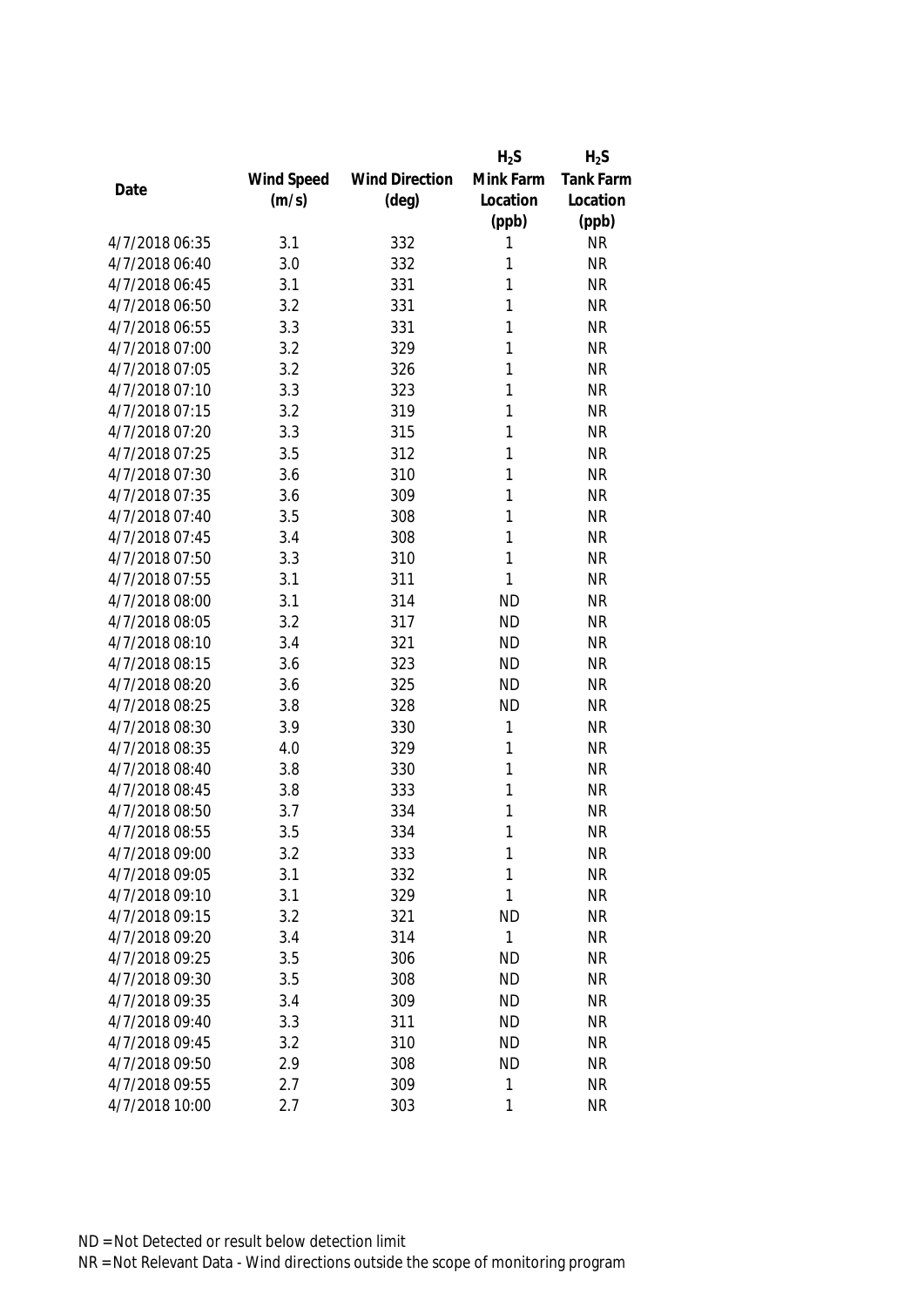| Mink Farm<br>Wind Speed<br><b>Wind Direction</b><br>Date | Tank Farm |
|----------------------------------------------------------|-----------|
|                                                          |           |
| (m/s)<br>$(\text{deg})$<br>Location                      | Location  |
| (ppb)                                                    | (ppb)     |
| 4/7/2018 10:05<br>2.7<br>296<br><b>ND</b>                | <b>NR</b> |
| 4/7/2018 10:10<br>2.8<br>287<br><b>ND</b>                | <b>NR</b> |
| 4/7/2018 10:15<br>2.8<br>289<br><b>ND</b>                | <b>NR</b> |
| 4/7/2018 10:20<br>1<br>2.8<br>291                        | <b>NR</b> |
| 4/7/2018 10:25<br>290<br>1<br>2.9                        | <b>NR</b> |
| 4/7/2018 10:30<br>3.0<br>287<br>1                        | <b>NR</b> |
| 4/7/2018 10:35<br>3.2<br>285<br>1                        | <b>NR</b> |
| 1<br>4/7/2018 10:40<br>285<br>3.3                        | <b>NR</b> |
| 4/7/2018 10:45<br>1<br>3.4<br>282                        | <b>NR</b> |
| 4/7/2018 10:50<br>3.4<br>279<br>1                        | <b>NR</b> |
| 4/7/2018 10:55<br>3.5<br>1<br>275                        | 1         |
| 1<br>4/7/2018 11:00<br>3.5<br>273                        | 1         |
| 4/7/2018 11:05<br>1<br>3.5<br>278                        | <b>NR</b> |
| 4/7/2018 11:10<br>281<br>1<br>3.6                        | <b>NR</b> |
| 4/7/2018 11:15<br>3.6<br>277<br>1                        | <b>NR</b> |
| 1<br>4/7/2018 11:20<br>3.8<br>281                        | <b>NR</b> |
| 4/7/2018 11:25<br>1<br>3.9<br>293                        | <b>NR</b> |
| 4/7/2018 11:30<br>4.0<br>299<br>1                        | <b>NR</b> |
| 4/7/2018 11:35<br>3.9<br>299<br>1                        | <b>NR</b> |
| 4/7/2018 11:40<br>4.1<br>299<br>1                        | <b>NR</b> |
| 4/7/2018 11:45<br>308<br>1<br>4.1                        | <b>NR</b> |
| 4/7/2018 11:50<br>4.0<br>304<br>1                        | <b>NR</b> |
| 4/7/2018 11:55<br>4.0<br>298<br><b>ND</b>                | <b>NR</b> |
| 4/7/2018 12:00<br>1<br>3.9<br>288                        | <b>NR</b> |
| 4/7/2018 12:05<br>4.0<br>291<br>1                        | <b>NR</b> |
| 4/7/2018 12:10<br>3.8<br>285<br><b>ND</b>                | <b>NR</b> |
| 4/7/2018 12:15<br>284<br><b>ND</b><br>3.9                | <b>NR</b> |
| 4/7/2018 12:20<br><b>ND</b><br>3.8<br>286                | <b>NR</b> |
| 284<br><b>ND</b><br>4/7/2018 12:25<br>3.9                | <b>NR</b> |
| <b>ND</b><br>4/7/2018 12:30<br>3.9<br>289                | <b>NR</b> |
| 4/7/2018 12:35<br>4.1<br>283<br><b>ND</b>                | <b>NR</b> |
| 4/7/2018 12:40<br>4.2<br>285<br><b>ND</b>                | <b>NR</b> |
| <b>ND</b><br>4/7/2018 12:45<br>4.2<br>281                | <b>NR</b> |
| 4/7/2018 12:50<br>4.4<br><b>ND</b><br>279                | <b>NR</b> |
| 4/7/2018 12:55<br>4.5<br><b>ND</b><br>283                | <b>NR</b> |
| 4/7/2018 13:00<br>4.6<br><b>ND</b><br>282                | <b>NR</b> |
| 4/7/2018 13:05<br>4.7<br>282<br><b>ND</b>                | <b>NR</b> |
| 4/7/2018 13:10<br>4.6<br>280<br><b>ND</b>                | <b>NR</b> |
| 4/7/2018 13:15<br>4.7<br>284<br>1                        | <b>NR</b> |
| 4/7/2018 13:20<br>4.5<br>285<br>1                        | <b>NR</b> |
| 1<br>4/7/2018 13:25<br>4.5<br>287                        | <b>NR</b> |
| 4/7/2018 13:30<br>$\mathbf{1}$<br>4.6<br>291             | <b>NR</b> |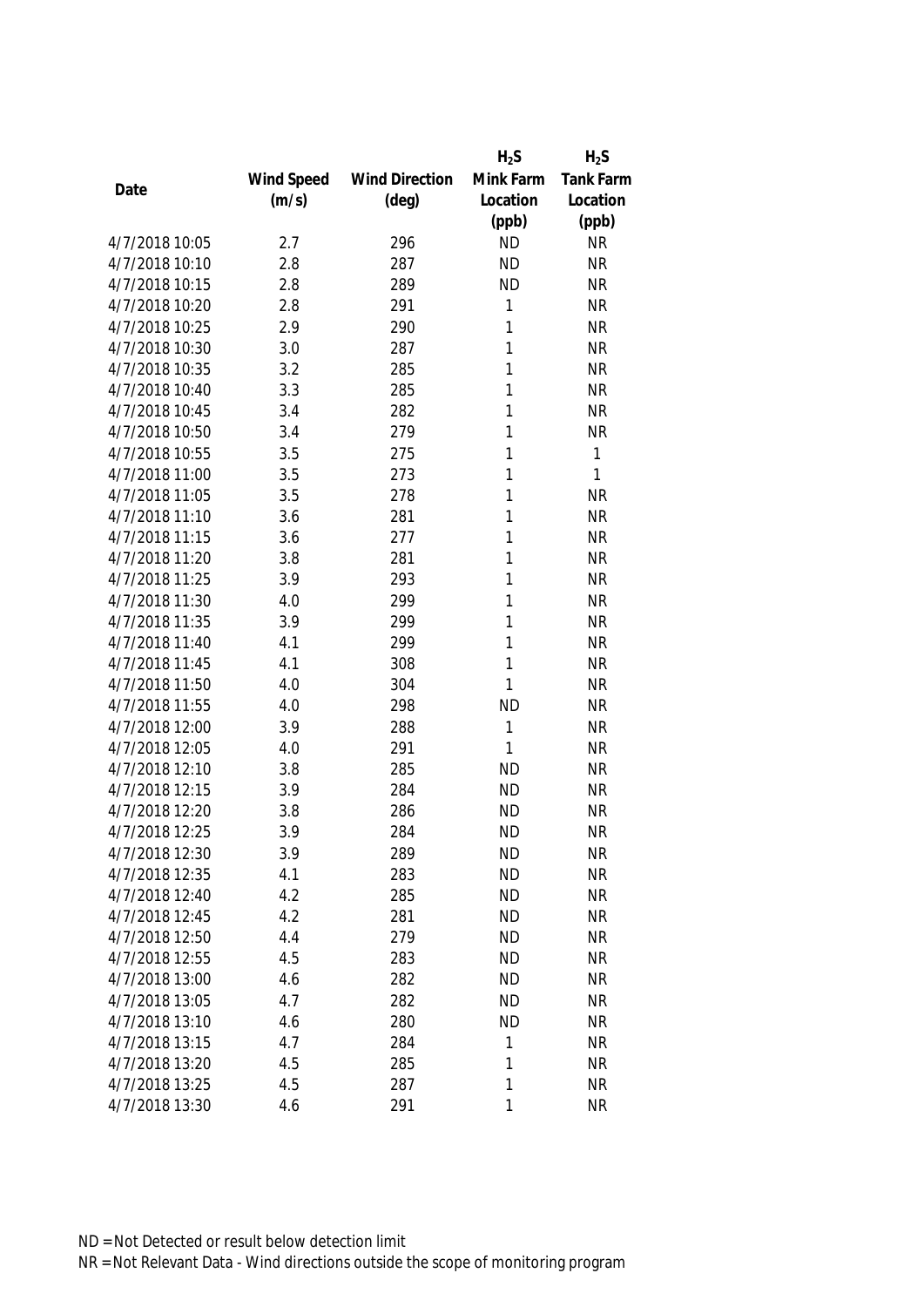|                |            |                       | $H_2S$         | $H_2S$    |
|----------------|------------|-----------------------|----------------|-----------|
|                | Wind Speed | <b>Wind Direction</b> | Mink Farm      | Tank Farm |
| Date           | (m/s)      | $(\text{deg})$        | Location       | Location  |
|                |            |                       | (ppb)          | (ppb)     |
| 4/7/2018 13:35 | 4.4        | 296                   | 1              | <b>NR</b> |
| 4/7/2018 13:40 | 4.5        | 296                   | 1              | <b>NR</b> |
| 4/7/2018 13:45 | 4.4        | 295                   | 1              | <b>NR</b> |
| 4/7/2018 13:50 | 4.6        | 298                   | 1              | <b>NR</b> |
| 4/7/2018 13:55 | 4.5        | 299                   | 1              | <b>NR</b> |
| 4/7/2018 14:00 | 4.7        | 296                   | 1              | <b>NR</b> |
| 4/7/2018 14:05 | 4.7        | 296                   | 1              | <b>NR</b> |
| 4/7/2018 14:10 | 4.7        | 300                   | $\mathbf{1}$   | <b>NR</b> |
| 4/7/2018 14:15 | 4.8        | 296                   | <b>ND</b>      | <b>NR</b> |
| 4/7/2018 14:20 | 4.8        | 294                   | <b>ND</b>      | <b>NR</b> |
| 4/7/2018 14:25 | 4.8        | 286                   | <b>ND</b>      | <b>NR</b> |
| 4/7/2018 14:30 | 4.6        | 286                   | <b>ND</b>      | <b>NR</b> |
| 4/7/2018 14:35 | 4.6        | 286                   | <b>ND</b>      | <b>NR</b> |
| 4/7/2018 14:40 | 4.6        | 282                   | 1              | <b>NR</b> |
| 4/7/2018 14:45 | 4.5        | 288                   | 1              | <b>NR</b> |
| 4/7/2018 14:50 | 4.4        | 292                   | $\overline{2}$ | <b>NR</b> |
| 4/7/2018 14:55 | 4.4        | 293                   | $\overline{2}$ | <b>NR</b> |
| 4/7/2018 15:00 | 4.2        | 289                   | $\overline{2}$ | <b>NR</b> |
| 4/7/2018 15:05 | 4.2        | 288                   | $\overline{2}$ | <b>NR</b> |
| 4/7/2018 15:10 | 4.3        | 289                   | 1              | <b>NR</b> |
| 4/7/2018 15:15 | 4.2        | 282                   | 1              | <b>NR</b> |
| 4/7/2018 15:20 | 4.2        | 274                   | 1              | 1         |
| 4/7/2018 15:25 | 4.3        | 275                   | 1              | 1         |
| 4/7/2018 15:30 | 4.5        | 278                   | 1              | <b>NR</b> |
| 4/7/2018 15:35 | 4.7        | 282                   | 1              | <b>NR</b> |
| 4/7/2018 15:40 | 4.7        | 287                   | $\overline{2}$ | <b>NR</b> |
| 4/7/2018 15:45 | 4.8        | 295                   | $\overline{2}$ | <b>NR</b> |
| 4/7/2018 15:50 | 4.6        | 298                   | 1              | <b>NR</b> |
| 4/7/2018 15:55 | 4.6        | 301                   | 1              | <b>NR</b> |
| 4/7/2018 16:00 | 4.6        | 304                   | 1              | <b>NR</b> |
| 4/7/2018 16:05 | 4.6        | 302                   | 1              | <b>NR</b> |
| 4/7/2018 16:10 | 4.5        | 299                   | 1              | <b>NR</b> |
| 4/7/2018 16:15 | 4.3        | 297                   | <b>ND</b>      | <b>NR</b> |
| 4/7/2018 16:20 | 4.7        | 303                   | <b>ND</b>      | <b>NR</b> |
| 4/7/2018 16:25 | 4.5        | 307                   | 1              | <b>NR</b> |
| 4/7/2018 16:30 | 4.4        | 308                   | <b>ND</b>      | <b>NR</b> |
| 4/7/2018 16:35 | 4.2        | 308                   | <b>ND</b>      | <b>NR</b> |
| 4/7/2018 16:40 | 4.2        | 313                   | <b>ND</b>      | <b>NR</b> |
| 4/7/2018 16:45 | 4.4        | 317                   | <b>ND</b>      | <b>NR</b> |
| 4/7/2018 16:50 | 4.6        | 314                   | <b>ND</b>      | <b>NR</b> |
| 4/7/2018 16:55 | 4.6        | 314                   | <b>ND</b>      | <b>NR</b> |
| 4/7/2018 17:00 | 4.8        | 314                   | 1              | <b>NR</b> |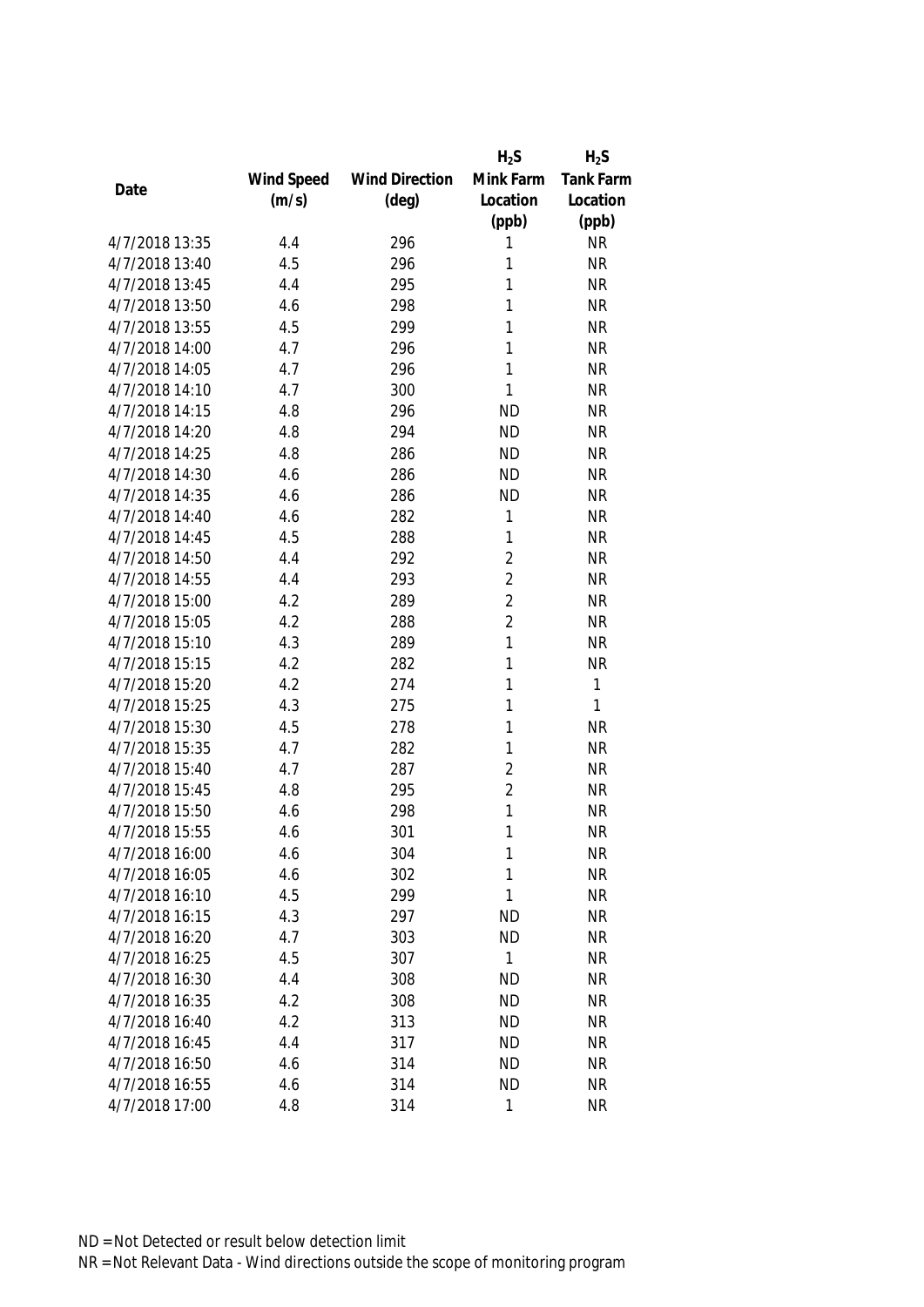|                |            |                       | $H_2S$       | $H_2S$    |
|----------------|------------|-----------------------|--------------|-----------|
|                | Wind Speed | <b>Wind Direction</b> | Mink Farm    | Tank Farm |
| Date           | (m/s)      | $(\text{deg})$        | Location     | Location  |
|                |            |                       | (ppb)        | (ppb)     |
| 4/7/2018 17:05 | 4.8        | 314                   | <b>ND</b>    | <b>NR</b> |
| 4/7/2018 17:10 | 4.8        | 310                   | <b>ND</b>    | <b>NR</b> |
| 4/7/2018 17:15 | 5.0        | 306                   | <b>ND</b>    | <b>NR</b> |
| 4/7/2018 17:20 | 4.8        | 310                   | <b>ND</b>    | <b>NR</b> |
| 4/7/2018 17:25 | 4.7        | 308                   | <b>ND</b>    | <b>NR</b> |
| 4/7/2018 17:30 | 4.5        | 309                   | <b>ND</b>    | <b>NR</b> |
| 4/7/2018 17:35 | 4.5        | 311                   | <b>ND</b>    | <b>NR</b> |
| 4/7/2018 17:40 | 4.3        | 316                   | <b>ND</b>    | <b>NR</b> |
| 4/7/2018 17:45 | 4.2        | 320                   | <b>ND</b>    | <b>NR</b> |
| 4/7/2018 17:50 | 4.2        | 322                   | <b>ND</b>    | <b>NR</b> |
| 4/7/2018 17:55 | 4.2        | 325                   | <b>ND</b>    | <b>NR</b> |
| 4/7/2018 18:00 | 4.3        | 322                   | <b>ND</b>    | <b>NR</b> |
| 4/7/2018 18:05 | 4.3        | 321                   | <b>ND</b>    | <b>NR</b> |
| 4/7/2018 18:10 | 4.5        | 318                   | <b>ND</b>    | <b>NR</b> |
| 4/7/2018 18:15 | 4.2        | 317                   | <b>ND</b>    | <b>NR</b> |
| 4/7/2018 18:20 | 4.1        | 315                   | <b>ND</b>    | <b>NR</b> |
| 4/7/2018 18:25 | 4.2        | 314                   | <b>ND</b>    | <b>NR</b> |
| 4/7/2018 18:30 | 4.1        | 317                   | <b>ND</b>    | <b>NR</b> |
| 4/7/2018 18:35 | 4.2        | 317                   | <b>ND</b>    | <b>NR</b> |
| 4/7/2018 18:40 | 4.3        | 316                   | <b>ND</b>    | <b>NR</b> |
| 4/7/2018 18:45 | 4.2        | 314                   | <b>ND</b>    | <b>NR</b> |
| 4/7/2018 18:50 | 4.0        | 311                   | <b>ND</b>    | <b>NR</b> |
| 4/7/2018 18:55 | 4.0        | 309                   | <b>ND</b>    | <b>NR</b> |
| 4/7/2018 19:00 | 4.1        | 308                   | <b>ND</b>    | <b>NR</b> |
| 4/7/2018 19:05 | 4.0        | 307                   | <b>ND</b>    | <b>NR</b> |
| 4/7/2018 19:10 | 3.7        | 307                   | 1            | <b>NR</b> |
| 4/7/2018 19:15 | 3.8        | 311                   | $\mathbf{1}$ | <b>NR</b> |
| 4/7/2018 19:20 | 4.0        | 311                   | $\mathbf{1}$ | <b>NR</b> |
| 4/7/2018 19:25 | 3.8        | 312                   | <b>ND</b>    | <b>NR</b> |
| 4/7/2018 19:30 | 3.6        | 310                   | <b>ND</b>    | <b>NR</b> |
| 4/7/2018 19:35 | 3.6        | 311                   | 1            | <b>NR</b> |
| 4/7/2018 19:40 | 3.7        | 311                   | <b>ND</b>    | <b>NR</b> |
| 4/7/2018 19:45 | 3.7        | 307                   | <b>ND</b>    | <b>NR</b> |
| 4/7/2018 19:50 | 3.6        | 307                   | <b>ND</b>    | <b>NR</b> |
| 4/7/2018 19:55 | 3.7        | 304                   | <b>ND</b>    | <b>NR</b> |
| 4/7/2018 20:00 | 3.8        | 303                   | <b>ND</b>    | <b>NR</b> |
| 4/7/2018 20:05 | 3.7        | 303                   | <b>ND</b>    | <b>NR</b> |
| 4/7/2018 20:10 | 3.7        | 302                   | <b>ND</b>    | <b>NR</b> |
| 4/7/2018 20:15 | 3.7        | 302                   | 1            | <b>NR</b> |
| 4/7/2018 20:20 | 3.6        | 302                   | 1            | <b>NR</b> |
| 4/7/2018 20:25 | 3.4        | 301                   | <b>ND</b>    | <b>NR</b> |
| 4/7/2018 20:30 | 3.1        | 302                   | <b>ND</b>    | <b>NR</b> |